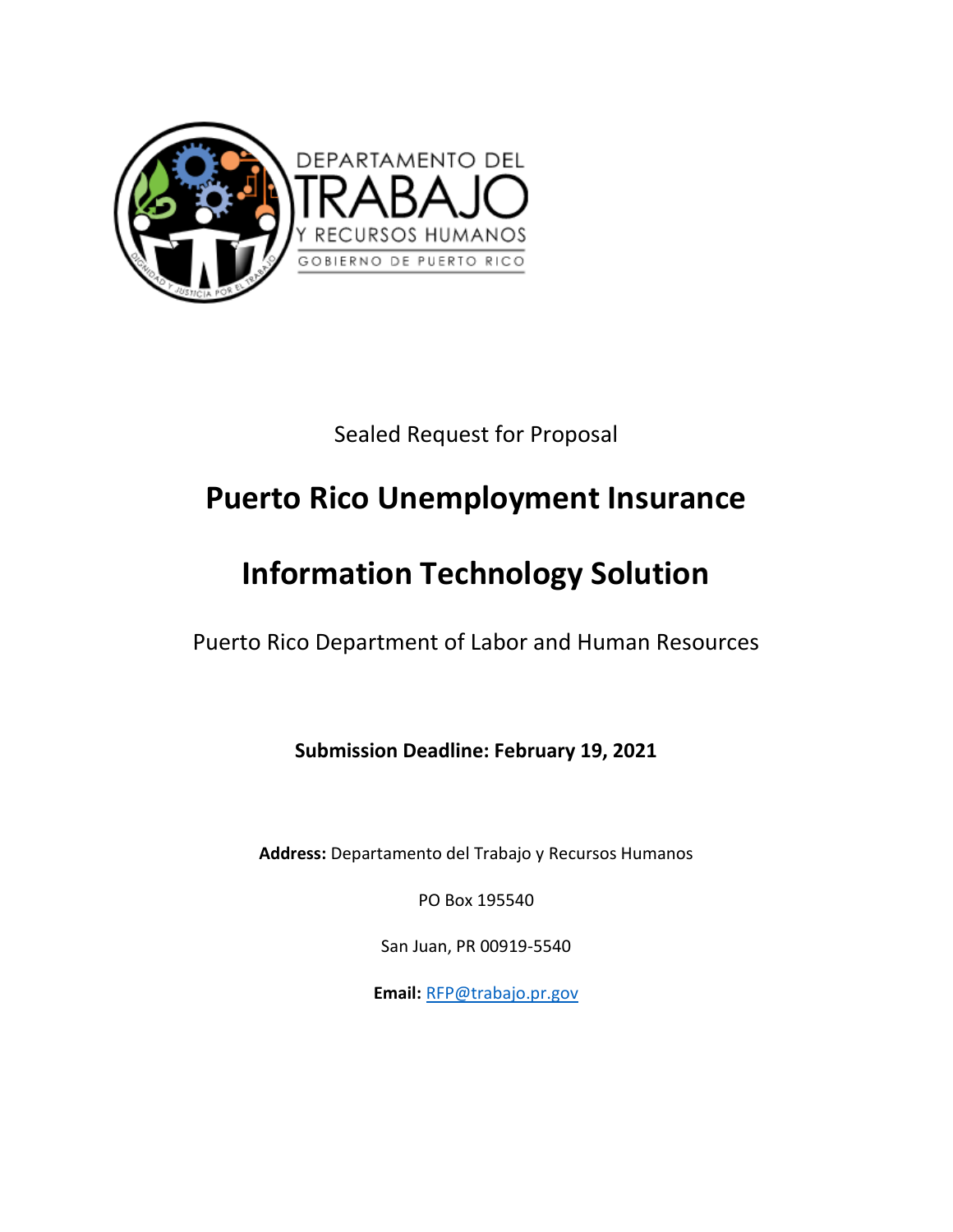# **Contents**

| 1. |        |                                                                                     |  |
|----|--------|-------------------------------------------------------------------------------------|--|
|    | 1.1.   |                                                                                     |  |
|    | 1.2.   |                                                                                     |  |
|    | 1.3.   |                                                                                     |  |
|    | 1.4.   |                                                                                     |  |
|    | 1.5.   |                                                                                     |  |
| 2. |        |                                                                                     |  |
|    | 2.1.   |                                                                                     |  |
|    | 2.2.   |                                                                                     |  |
|    | 2.3.   |                                                                                     |  |
|    | 2.4.   |                                                                                     |  |
|    | 2.5.   |                                                                                     |  |
|    | 2.5.1. |                                                                                     |  |
|    | 2.5.2. |                                                                                     |  |
|    | 2.6.   |                                                                                     |  |
|    | 2.6.1. |                                                                                     |  |
|    | 2.6.2. |                                                                                     |  |
|    | 2.6.3. |                                                                                     |  |
|    | 2.6.4. |                                                                                     |  |
|    | 2.7.   |                                                                                     |  |
| 3. |        |                                                                                     |  |
|    | 3.1    |                                                                                     |  |
|    | 3.1.1. | All proposals must meet the following general format requirements:  26              |  |
|    | 3.1.2. |                                                                                     |  |
|    | 3.2.   | Proposal Narrative - The Proposal Narrative must include the following headings: 28 |  |
|    | 3.2.1. |                                                                                     |  |
|    | 3.2.2. |                                                                                     |  |
|    | 3.2.3. |                                                                                     |  |
|    | 3.2.4. |                                                                                     |  |
|    | 3.2.5. |                                                                                     |  |
|    | 3.2.6. |                                                                                     |  |
|    | 3.2.7. |                                                                                     |  |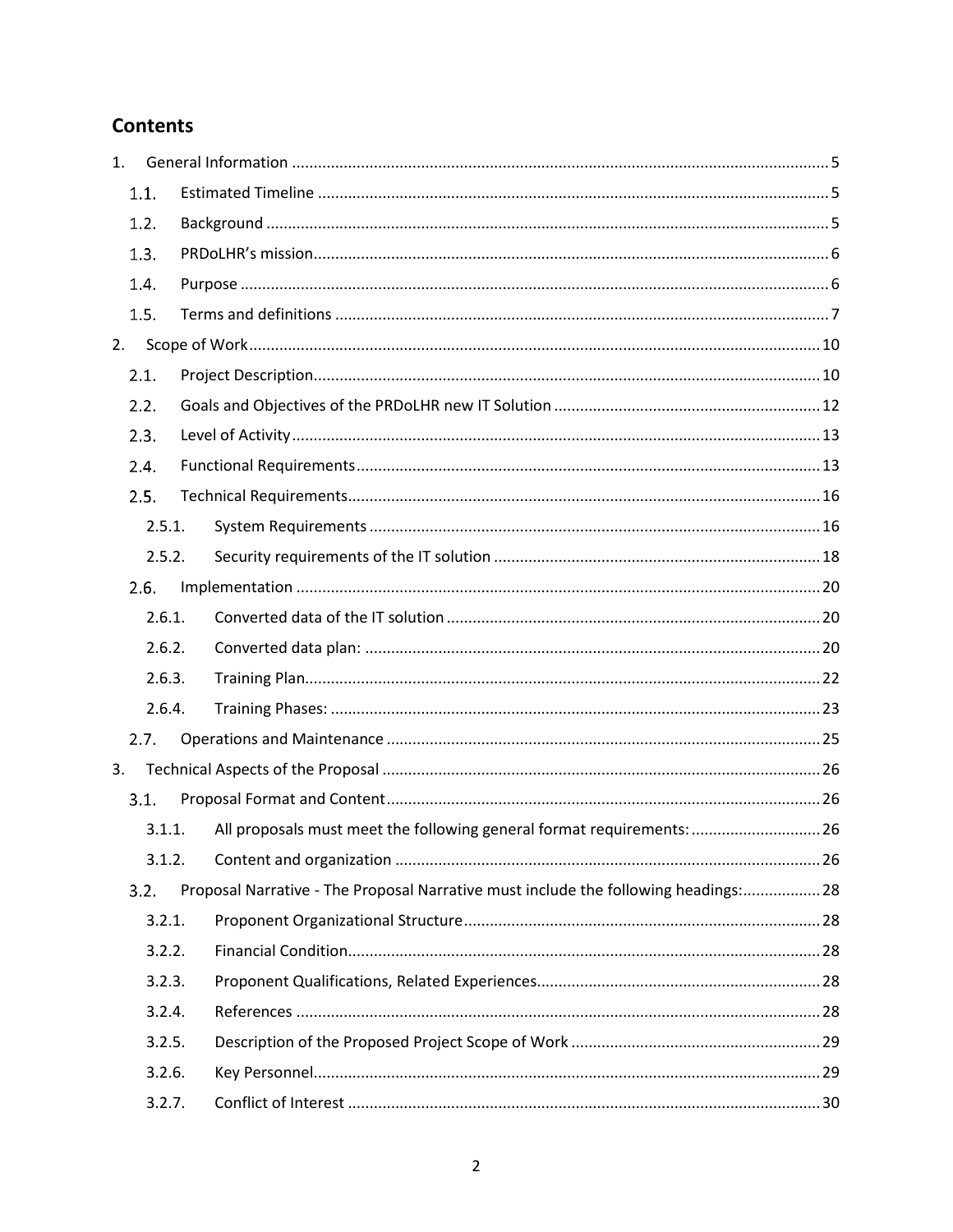|    | 3.2.8. |                                                                           |  |
|----|--------|---------------------------------------------------------------------------|--|
|    | 3.3.   |                                                                           |  |
|    | 3.4.   |                                                                           |  |
|    | 3.5.   |                                                                           |  |
| 4. |        |                                                                           |  |
|    | 4.1.   |                                                                           |  |
|    | 4.2.   |                                                                           |  |
|    | 4.3.   |                                                                           |  |
|    | 4.3.1. |                                                                           |  |
|    | 4.3.2. |                                                                           |  |
|    | 4.3.3. |                                                                           |  |
|    | 4.4.   |                                                                           |  |
|    | 4.4.1. |                                                                           |  |
|    | 4.4.2. |                                                                           |  |
|    | 4.4.3. |                                                                           |  |
|    | 4.5.   |                                                                           |  |
| 5. |        |                                                                           |  |
|    | 5.1.   |                                                                           |  |
|    | 5.1.1. |                                                                           |  |
|    | 5.1.2. |                                                                           |  |
|    | 5.1.3. |                                                                           |  |
|    | 5.2.   |                                                                           |  |
|    | 5.3.   |                                                                           |  |
|    | 5.4.   |                                                                           |  |
|    | 5.5.   |                                                                           |  |
|    | 5.6.   |                                                                           |  |
|    | 5.7.   |                                                                           |  |
|    | 5.7.1. |                                                                           |  |
|    | 5.7.2. |                                                                           |  |
|    | 5.7.3. |                                                                           |  |
|    | 5.7.4. |                                                                           |  |
|    | 5.8.   | Additional Conditions, Representations, and Certification Requirements 54 |  |
|    | 5.9.   |                                                                           |  |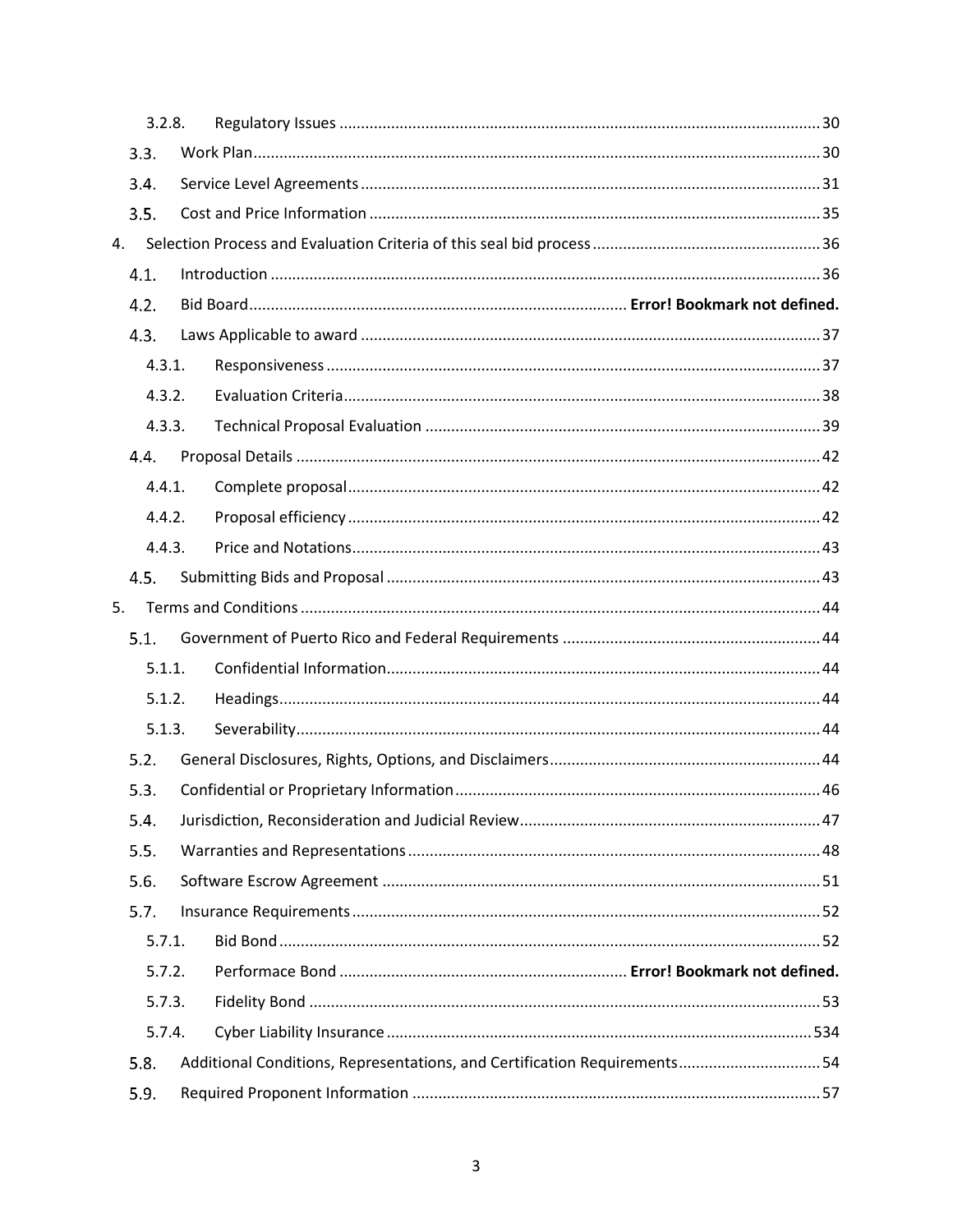|    | 5.9.1.   |  |
|----|----------|--|
|    | 5.9.2.   |  |
|    | 5.9.3.   |  |
|    | 5.10.    |  |
|    | 5.10.1.  |  |
|    | 5.11.    |  |
|    | 5.12.    |  |
|    | 5.12.1.  |  |
|    | 5.12.2.  |  |
|    | 5.12.3.  |  |
|    | 5.12.4.  |  |
|    | 5.12.5.  |  |
|    | 5.12.6.  |  |
|    | 5.12.7.  |  |
|    | 5.12.8.  |  |
|    | 5.12.9.  |  |
|    | 5.12.10. |  |
|    | 5.12.11. |  |
|    | 5.12.12. |  |
|    | 5.12.13. |  |
|    | 5.12.14. |  |
| 6. |          |  |
|    | 6.1.     |  |
|    | 6.2.     |  |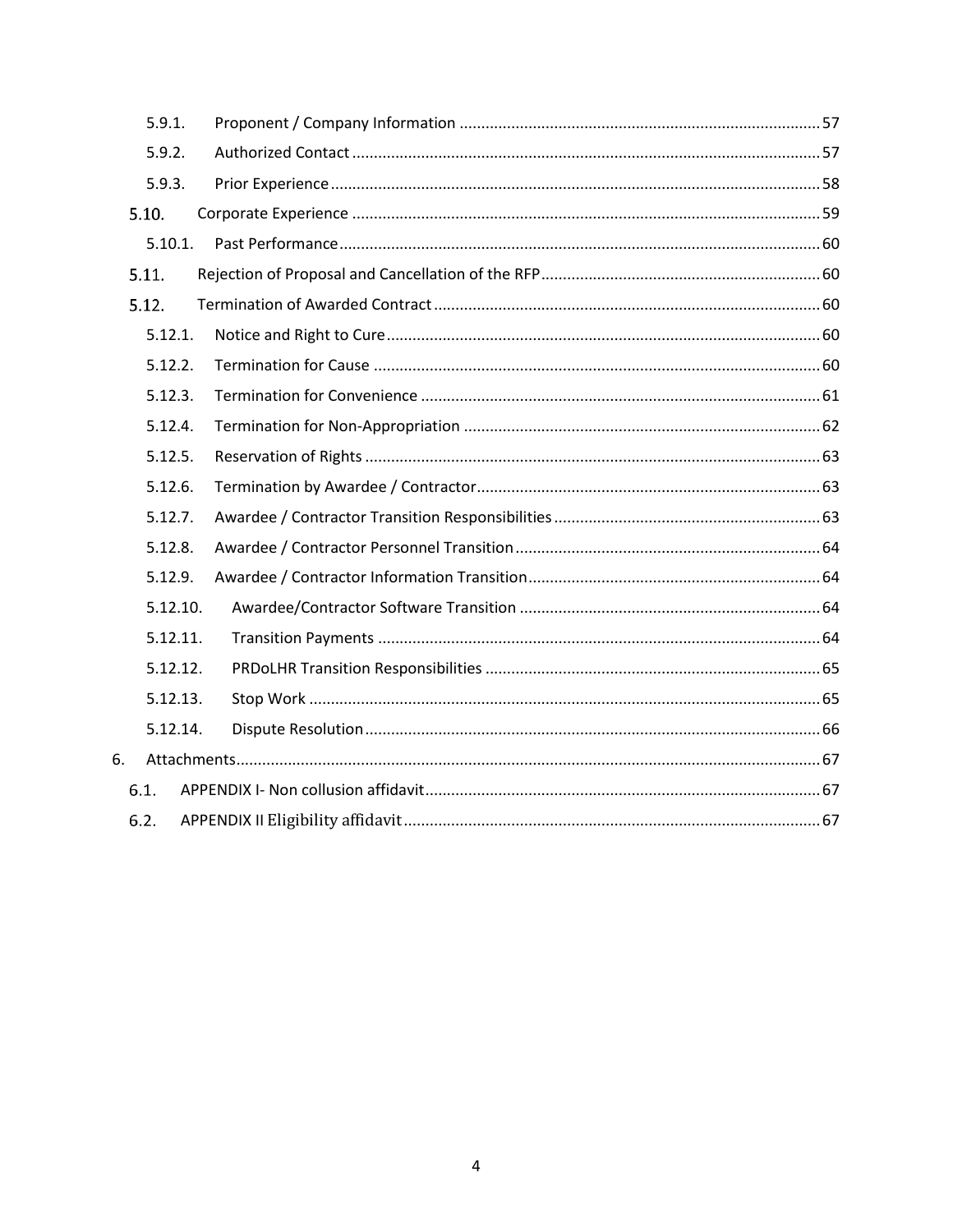# <span id="page-4-0"></span>1.General Information

# <span id="page-4-1"></span>**Estimated Timeline**

| Event                                                                                                            | Due date                         |
|------------------------------------------------------------------------------------------------------------------|----------------------------------|
| <b>Issue Date</b>                                                                                                | January 29, 2021                 |
| Request for clarification                                                                                        | February 5, 2021                 |
| Deadline for submitting Proposals                                                                                | <b>February 19, 2021</b>         |
| Opening of proposals                                                                                             | February 22, 2021                |
| Phase one and two of the evaluation process and notifications to the<br>Proponents that continue to Phase three. | March 5, 2021                    |
| Proponent Presentations (Live demonstration of successful modernization<br>projects).                            | March 8,2021 -<br>March 12, 2021 |
| Complete evaluation of Proposals and issue notices to selected Proponent                                         | March 19, 2021                   |
| <b>Expected Award Date</b>                                                                                       | March 19, 2021                   |

#### <span id="page-4-2"></span> $1.2.$ **Background**

The Puerto Rico Department of Labor and Human Resources (PRDoLHR) was established by Act No. 15 of April 14, 1931, as amended. Section 6, Article IV of the Constitution of the Commonwealth of Puerto Rico of July 25, 1952, reiterated its establishment as a key agency under the Executive Branch. Act No. 100 of June 23, 1977, renames the agency as the Department of Labor and Human Resources. Act No. 97-2000, as amended, aligned the Administration of Vocational Rehabilitation under the Department, and Act 97- 1991, aligned the Council for the Development of Labor and Human Resources under the Department. Reorganization Plan. No. 4 of December 9, 2011, known as the Department of Labor and Human Resources Reorganization Plan, repealed Reorganization Plan No. 2 of May 4, 1994, as amended, and consolidated the Department of Labor Administration and the Administration of Future Business Leaders' responsibilities under the Department.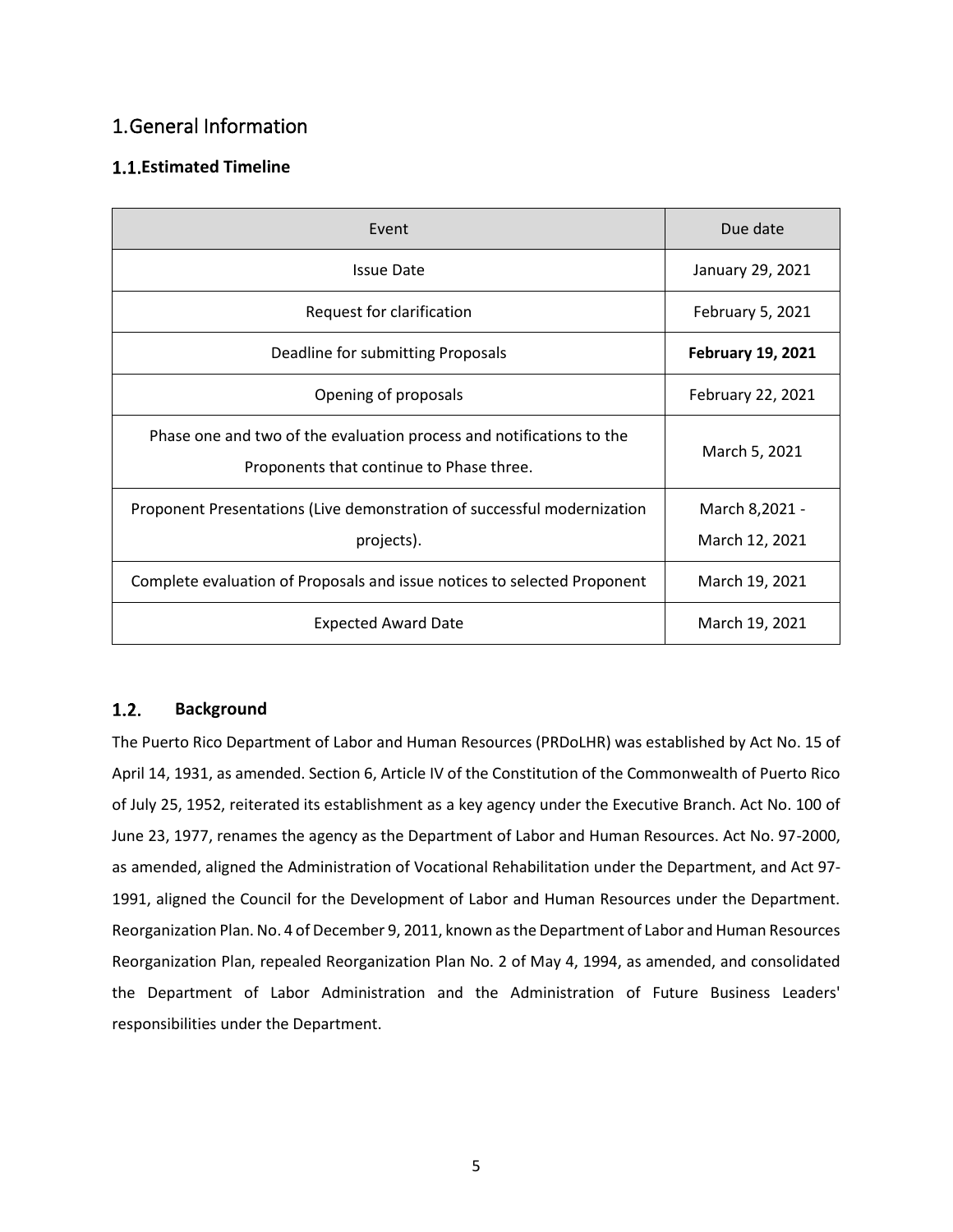#### <span id="page-5-0"></span>**PRDoLHR's mission**

Serve with will and commitment the development of the best work environment, through the identification, training, and transformation of the workforce; guaranteeing labor rights, promoting the creation of more and better jobs, safety, and the social and economic well-being of workers, in order to contribute to strengthening the socioeconomic level of the components of the Puerto Rico labor sector.

## <span id="page-5-1"></span>**Purpose**

The purpose of this Request for Proposals (RFP) is to procure services for the design, development, implementation, maintenance, and operations of an information technology (IT) solution to support all functions and processes of the PRDoLHR Unemployment Insurance (UI) benefits program. The PRDoLHR seeks proposals from Proponents that have successfully designed and/or implemented a similar unemployment insurance solution in another state with the same amount of yearly average claims or more. Only firms that meet all Government requirements to legally perform work in Puerto Rico should respond to this RFP.

On August 10, 2020, the U.S. Department of Labor issued a report regarding findings concerning the management of grant funds issued to Puerto Rico. The report included findings such as, but not limited to, the lack of a Workforce Innovation and Opportunity Act (WIOA) compliant case management information system, the inadequate, inaccurate, and late financial reporting, the lack of cybersecurity of cash and cash equivalents, such as firewalls, protective software, and encryption, lack of a comprehensive system to collect, store and report customer information and program performance, and the inadequate procedures for ensuring the integrity of funds throughout the Grant Life Cycle. The IT solution must resolve these findings and assist in the completion of the corrective action plan.

The PRDoLHR administers multiple programs, and it is important that the IT solution fit in within these programs while ensuring compliance with federal and local regulations.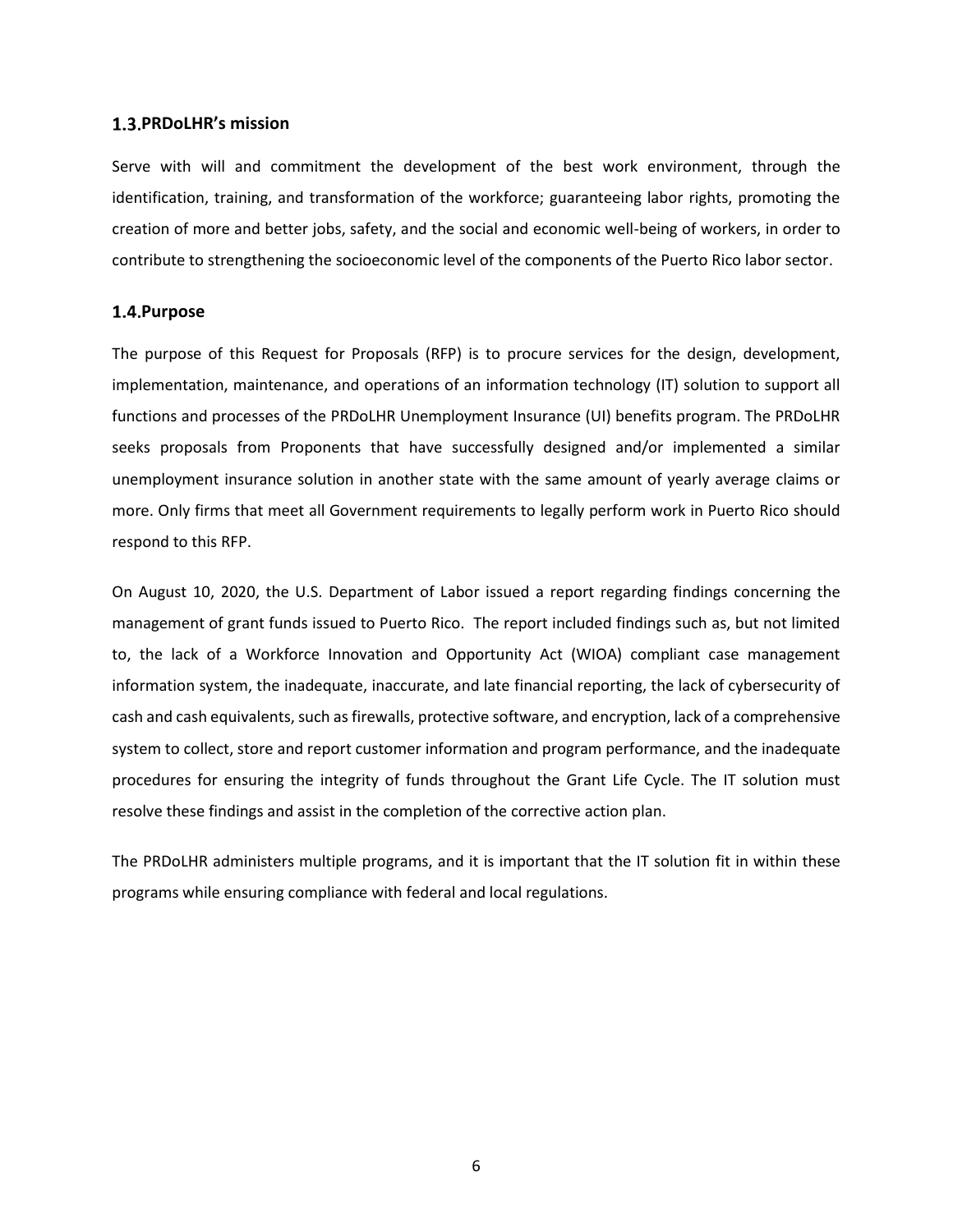# <span id="page-6-0"></span>**1.5. Terms and definitions**

| <b>Term</b>                                              | <b>Definition</b>                                                                                                                                                                                                                                                                                                                                     |
|----------------------------------------------------------|-------------------------------------------------------------------------------------------------------------------------------------------------------------------------------------------------------------------------------------------------------------------------------------------------------------------------------------------------------|
| Appeal                                                   | Is the process or right of the claimants to challenge a determination on<br>the basis the determination is not legally correct or has been based on<br>incorrect or incomplete facts.                                                                                                                                                                 |
| Caseworker                                               | An employee that assists with the cases of claimants by providing<br>information or solutions to problems.                                                                                                                                                                                                                                            |
| Claimant                                                 | A person who has applied for or is receiving unemployment insurance<br>benefits.                                                                                                                                                                                                                                                                      |
| Cloud-based                                              | Cloud-based computing is the delivery of different services through the<br>Internet. These resources include tools and applications like data<br>storage, servers, databases, networking, and software.                                                                                                                                               |
| Legacy system                                            | Outdated computing software and/or hardware yet still in use (Current<br>PRDoLHR system).                                                                                                                                                                                                                                                             |
| Proponent                                                | Any individual or company that submits, or intends to submit, a proposal<br>to this Request for Proposals.                                                                                                                                                                                                                                            |
| American with Disabilities<br>Act (ADA)                  | American with Disabilities Act of 1990, Public Law 101-336. A law that<br>prohibits discrimination against individuals with disabilities in all areas of<br>public life.                                                                                                                                                                              |
| Administración para el<br>Sustento de Menores<br>(ASUME) | Child Support Enforcement Agency of the Government of Puerto Rico.                                                                                                                                                                                                                                                                                    |
| <b>Benefit Accuracy</b><br>Measurement (BAM)             | The statistical survey used to identify and support resolutions of<br>deficiencies in the state's unemployment insurance (UI) system and is<br>also used to estimate state UI improper payments to be reported to DOL<br>as required by the Improper Payments Information Act (IPIA) and the<br>Elimination and Recovery Act (IPERA).                 |
| Commercial off-the-shelf<br>software (COTS)              | Products that are commercially available and can be bought "as is" In the<br>context of the U.S. government, the Federal Acquisition Regulation (FAR)<br>12.103 has defined "COTS" as a formal term for commercial items,<br>including services, available in the commercial marketplace that can be<br>purchased and used under government contract. |
| <b>Cybersecurity Framework</b><br>(CSF)                  | A voluntary framework that provides guidance to help organizations<br>manage and mitigate cybersecurity risk based on existing standards,<br>guidelines, and practices.                                                                                                                                                                               |
| Denial of Service attack (DoS                            | Cyber-attack meant to shut down a machine or network, making it                                                                                                                                                                                                                                                                                       |
| attack)                                                  | inaccessible to its intended users.                                                                                                                                                                                                                                                                                                                   |
| Data Validation (DV)                                     | Used to verify the accuracy of the Unemployment Insurance Required<br>Reports (UIRR) system data.                                                                                                                                                                                                                                                     |
| Federal Risk and                                         | A government-wide program that provides a standardized approach to                                                                                                                                                                                                                                                                                    |
| <b>Authorization Management</b><br>Program (FedRAMP)     | security assessment, authorization, and continuous monitoring for cloud<br>products and services.                                                                                                                                                                                                                                                     |
| <b>Fiscal Oversight</b><br>Management Board (FOMB)       | Appointed by the United States Congress to exercise oversight over the<br>fiscal agenda of the Commonwealth of Puerto Rico, pursuant to<br>PROMESA.                                                                                                                                                                                                   |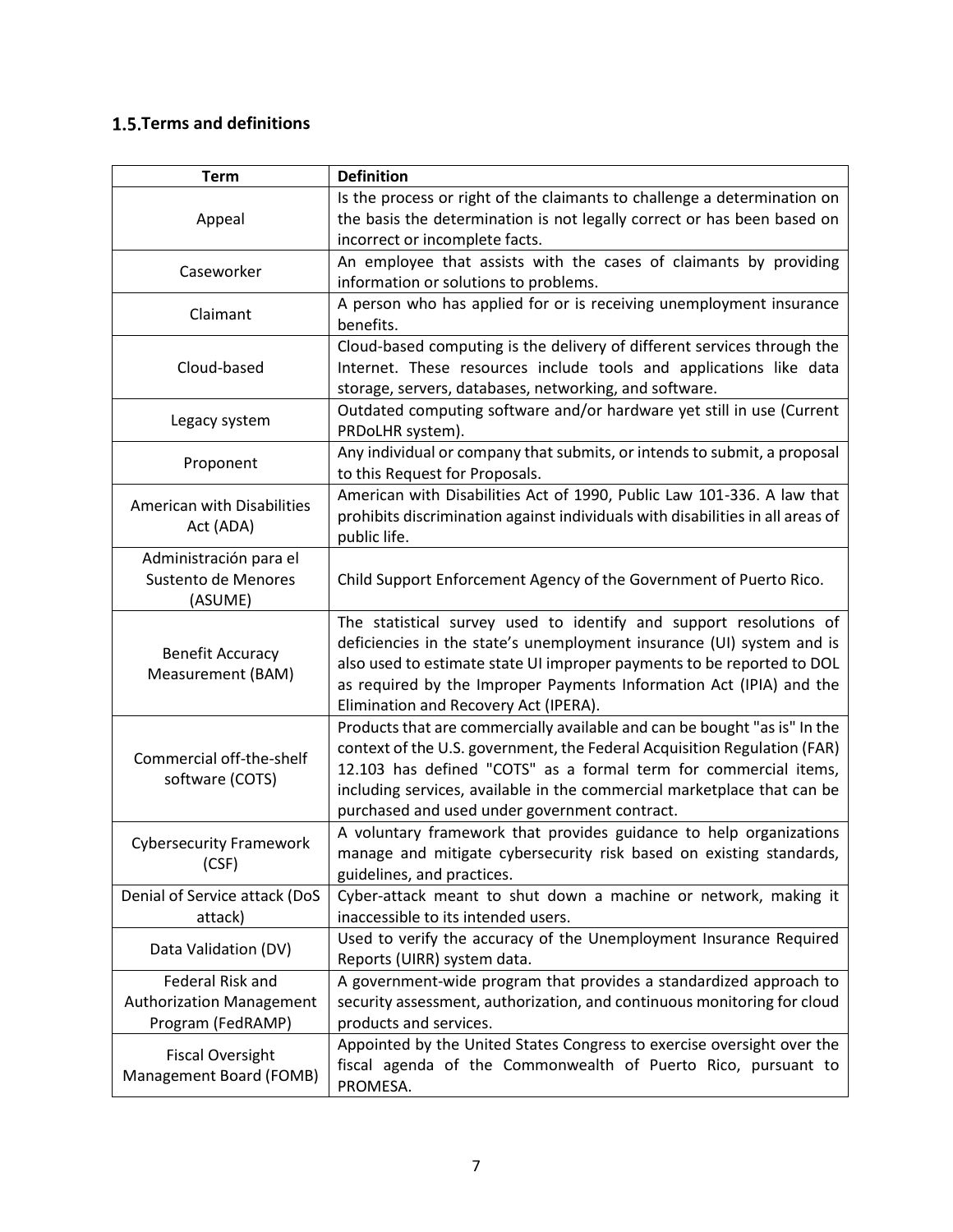| <b>Federal Tax Information</b><br>(FTI)          | Any return or return information received from the IRS or secondary<br>sources, such as SSA, Federal Office of Child Support Enforcement, or<br>Bureau of Fiscal Service. FTI includes any information created by the<br>recipient that is derived from return or return information.                                                                                                                                                                                                                                   |
|--------------------------------------------------|-------------------------------------------------------------------------------------------------------------------------------------------------------------------------------------------------------------------------------------------------------------------------------------------------------------------------------------------------------------------------------------------------------------------------------------------------------------------------------------------------------------------------|
| Interstate Benefit (IB<br>Crossmatch)            | Includes two components -- the Interstate Crossmatch and Claimant<br>Locator. The Crossmatch component is used to match interstate<br>claimants against the agent/residence, wage, and benefit files to detect<br>unreported wages and/or duplicate claims. The Locator component is<br>used by states to locate individuals with outstanding overpayment<br>balances that the state is unable to locate intrastate.                                                                                                    |
| <b>Interstate Connection</b><br>Network (ICON)   | Secure national telecommunications network to<br>facilitate the<br>transmission of Unemployment Insurance data<br>between State<br>Workforce Agencies, Federal Agencies, and Military Branches.                                                                                                                                                                                                                                                                                                                         |
| Integrity Data Hub (IDH)                         | Series of tools that the Unemployment Insurance System from other<br>states use to detect fraud, internet malicious sites, and suspicious IP<br>address that can harm the personal information of claimants.                                                                                                                                                                                                                                                                                                            |
| <b>IRS</b>                                       | Internal Revenue Service.                                                                                                                                                                                                                                                                                                                                                                                                                                                                                               |
| ISO 27001                                        | Is an international standard that sets out the specification for an<br>Information Security Management System (ISMS).                                                                                                                                                                                                                                                                                                                                                                                                   |
| Information Technology (IT)                      | study, design, development, implementation,<br>support,<br>The<br>or<br>management of computer-based information systems-particularly<br>software applications and computer hardware.                                                                                                                                                                                                                                                                                                                                   |
| Modifiable Off-the-Shelf<br>(MOTS)               | Software solutions that can be configured, modified, and customized<br>after being purchased from the software vendor.                                                                                                                                                                                                                                                                                                                                                                                                  |
| NIST 800-53 REV. 4                               | It is a publication that provides a catalog of security and privacy controls<br>for federal information systems and organizations and a process for<br>selecting controls to protect organizational operations (including<br>mission, functions, image, and reputation), organizational assets,<br>individuals, other organizations, and the Nation from a diverse set of<br>threats including hostile cyber-attacks, natural disasters, structural<br>failures, and human errors (both intentional and unintentional). |
| Open Web Application<br>Security Project (OWASP) | Foundation created to improve the security of software and to<br>determine the causes that make software not secure.                                                                                                                                                                                                                                                                                                                                                                                                    |
| Platform as a Service (PaaS)                     | A cloud computing service model, along with Software as a Service (SaaS)<br>and Infrastructure as a Service (IaaS) which provides end-users with the<br>hardware, operating systems, storage, or network capacity they need<br>over the cloud to be able to run existing applications or develop new<br>ones.                                                                                                                                                                                                           |
| Pay as you Go (PAYG)                             | Allows a user to scale, customize, and provision computing resources,<br>including software, storage, and development platforms. Resource<br>charges are based on used services, versus an entire infrastructure.                                                                                                                                                                                                                                                                                                       |
| Personal Identifiable<br>Information (PII)       | Any data that can be used to identify a specific individual, including, but<br>not limited to, social security number, first and last name, residence or<br>other physical address, electronic mail address, telephone number, birth<br>date, and credit card information                                                                                                                                                                                                                                               |
| PRDoLHR                                          | Puerto Rico Department of Labor and Human Resources.                                                                                                                                                                                                                                                                                                                                                                                                                                                                    |
| <b>PRITS</b>                                     | Puerto Rico Innovation and Technology Service                                                                                                                                                                                                                                                                                                                                                                                                                                                                           |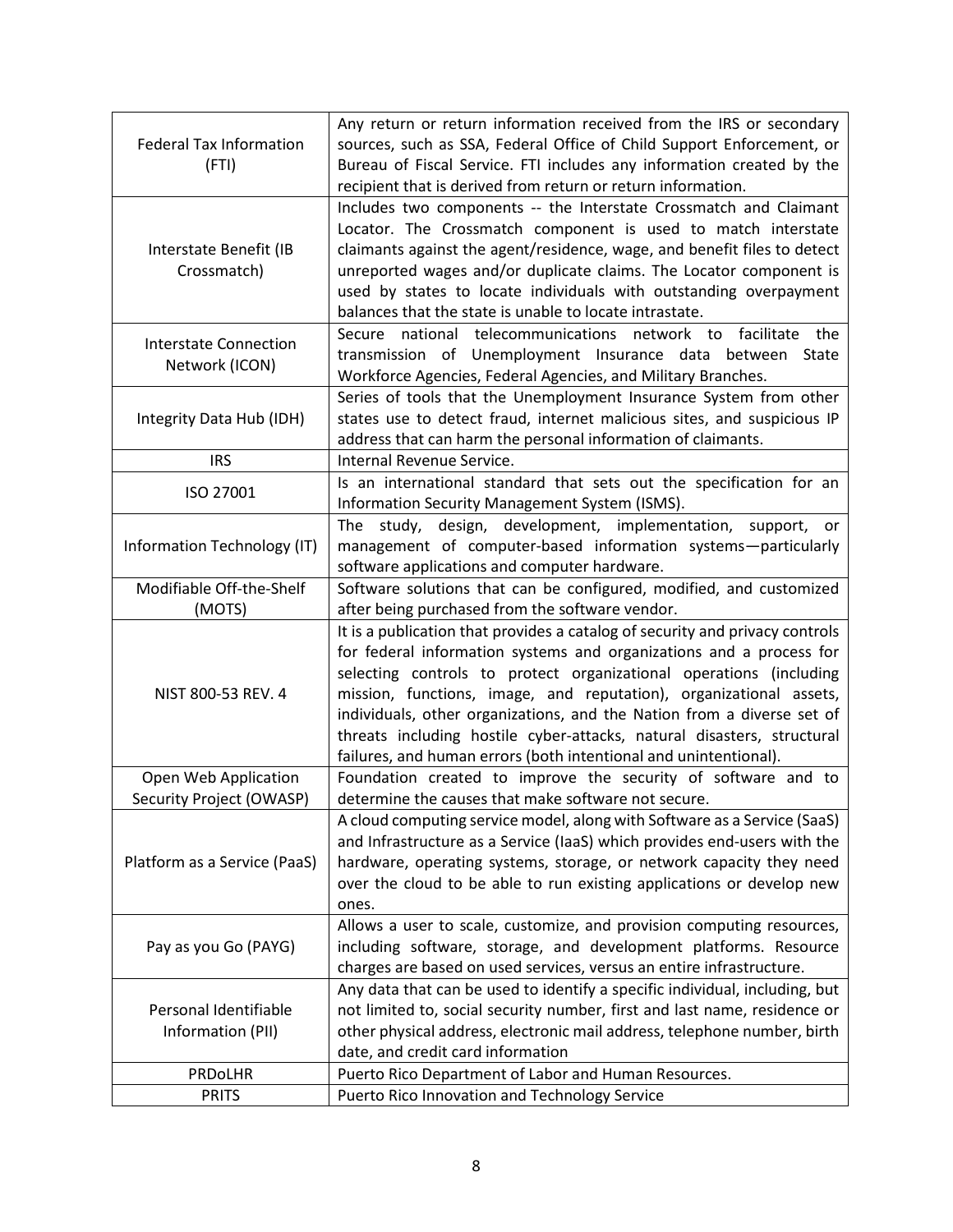| <b>RFP</b>                                                                  | Sealed request for proposal                                                                                                                                                                                                                                                                                              |
|-----------------------------------------------------------------------------|--------------------------------------------------------------------------------------------------------------------------------------------------------------------------------------------------------------------------------------------------------------------------------------------------------------------------|
| Software as a Service (SaaS)                                                | Cloud-based software solution in which software providers deliver<br>applications to users over the internet.                                                                                                                                                                                                            |
| <b>Suspicious Acts Repository</b><br>(SAR)                                  | One of the tools from the UI Integrity Data HUB.                                                                                                                                                                                                                                                                         |
| <b>Systematic Alien Verification</b><br>for Entitlement (SAVE)              | Information service from the US Citizenship and Immigration Services<br>(USICS) that provides fast, secure, and reliable verification services to<br>federal, state, and local benefit-granting agencies. Registered agencies<br>use SAVE to determine applicants' eligibility for benefits or licenses they<br>provide. |
| State Identification (SID)                                                  | Identification (SID) inquiry provides for immediate<br>The State<br>identification of the state(s) with wage information on file for a specific<br>Social Security Number.                                                                                                                                               |
| <b>State Information Data</b><br>Exchange System (SIDES)                    | Used to electronically exchange a variety of claim information, including<br>separation information and earnings verification data, between state<br>Unemployment Insurance agencies and Employers or third-party<br>administrators.                                                                                     |
| Service Level Agreement<br>(SLA)                                            | Defines the level of service expected by a customer from a supplier,<br>laying out the metrics by which that service is measured, and the<br>remedies or penalties, if any, should the agreed-on service levels not be<br>achieved.                                                                                      |
| Unemployment Insurance<br>(UI)                                              | Unemployment Insurance programs, as defined in federal and state<br>law.                                                                                                                                                                                                                                                 |
| Unemployment Insurance<br><b>Information Technology</b><br>Solution (UIITS) | Set of related software programs and/or services to support all functions<br>and processes of the PRDoLHR Unemployment Insurance benefits<br>program including unemployment tax, benefit payments, and case<br>management functionality.                                                                                 |
| Unemployment Insurance<br>Program Letter (UIPL)                             | Series of statutory and regulatory obligations for the states and its<br>territories to assist in compliance to ensure access to the Unemployment<br>Insurance program and its benefits, services, and information.                                                                                                      |
| <b>Unified Modeling Language</b><br>(UML)                                   | Standard modeling language in software that consists of an integrated<br>set of diagrams developed to help system and software developers for<br>specifying, visualizing, constructing, and documenting the artifacts of<br>software systems, as well as for business modeling and other non-<br>software systems.       |
| <b>USICS</b>                                                                | The United States Citizenship and Immigration Services                                                                                                                                                                                                                                                                   |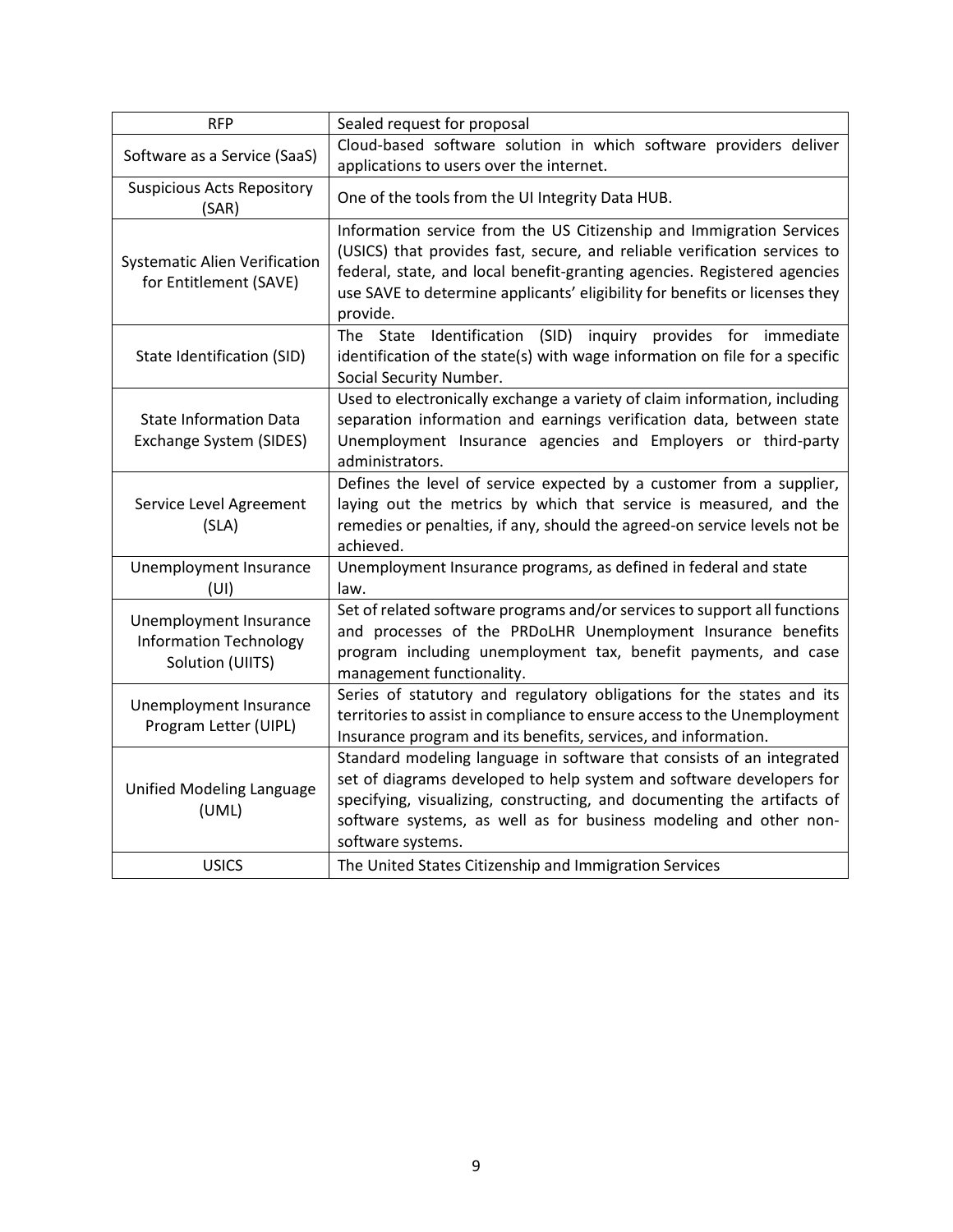## <span id="page-9-0"></span>2.Scope of Work

#### <span id="page-9-1"></span>**Project Description**

The PRDoLHR is seeking an IT solution to support all functions and processes of the PRDoLHR Unemployment Insurance benefits program. This Unemployment Insurance IT solution is to be used by State Employees, Claimants, and Employers. The solution must include but no be limited to unemployment tax, benefit payments, and case management functionality.

The Proponent should present a proposal that includes a comprehensive plan describing how their IT solution will meet the PRDoLHR goals. The Proponent of the IT solution must have an organized program that complies with the established phases. The Proponent should put in place an IT solution that is reasonable, economical, and realistic while maximizing the use of existing resources within the PRDoLHR. A vital element that must be considered within this Project is the cost of the Project, its operability, and its justification. However, while the cost of the service is a vital element of the RFP process, the PRDoLHR is not legally bound to award the RFP to the lowest-priced proposal.

The Proponent must establish a plan for the service provided to claimants of unemployment benefits and employers and provide the option of a Self-Service Portal that allows the claimant to complete the application process, review their status, and appeal any decision.

The current PRDoLHR Unemployment tax, benefits, and appeals system was implemented in 1988, and since then it has been used as the primary tool to deliver the UI benefits to the people of Puerto Rico. The fundamentals of the system were built on the technology of its era and no longer serves its original purpose due to the obsolete and outdated technology that does not possess the necessary performance and the adaptability of the changing times. As a result of this, PRDoLHR has developed a series of different circular letters, manual processes, procedures, and spreadsheets to solve the daily issues within the Department.

After years of postponing an alternative system, the Department understands that it is time to establish an Information Technology solution that complies with current federal and state regulations while delivering in a timely manner UI benefits to eligible Puerto Ricans.

The following are examples of challenges faced with the current legacy systems: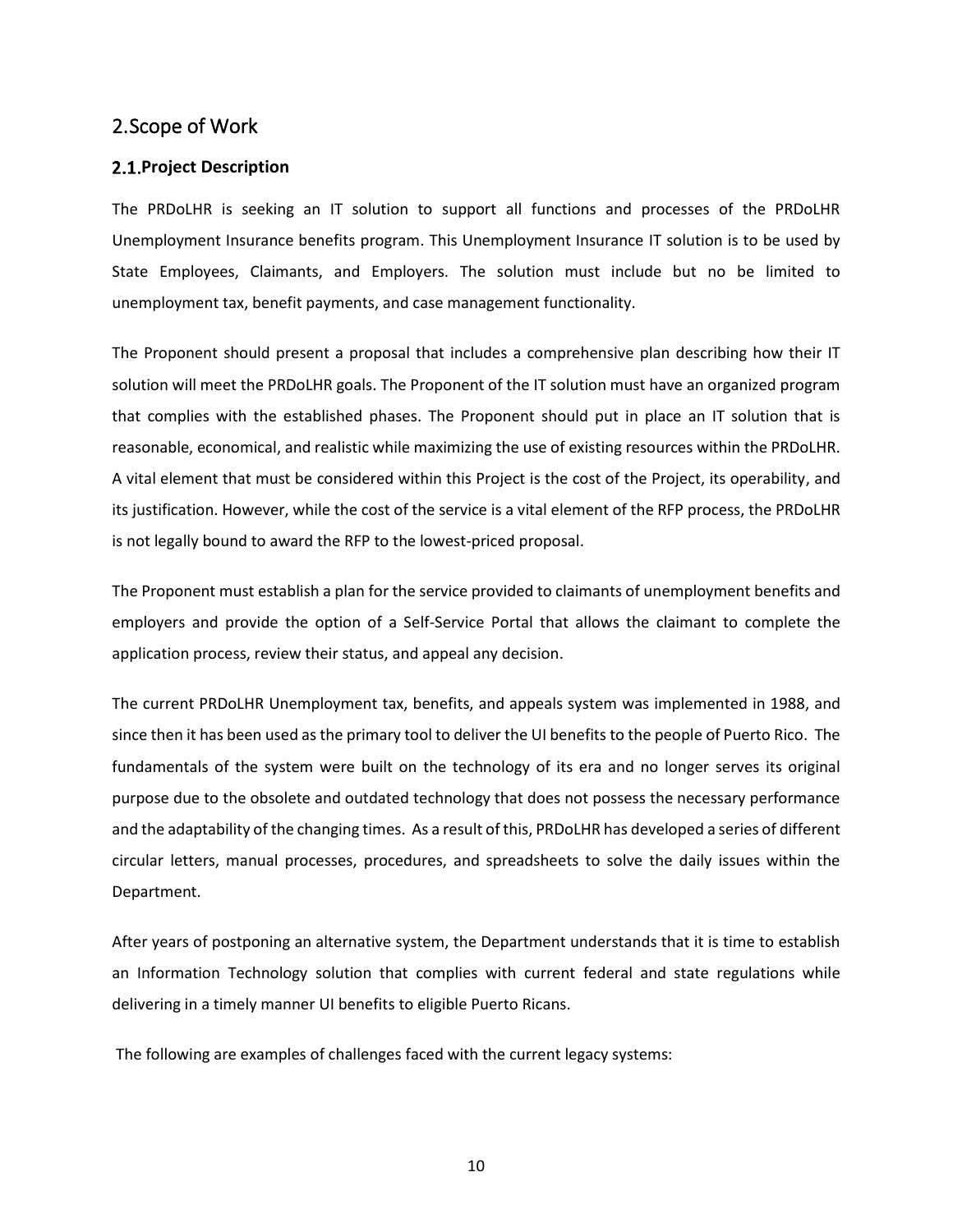- Problems due to the enhancements or modifications of the existing system to incorporate the changes which require multiple days for updating and programming data.
- The system processing batch is performed in the overnight hours, delaying responsiveness to claimants and employers.
- The self-service functionality for the claimants is minimum.
- Not claimant-centric.
- Has issues with the accessibility and program requirements.
- Does not allow the agency to use cross-matching systems such as the Systematic Alien Verification for Entitlements (SAVE) and Social Security Administration (SSA) in real-time, a requirement that is becoming mandatory by the federal regulations.
- Does not use business intelligence for making determinations and decisions.
- Access to data and reports is limited.
- Paper-centralized.
- Minimal automated workflow which derived in maximum human intervention.
- Redundant processes and data entry.

PRDoLHR is seeking a customizable IT solution that solves the business and technical problems described herein and that satisfies the system and business requirements of the PRDoLHR. A modern UI system is vital to the PRDoLHR future success and represents a critical step in delivering UI services to claimants in Puerto Rico with the objective of providing Puerto Rico claimants with essential services in a quick and efficient manner complying with the quality standards that are expected of a system of this caliber.

The proposed IT solution must meet the requirements for the functional and technical areas listed in section 2.3 and section 2.4, respectively.

The Proponent must demonstrate that their IT solution has the capability to carry out the Scope of Work detailed in the following subsections.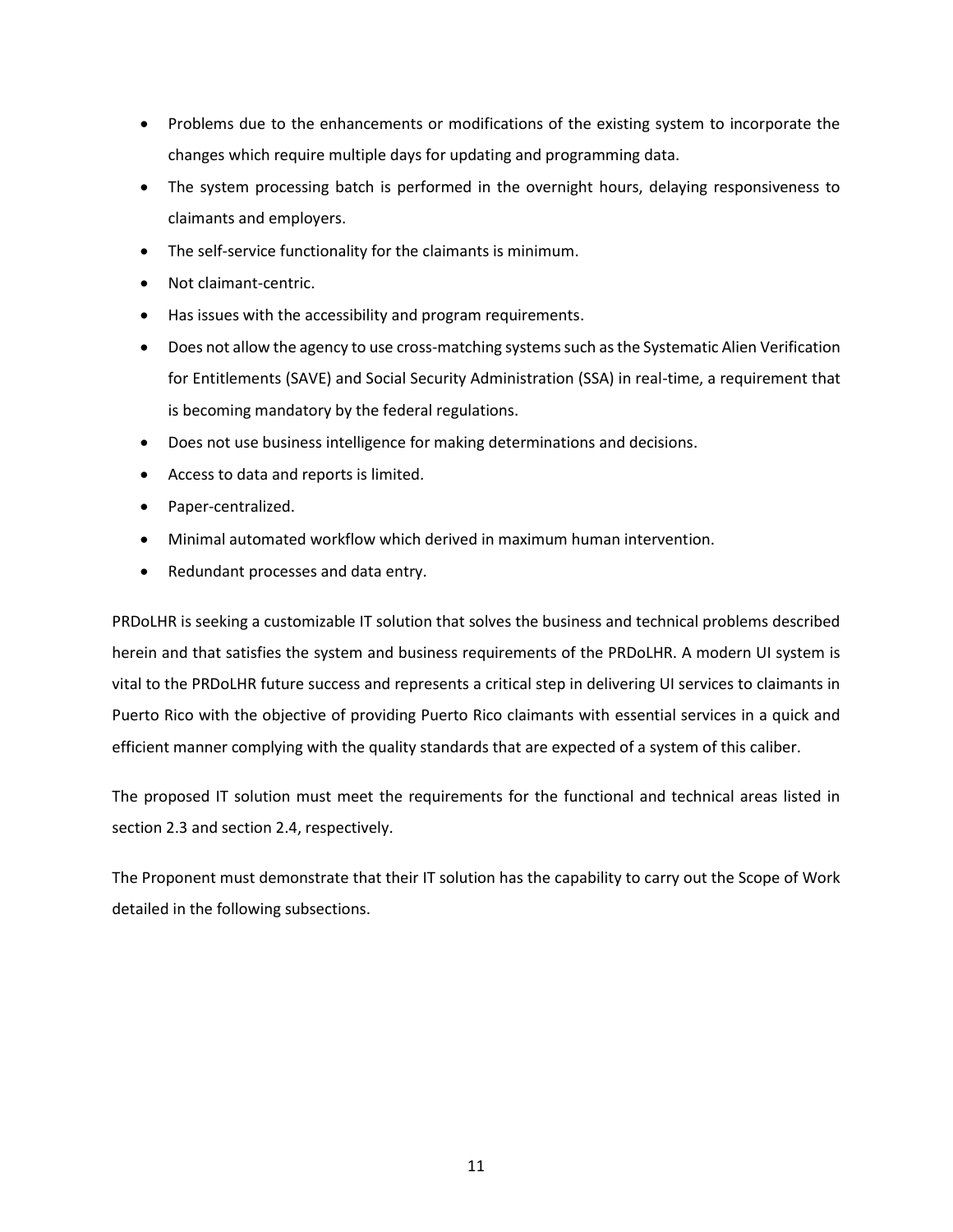# <span id="page-11-0"></span>**Goals and Objectives of the PRDoLHR new IT Solution**

A series of Goals and Objectives have been identified within the preparation of the improvement efforts known as the new Technology Solution.

| <b>Goals</b>                                                                                                       | <b>Objectives</b>                                                                                                                                                                                                                                                                                                                                                                                                                                                                                                                                                                                   |  |
|--------------------------------------------------------------------------------------------------------------------|-----------------------------------------------------------------------------------------------------------------------------------------------------------------------------------------------------------------------------------------------------------------------------------------------------------------------------------------------------------------------------------------------------------------------------------------------------------------------------------------------------------------------------------------------------------------------------------------------------|--|
| Provide outstanding service to                                                                                     | Deliver a comprehensive set of features to the UI Claimants to<br>facilitate the process of soliciting benefits.                                                                                                                                                                                                                                                                                                                                                                                                                                                                                    |  |
| the UI Claimants                                                                                                   | Expand the hours of the service in the system.                                                                                                                                                                                                                                                                                                                                                                                                                                                                                                                                                      |  |
|                                                                                                                    | Collect data to perform automated processes.                                                                                                                                                                                                                                                                                                                                                                                                                                                                                                                                                        |  |
| <b>Improved IT architectural</b><br>program and scaled<br>automatization                                           | Establish and identify the opportunities utilizing proven best<br>practices for improving and advancing the automated business<br>process.<br>Lay a system to provide a set of tools and processes which enables<br>the PRDoLHR to meet federal requirements.                                                                                                                                                                                                                                                                                                                                       |  |
| <b>Increase System Compliance</b>                                                                                  | Develop, design, and implement a system to:<br>guarantees data accuracy,<br>$\bullet$<br>protect the integrity and confidentiality of system data,<br>work with converted data,<br>$\bullet$<br>reduce<br>Improve<br>processes<br>fraud<br>to<br>cases<br>and<br>$\bullet$<br>overpayment.                                                                                                                                                                                                                                                                                                          |  |
| Satisfactory implementation of<br>the New IT Solution                                                              | Establish processes and procedures to reduce the risk of loss of<br>data and security information.<br>Reduce maintenance costs.<br>Increase workflow, productivity, and efficiency with the new IT<br>Solution.<br>Develop, design, and implement a system process that streamlines<br>the work and processes of the PRDoLHR, case management,<br>appeals, and the solicitation of UI benefits.<br>Procure that there is continuity in the business process in the event<br>of a natural disaster or other eventuality.<br>Ensure compliance with commonwealth and federal laws and<br>regulations. |  |
| <b>Implement a UI Benefits System</b><br>that meets the needs of the<br><b>PRDoLHR and its business</b><br>process | Establish a self-service system and increase the productivity of the<br>resolution of claims of the PRDoLHR.<br>Provide the necessary controls for decision making that will benefit<br>the management and supervising areas by making a rules-based<br>system regarding the approval of claims.<br>Improve the data validation of economic, demographic, and<br>employment status of the claimants with the different agencies<br>with which PRDoLHR interacts, to prevent fraud or benefit<br>overpayments.                                                                                       |  |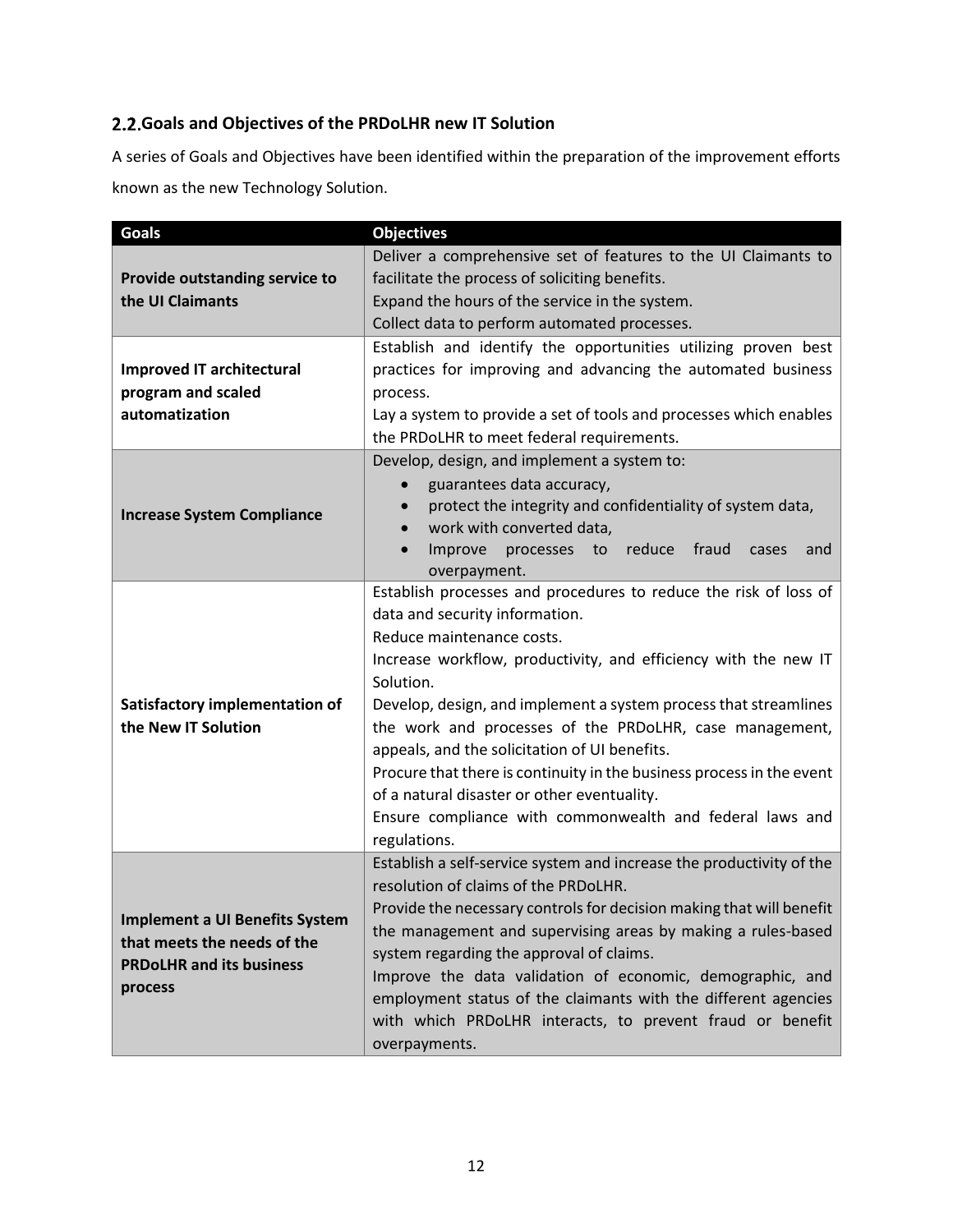## <span id="page-12-0"></span>**Level of Activity**

According to the Unemployment Insurance Weekly Claims Data from the Employment and Training Administration, Puerto Rico has had the following claims activity:

| 2016             |           |
|------------------|-----------|
| Initial Claims   | 95,272    |
| Continued Claims | 1,275,659 |

| 2017                    |           |
|-------------------------|-----------|
| Initial Claims          | 133,927   |
| <b>Continued Claims</b> | 1,450,682 |

| 2018                    |           |
|-------------------------|-----------|
| Initial Claims          | 76,376    |
| <b>Continued Claims</b> | 1,048,047 |

| 2019                    |         |
|-------------------------|---------|
| Initial Claims          | 66,514  |
| <b>Continued Claims</b> | 862,078 |

| 2020*                 |           |  |  |
|-----------------------|-----------|--|--|
| <b>Initial Claims</b> | 408,464   |  |  |
| Continued Claims      | 5,135,526 |  |  |

\*Data according to the USDOL Unemployment Insurance Claims Data Report. The amount of claims is up to December 30, 2020.

## <span id="page-12-1"></span>**Functional Requirements**

To guide the development of the IT solution, the PRDoLHR has established a variety of functional requirements detailed in this section. It is required that the IT solution:

- Implements an electronic system for collecting and storing claimant information and reporting program performance.
- Includes a process to reconcile performance data within the system with the financial records related to the expenditure of funds on customers.
- Must be user-friendly to both, PRDoLHR staff and the claimant.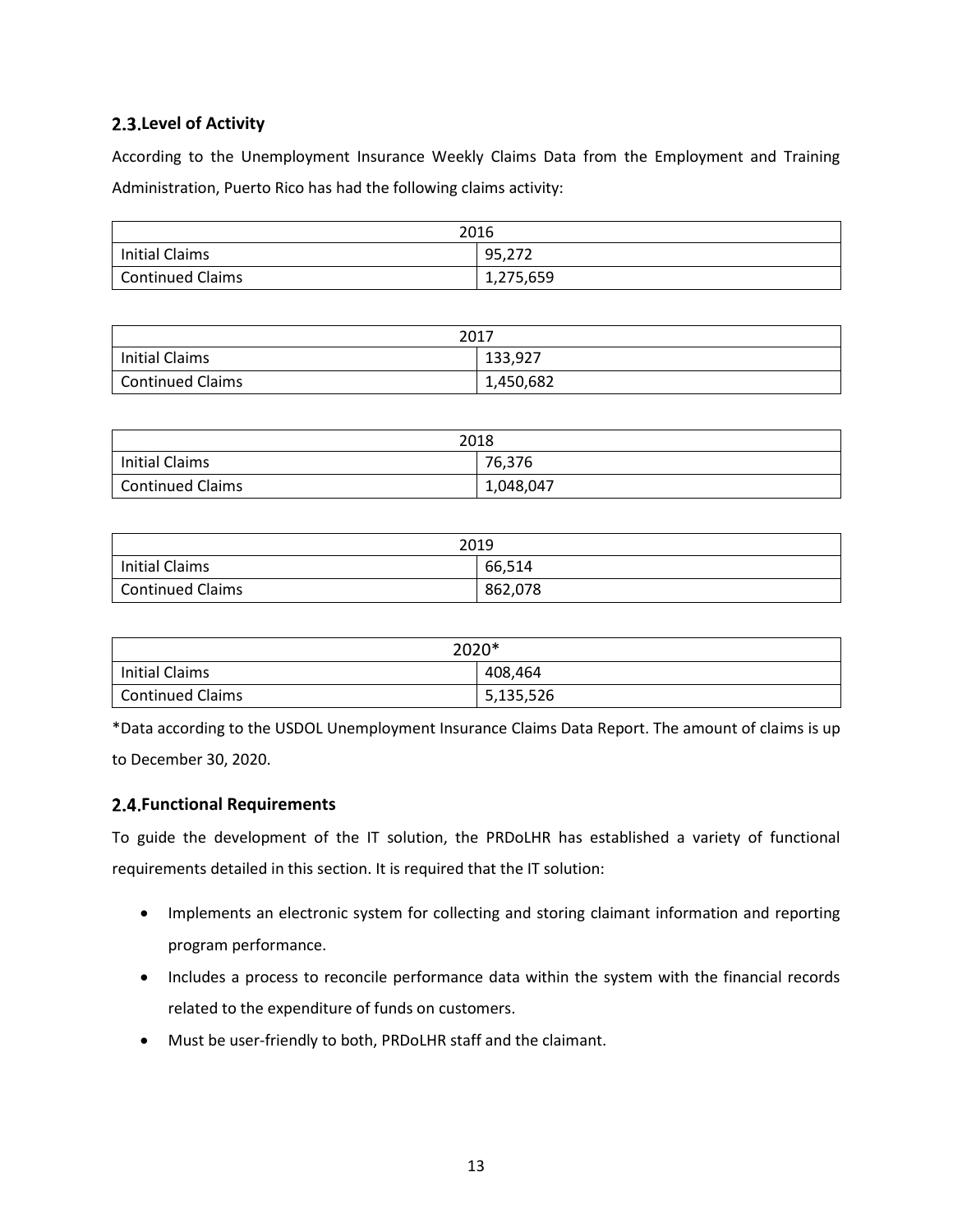- Includes a simplified Unemployment insurance application process to automatically review the application information, verify the information, ensure non-duplication of benefits, and determine eligibility.
- Reduces caseworker workload to improve efficiency and maximize the number of applications completed.
- Establishes roles and permissions within the solution.
- Provides means for required automated communications including notifications by mail, telephone, short message service (SMS), or email to enhance the application process.
- Presents the determination result online. The claimant would not have to wait to receive the approved or denied notification document by mail.
- Issues electronic notifications as a preferred method.
- Enables modifications of Communications issued by the system based on the requirements of any of the divisions(division should not be limited to the same communication from another division).
- Supports the reduction of involvement of the PRDoLHR staff with the payments collection process. The system should have the ability to produce retroactive payment orders.
- Permits case management within the department. This must be a priority of the new system. The appeals process must be integrated into the IT solution to reduce the interaction between the caseworker and the claimant while improving communication. The system must assign a unique number for each appeals case. Appeals timeline is also needed.
- Must be capable of developing reports quickly and efficiently while complying with applicable federal and local regulations, able to create physical records and print reports, and simplify the auditing process by the generation of these reports.
- The system must have a Self-Service Portal that allows the claimant to complete the application process, review their status, appeal any decision, and have all of their personal information.
	- o This Self-Service Portal needs to be included in the PRITS website pr.gov.
- System access should be limited to the PRDoLHR, Contractor and Subcontractor authorized personnel to perform services under the contract. All Contractor and Subcontractor personnel with data access shall individually sign a nondisclosure agreement and a security agreement with the PRDoLHR.
- In the event of subcontracting, and as a condition of entering such Subcontract:
	- o All data of Puerto Rico, including data stored in all databases, environments, and data backups, shall be stored, and managed only within the United States and/or its territories.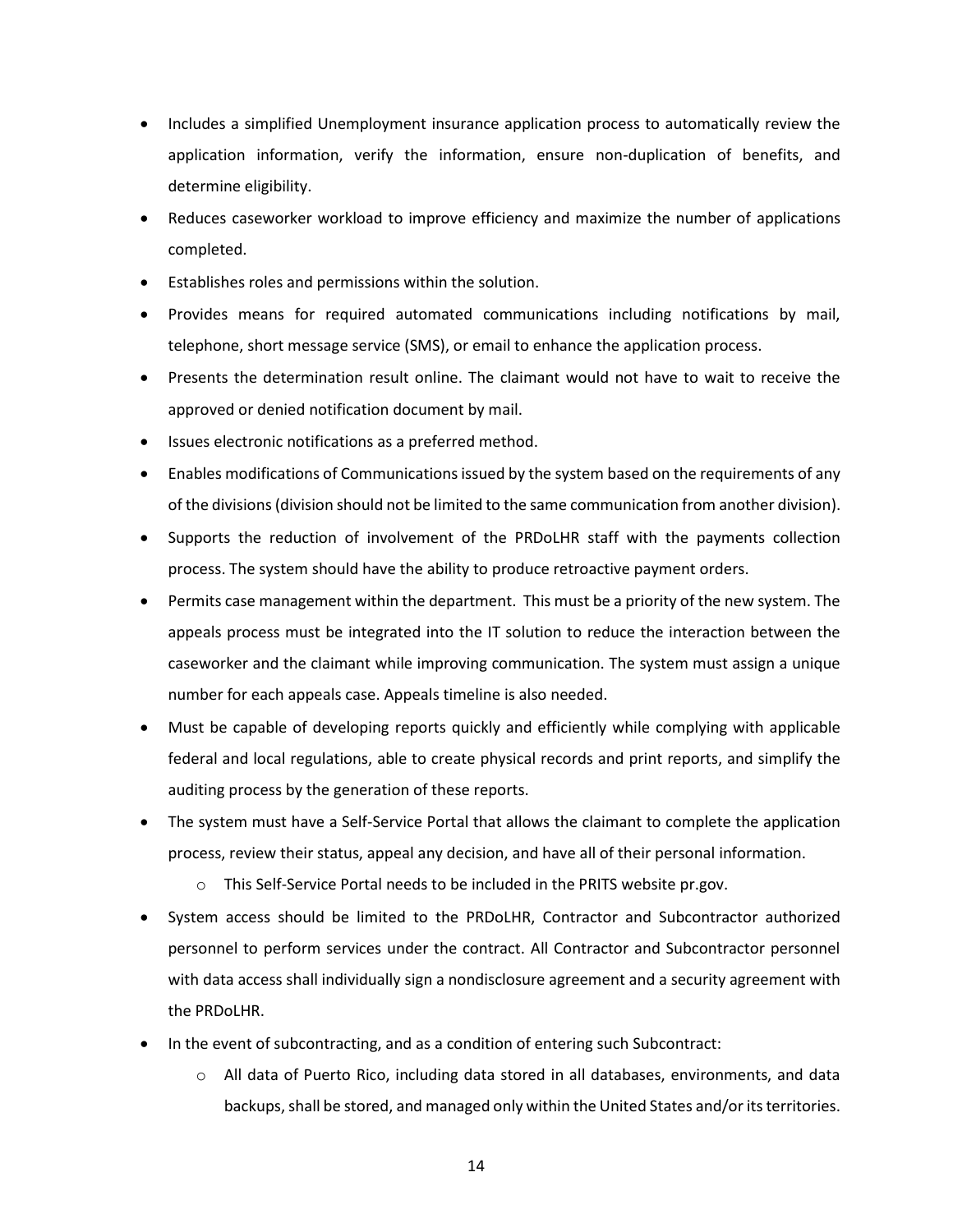- $\circ$  The data accessible to Contractor and Subcontractor shall be accessed only by their authorized personnel located within the United States and/or its territories, except as may be expressly authorized in writing by an official in Puerto Rico.
- $\circ$  The Contractor shall require, as a condition of entering a Subcontract with any IaaS Subcontractor, that all IaaS infrastructure shall be located only within the United States and/or its territories.

It is imperative that the proposed IT solution is linked with other federal government platforms to avoid double compensation to people applying for UI in other states. The IT solution should track and maintain a history of cross-matching with these systems. The following activities are mandatory under the Unemployment Insurance (UI) Program Letter No. 23-20 to ensure compliance with the U.S. Department of Labor (USDOL):

- National Directory of New Hires Cross-match (UIPL Nos. 13-19 and 19-11).
- Quarterly Wage Records Cross-match (20 CFR § 603.23)
- Systematic Alien Verification for Entitlement (SAVE) (Section 1137(d) of the Social Security Act (SSA) (42 U.S.C. §1320b-7).

The proposed IT solution must also have the capability to link or interconnect with other Government of Puerto Rico platforms that can provide the solution with valuable data, such as SURI, and any other platform requested by the PRDoLHR.

To ensure effective operation for UI programs the following additional activities are also required by the PRDoLHR:

- State Directory of New Hires Cross-match.
- Social Security Administration (SSA) Cross-match.
- Interstate Benefits (IB) Cross-match.
- State Identification Inquiry (SID) and IB8606 enhancements made to the Interstate Connection (ICON) network cross-match to prevent concurrent claim filing in multiple states.
- State Information Data Exchange System (SIDES) (Training and Employment Notice No. 12-16).
- Identity Verification.
- Incarceration Cross-match.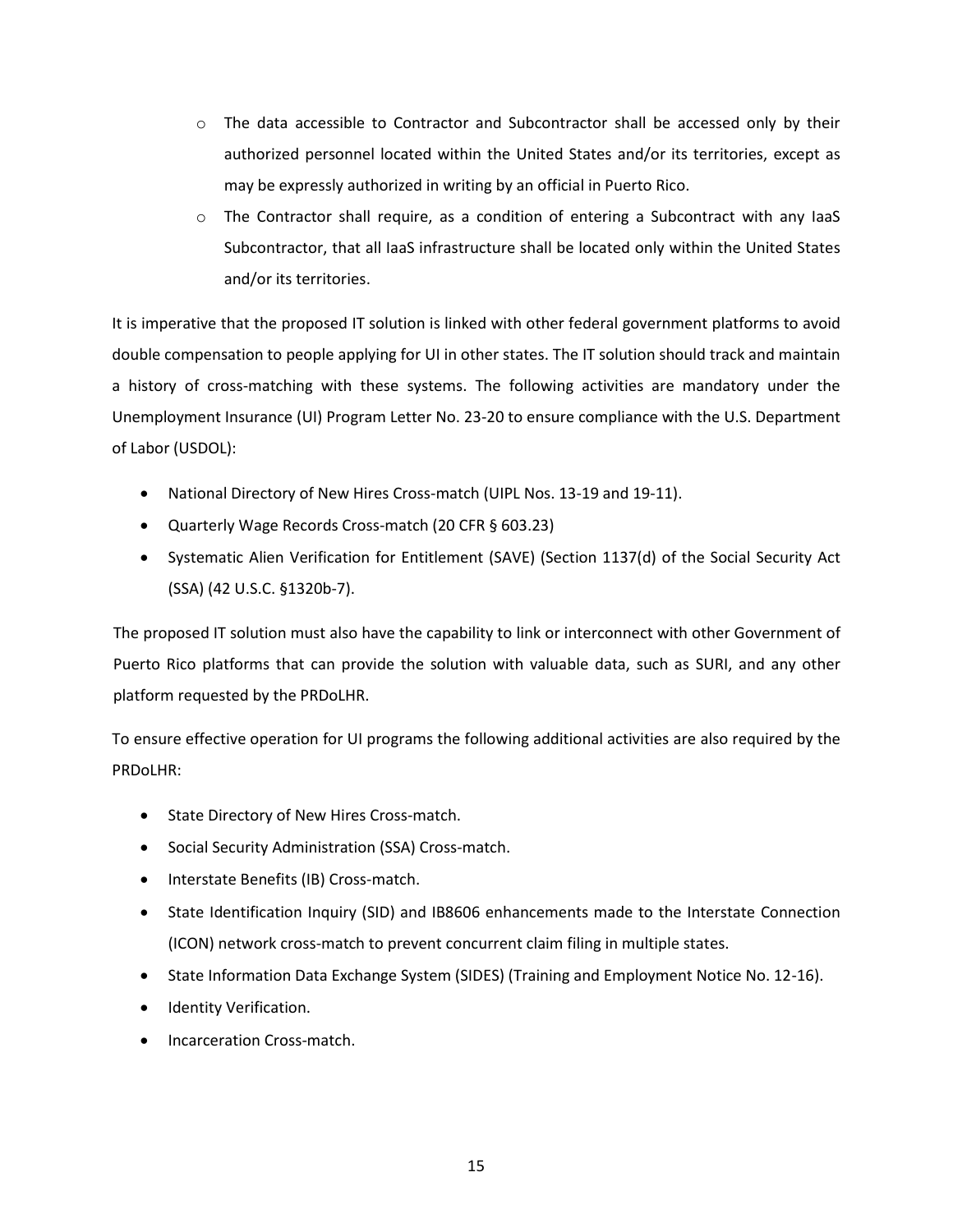• UI Integrity Center's Integrity Data Hub (IDH) tools including the Suspicious Actor Repository (SAR), Suspicious E-Mail Domains, Multi-State Cross-Match (MSCM), Foreign Internet Protocol (IP) Address Detection, and Fraud Alert application.

It is imperative for the new IT solution to be able to:

- Validate data for accuracy and consistency.
- Allow the employee to access the entire population/samples.
- Link Unemployment Benefits and unemployment taxes.

The system must perform with real-time information. With the current legacy system, one must wait until the next day for the system to run the daily batch before reviewing any information from the claimant. There is no reporting of the daily batch process. The caseworker will not know of any issues unless a claimant calls the PRDoLHR. And the proposed system must allow the claimant to validate the controversial points, which are presented in the application.

Also, the IT Solution must include:

- a database of all addresses of employers and claimants.
- a Calendar for different tasks including interviews with claimants.
- an approach to carry out consultation, record incidents and results, and able to carry out online video calls.

## <span id="page-15-0"></span>**Technical Requirements**

## <span id="page-15-1"></span>**2.5.1.System Requirements**

The system requirements described below are mandatory. The Proponent must demonstrate a thorough and cohesive understanding of the project scope, requirements, and overall IT solution. The Proponent shall demonstrate their ability to comply with the system requirements and explain how their product and services can and will meet the needs and expectations of the PRDoLHR. Failing to do so, may cause the PRDoLHR to deem the Proponent's proposal as non-responsive. Proposals that deviate from the RFP system requirements, as set forth below, may be rejected from further consideration.

The proposed IT solution must meet the following requirements:

• A User-friendly Commercial off-the-Shelf "COTS" or Modifiable-off-the Shelf "MOTS" program, Cloud-Based Software as a Service "SaaS".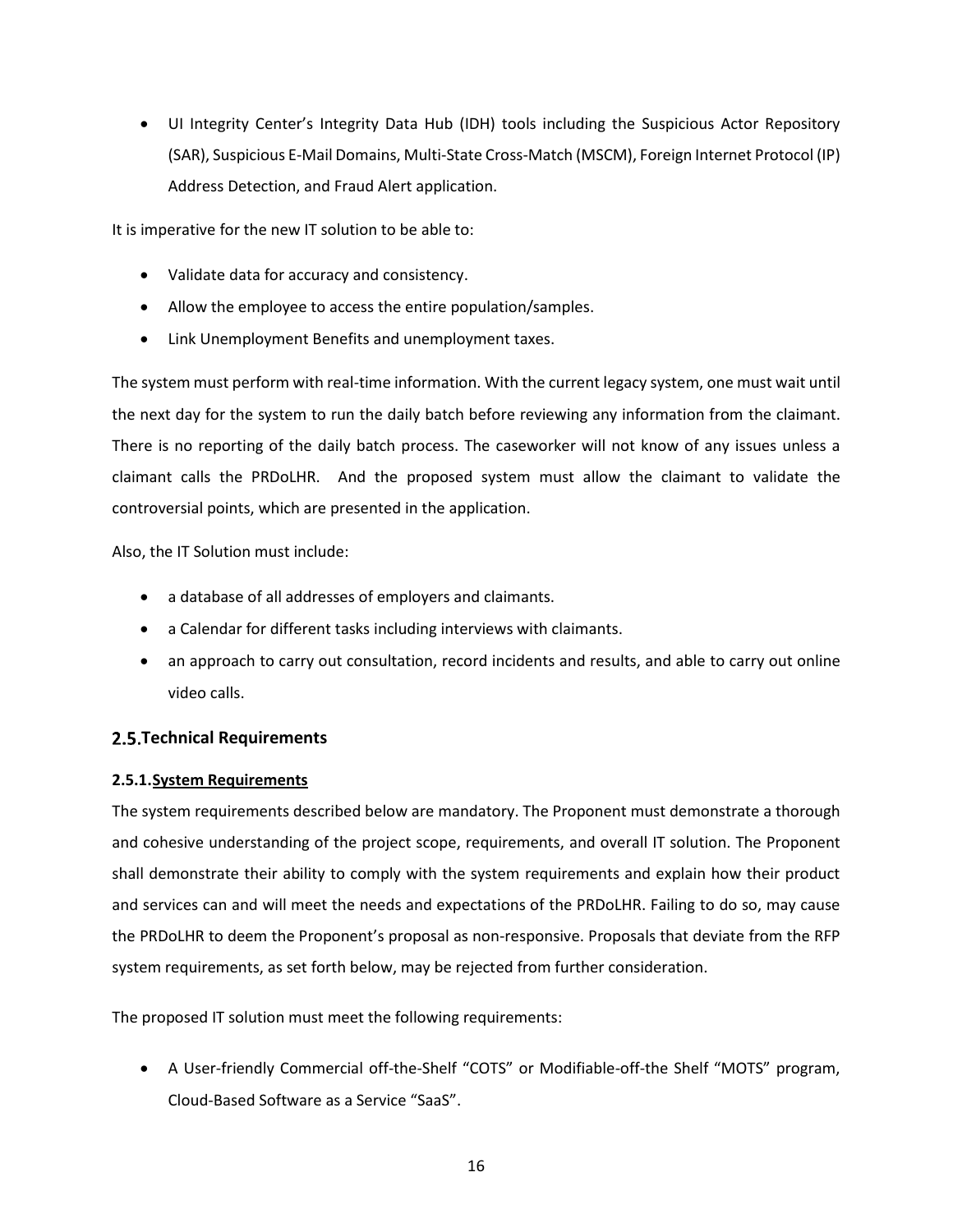- Ensure that the IT solution includes, in whole or in part, cloud-based services are hosted by a Cloud Service Provider (CSP) authorized by the Federal Risk and Authorization Management Program (FedRAMP).
- Cloud-based solutions should be located within the United States and/or Puerto Rico and all access and support of the solution have to be performed from the United States and/or Puerto Rico.
	- $\circ$  The hosting services for the new IT solution, regardless of whether it is located on Puerto Rico territory premises, or in the cloud, must be fully compliant with Federal Tax Information (FTI) TOP (Treasury Offset Program) Benefits and Contributions data safeguards as mandated in ITS Publication 1075.
- Must provide a complete listing of all data centers within the cloud environment where this solution will operate.
- Incorporate at a minimum, 99.95% scheduled uptime, excluding planned downtime for maintenance, and a multi-factor authentication for access to the cloud solution from the internet.
- Full benefits system, with fully-automated functions for claimant applications, appeals process, unemployment tax integration with complete unemployment tax functionality and reporting, combining labor and Unemployment Insurance services into a single, online system.
- Customizable to meet Puerto Rico's unique state law, regulations, policies, and the PRDoLHR technical requirements.
- Ensure that the converted data migrate and integrate from the current PRDoLHR databases to the new IT solution.
- Seamless Integration with the current systems Web-based portal and Mobile apps compatible for claimants and personnel.
- Customizable reporting modules for personnel, minimizing the need for human intervention and maximizing automation to improve agency performance.
- Ability to integrate with local and national Income Tax and Law Enforcement Agencies.
- "Pay as you go" type of service capable to adapt to changing PRDoLHR needs, increased workloads, increased claims, and reducing the risk of missing capacity.
- Secure integration and data sharing with local bank systems to process payments and UI compensation benefits.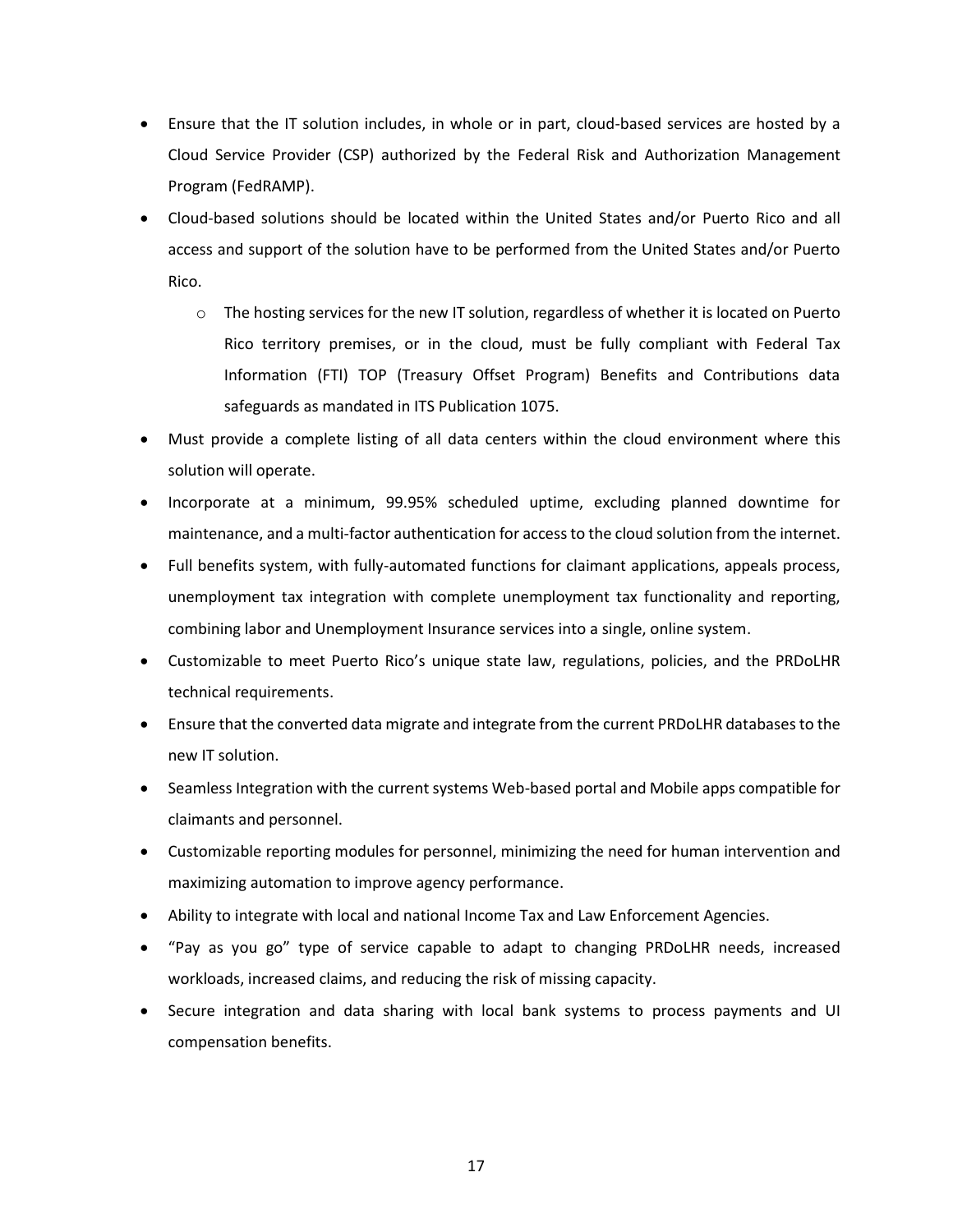- Access to training support through the phases of the project implementation, including on-site classroom training, modules, manuals, and other types of training modalities. All training and materials must be available in Spanish.
- System documentation regarding all technical aspects including changes, updates, or upgrades to the IT solution.
- Maintenance, operations, and support, including post-implementation enhancements and ongoing product upgrades.
- Possess a record of being successfully implemented in at least one state for the purpose of administering UI benefits programs.
- The program interface for all of the users must be available in English and Spanish.
- A testing environment should be available to PRDoLHR personnel before the system go-live date,
- The System should have the ability to determine overpayment and the ability for Collections Management.
- All data should be processed in real-time.
- Full redundancy with real-time replication of data to always ensure data availability.
- The system should minimize the need for a local system administrator, programmer, or database expert to provide support.
- The solution should comply with the Americans with Disabilities Act "ADA" regulations for disability access, including but not limited to, the self-service functionality.
- The solution must be in compliance with any regulations and or applicable guidelines established by the PRDoLHR, the DOL, or the government of Puerto Rico.
- Must comply with a Service Level Agreements detailed in subsection 3.4.

## <span id="page-17-0"></span>**2.5.2.Security requirements of the IT solution**

The proposed IT solution must have safety and security featuresthat are not limited to: protect encrypted data, minimize exposure to attacks, authentication, access control, audits, ensure high levels of security and guarantee that sensitive and Personal Identifiable Information "PII" is protected. The PRDoLHR UI benefits system must be safe and accountable, and provide levels of privileges, access, validation, and approval.

The system security requirements described below are mandatory. The Proponent must demonstrate indepth knowledge and experience with systems that meet all the security requirements listed below and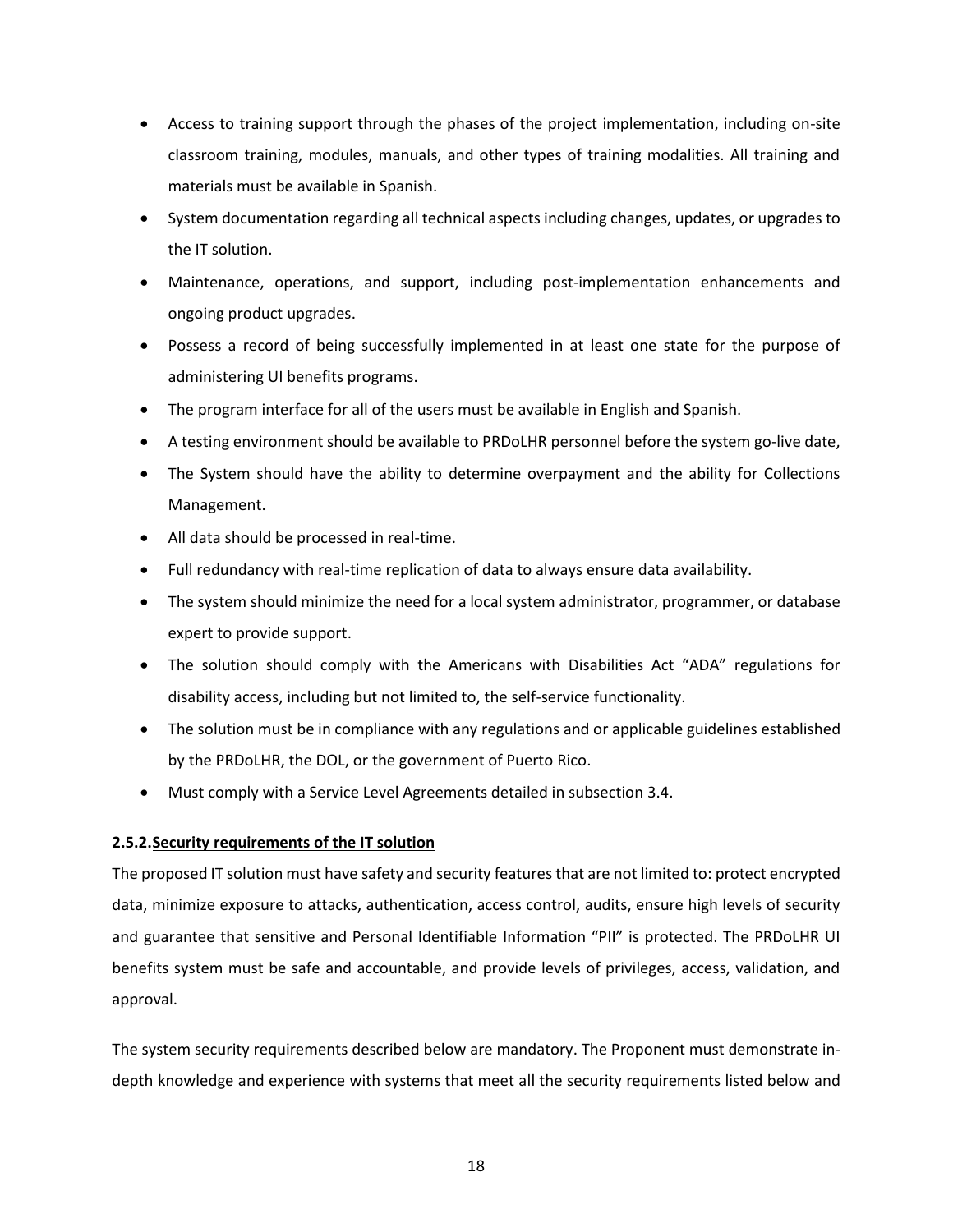describe their system's capability to meet or exceed the expectations, standards, and security needs. The Proponent shall demonstrate their ability to comply with the system requirements and explain how their product and services can and will meet the needs and expectations of the PRDoLHR. Failing to do so, may cause the PRDoLHR to deem the Proponent's proposal as non-responsive, and may be rejected from further consideration.

The proposed IT solution must meet the following security requirements:

- The IT solution must maintain a strong focus on data Confidentiality, Availability, and Integrity according to the "CIA" guidelines for agencies and businesses to protect the data of claimants:
	- $\circ$  Confidentiality: All data will be accessible by authorized and designated individuals only.
	- $\circ$  Integrity: Modifications made to the system and data will be immune to unauthorized changes.
	- o Availability: Systems must be immune to denial of service (DoS) attacks and shall meet the requirements set forth within the service level agreements for the IT solution.
- Should comply with the ISO 27001 Standards "Information Security Management".
- Be aligned with the National Institute of Standards and Technology "NIST" Cybersecurity Framework "CSF" and NIST 800-53 Rev. 4.
- It must comply with the IRS Tax Information Security Guidelines "Publication 1075" for Federal, State, and Local Agencies.
- Data Encryption using Cryptographic Standards like the ones on the NIST SP 800-175B Rev. 1,
- The system should provide a Fraud awareness and prevention system.
- Safeguards for Personal Identifiable Information "PII".
- Must provide a full backup and disaster recovery, emergency preparedness, business continuity.
- The system should be secure from vulnerabilities as described in the Open Web Application Security Projects (OWASP).
- Provide for Security Vulnerability Assessments and Controlled Penetration testing by PRDoLHR and/or its agent as agreed to for the duration of services of the awarded Proponent.
- Incorporating multi-factor authentication for access to the cloud solution from the internet.
- Full cooperation with the PRDOLHR Chief Information Security Officer (CISO) and security team in the detection and remediation of any security vulnerability of the hosting infrastructure and/or the application.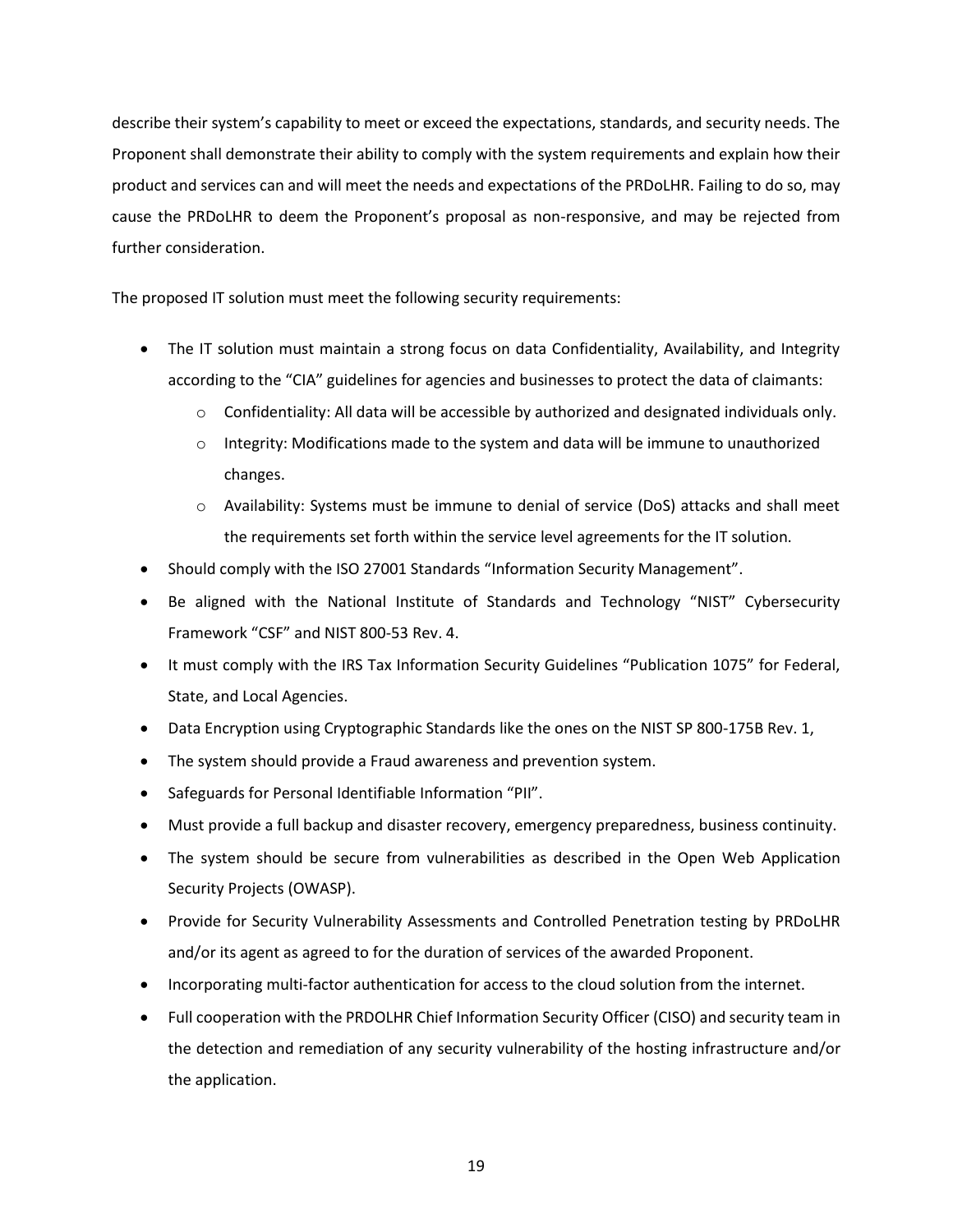## <span id="page-19-0"></span>**2.6.Implementation**

## <span id="page-19-1"></span>**2.6.1.Converted data of the IT solution**

The PRDoLHR's goal is to migrate from an outdated, inefficient, standalone system to a cloud-based Unemployment Insurance system or IT solution, that will allow for efficient management, and benefit payment system, that can improve, expedite, and increase efficiency in all the processes and procedures; and ensure compliance with federal and state applicable laws and regulations.

The Proponent shall carry out a plan and implement an operational process and procedure to convert the data from the previous system, where everything concerning Unemployment Insurance information "UI" of claims, claimants, appeals, and employees of the PRDoLHR was stored to the new IT solution database. In special cases requiring immediate attention from Department staff, the IT solution should allow departments to be able to define, adjust, or make decisions without the technical assistance of specialists.

## <span id="page-19-2"></span>**2.6.2. Converted data plan:**

The Proponent will evaluate and perform data migration from the previous system and applications to the new technology solution as part of the PRDoLHR implementation process. **The previous statement indicates that the Proponent shall not, for any reason, assume that PRDoLHR has the tools and knowledge necessary to perform this function.** This responsibility will include the functions and processes necessary to ensure the successful conversion of data from PRDoLHR to the new IT solution.

To perform these efforts the Proponent shall:

- Organize and lead the data conversion effort before the actual conversion takes place.
- Secure the data regarding the information of claims, claimants, appeals, and employees.
- Develop a correct methodology plan approved by the PRDoLHR to convert the data from the legacy system.
- Provide data mapping from the IT solution point of view.
- Elaborate data transformation rules.
- Establish the methodology to resolve problems with records.
- Provide tools and technologies required for the data conversion, cleansing, and migration of files and records.
- Perform data cleansing and resolve any issues before the data conversion.
- Organize and prepare the transformation of data where applicable.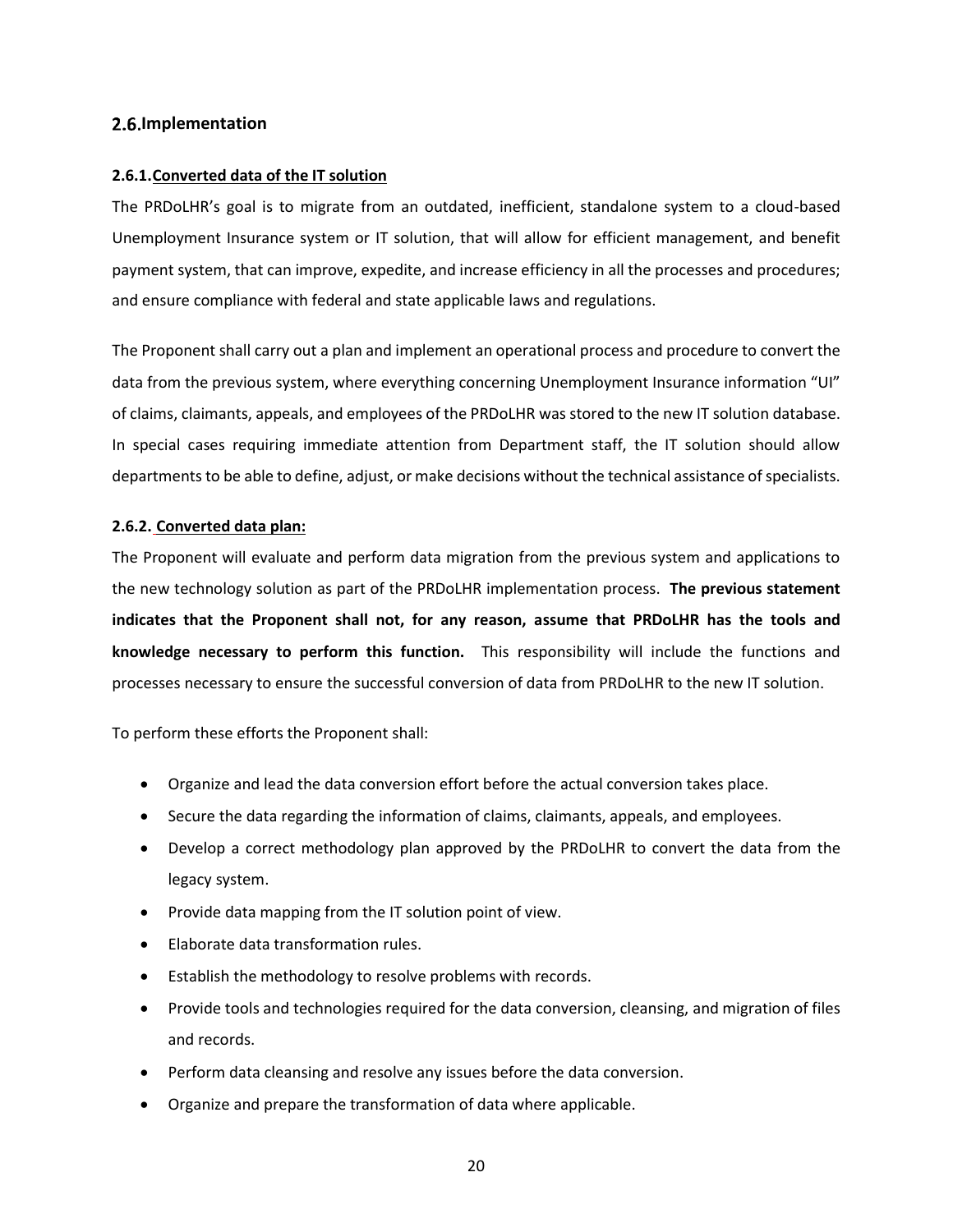- The complete transformation of data.
- Create reusable data upload scripts.
- Upload data to the solution.
- Validate uploaded data.
- Provide reports to the PRDoLHR for validation and compare them to the State downloaded data.
- Develop a data conversion acceptance testing plan including test scripts.
- Develop a data conversion validation system testing plan including test scripts.
- Perform conversion validation testing of the converted data.

PRDoLHR shall be responsible for performing the following tasks related to its data conversion:

- Provide data mapping services from the perspective of the actual system.
- Extract legacy data from existing systems/applications.
- Provide reports for validation and comparison to Proponent uploaded data.
- Testing the conversion before production execution.
- Testing the application using the converted data.
- A back-out plan to roll back any changes.
- Perform acceptance testing of the data conversion.

The Proponent must execute its plan for PRDoLHR operational data conversion, data cleansing, and migration from the legacy system to the Proponent's proposed system. The Proponent must have the ability to conduct the data conversion and migrate data from the legacy system to the new IT solution database. The Proponent data conversion and migration must address, at a minimum, the following:

- Conversion and migration methodology.
- Production of a data map.
- The estimated duration of the conversion and migration.
- Expected legacy system operational impacts resulting from the proposed approach.
- Tools required for the data conversion, data cleansing, and migration.
- Tools required for the image conversion, image clean up, and migration.
- Methodology for handling problem records.
- Methodology for achieving synchronization between legacy data and the converted database.
- Communication with PRDoLHR IT staff throughout the conversion and migration process.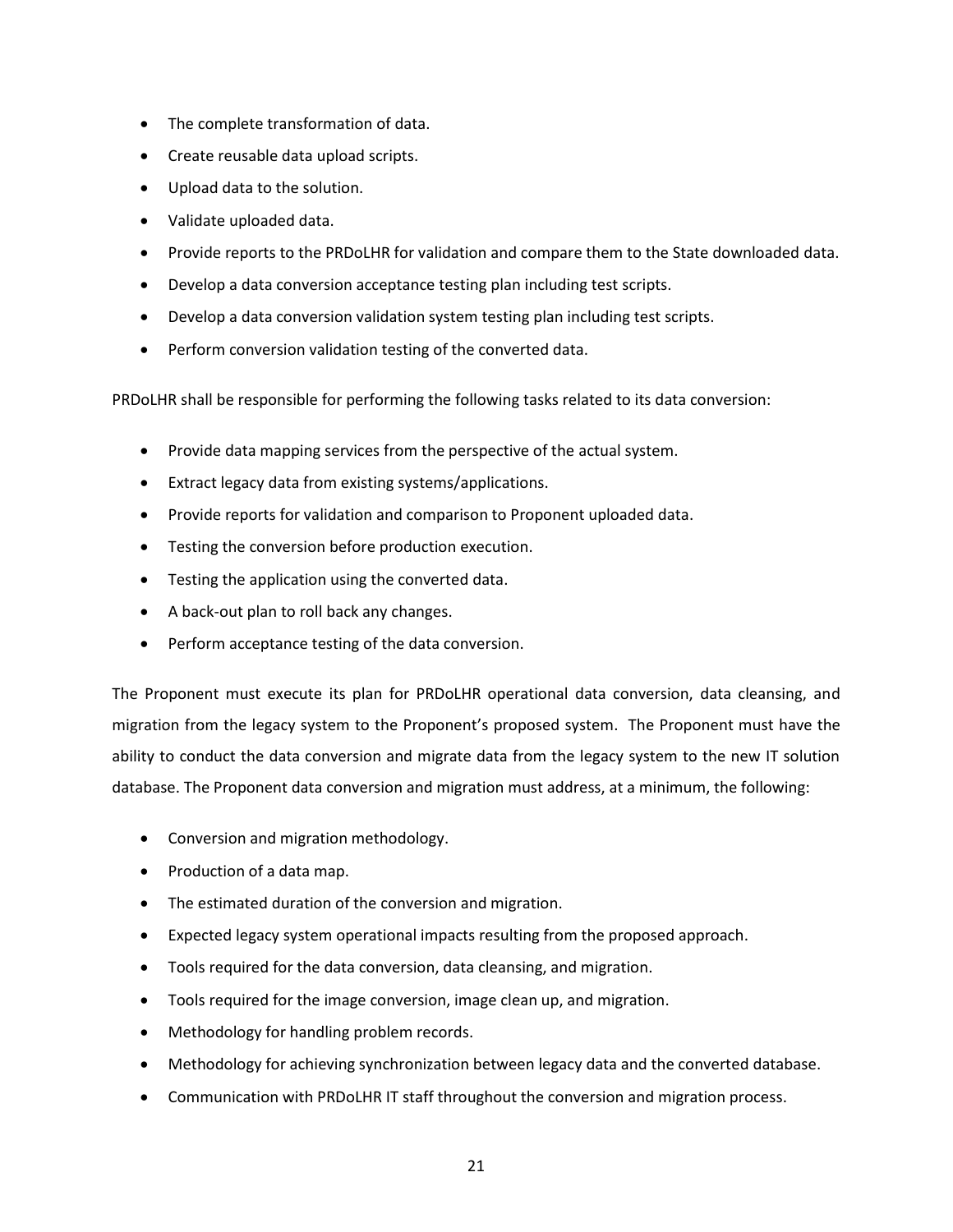• A back-out plan in case the conversion and migration to the new IT solution database fails.

Provide a detailed review of the training plan that includes the following agenda:

#### <span id="page-21-0"></span>**2.6.3.Training Plan**

The Proponent will establish a plan with the approval of the PRDoLHR to provide training materials for the employees and users of the new IT solution. This plan must be delivered within 3 months before the production implementation of the training phases.

The Proponent must develop, document, and conduct an extensive training plan that will impact the PRDoLHR staff and users of the IT solution in a training environment. The training materials may require that the PRDoLHR update them when necessary. The plan must include:

- Setting goals/standards and the specific plan for training purpose for employees and business process.
- Tasks, deliverables, and resources necessary to complete the training plan.
- The training and all the activities related to this section should be developed and implemented in Spanish for the understanding of the PRDoLHR staff.
- Prepare a testing environment (sandbox) for the training of employees, other users, and the IT PRDoLHR staff. This training environment will allow the users and staff of the PRDOLHR to test the system within their respective areas, including a description of how this environment is going to be configured to meet the goals of the PRDoLHR.
- It is required that all training material, activities, and Procedures, and Training be available in Spanish.
- The Proponent must provide different training environments that reflect the day-to-day use of the proposed IT solution, which is going to be configured and utilized by the PRDoLHR on the different phases identified in the project after the approval of this RFP and the start of the project. This environment configuration must include, but is not limited to:
	- o Unique login credentials for the training test environment.
	- $\circ$  Support for multiple training sessions and multiple concurrent users in a training session.
	- $\circ$  Create different types of distinctions such as color, text, etc. among training environments and the actual system to prevent accidental use.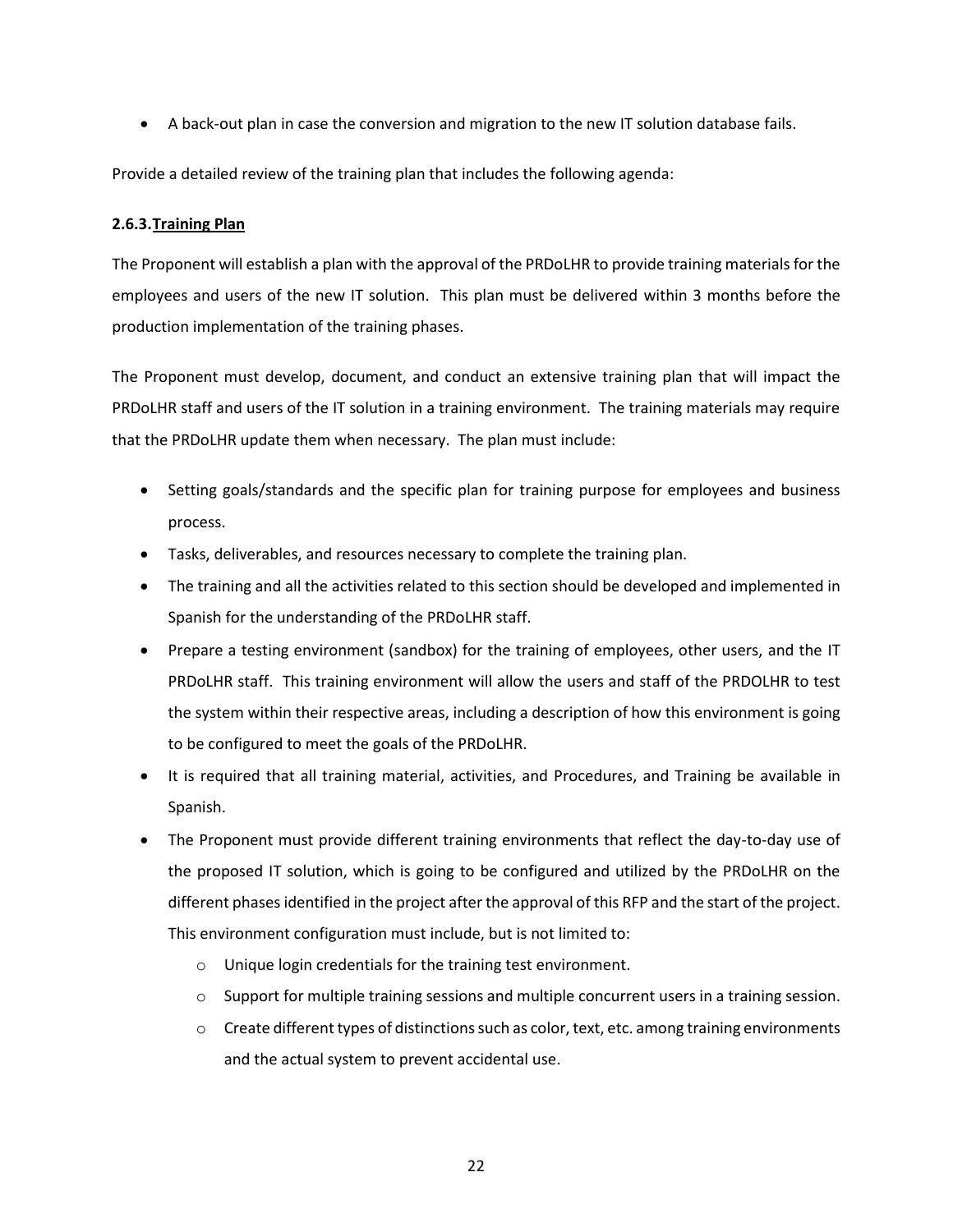- $\circ$  Routine and continuous maintenance update of the training environments. The Proponent shall communicate these updates to the PRDoLHR they occur or take place.
- o Develop training documentation and materials for the PRDoLHR employees and staff on different training phases.
- o Establish a schedule and timelines for the training sessions.
- All the training materials and modules shall be addressed to diverse populations and must pursue the needs of everyone who requires specific training for the project. Among others, the following populations shall be considered:
	- o Visual, auditory, kinesthetic, and other learners
	- o Tech-skilled and tech-challenged employees
	- o High School, associate's, bachelor's, and post-graduate degree holders
- Training that is based on the business process and tailored to PRDoLHR specific functionality and needs.
- Must identify the tools and documentation that shall be necessary to support proposed effort changes to integrate with the new IT solution.

#### <span id="page-22-0"></span>**2.6.4.Training Phases:**

- Introduction to the IT solution
- Deliver a Solution in an incremental and iterative manner such that the business users can test the components that satisfy the requirements as early as possible:
	- $\circ$  The Proponent will provide a presentation or video identifying the new business process and procedures that will be implemented.
	- o Must be delivered in PDF format or a PPT for hosting on the PRDoLHR system that will be selected as the learning option. A closed caption option must be included.
	- $\circ$  The presentation or video must be delivered at least 7 days prior to the Acceptance Test Training phase.
	- o **The training must be conducted by Proponent staff who have been continuously involved in the project.**
	- $\circ$  The Proponent must be prepared for a class size of no more than twelve students per class. The PRDoLHR will provide training areas for the delivery of the training. Multiple classes may be necessary.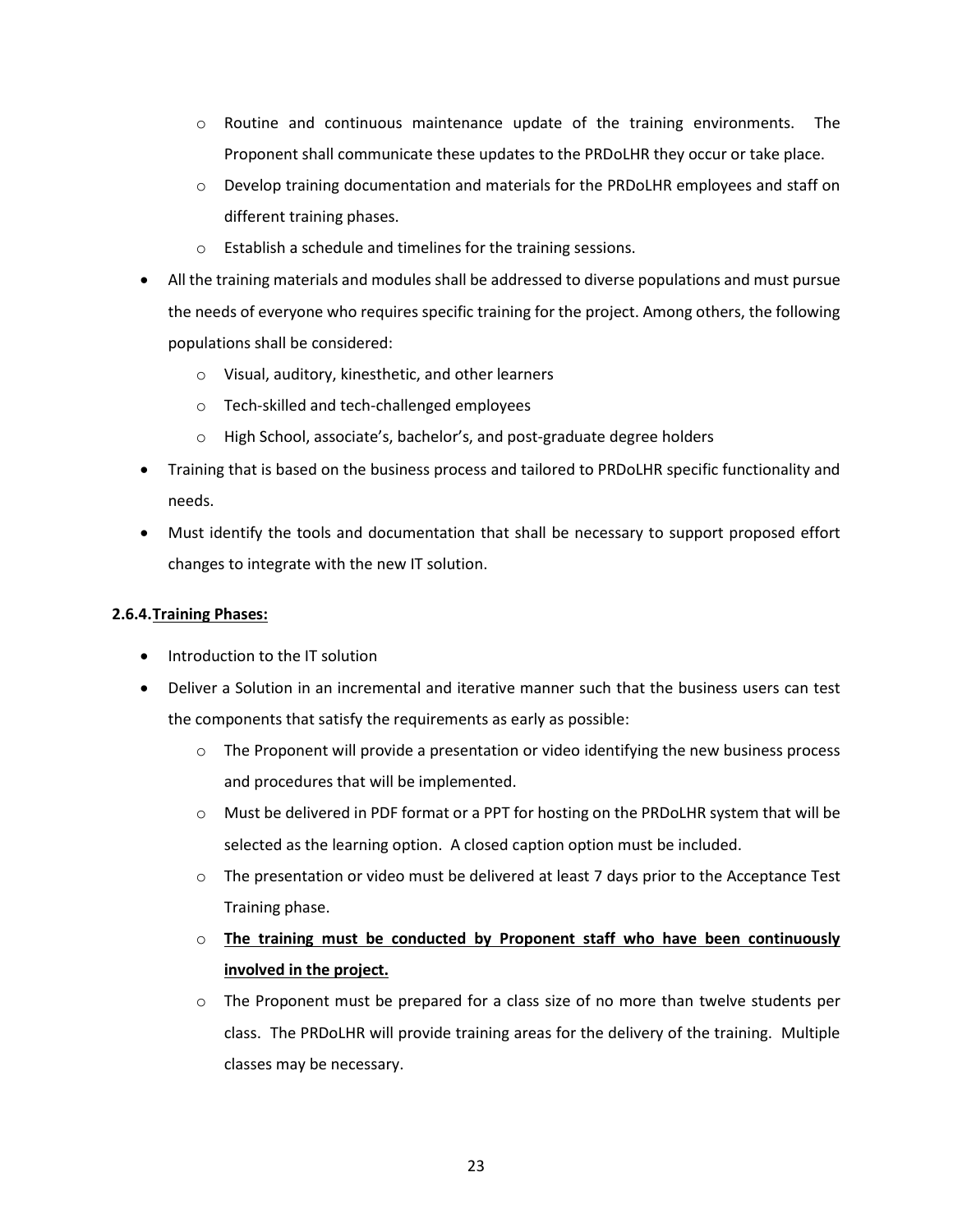- $\circ$  Training for testers must include maintenance, support, updating, and use of the contextual help system and training modules.
- Training for PRDoLHR IT Staff
	- o Technical training will be conducted by the Proponent.
	- o The Training Agenda shall include technical training and the assistance of the Puerto Rico Innovation and Technology Service as needed or others designated by the PRDoLHR.
	- $\circ$  The training will include the assistance of trainers who are involved in the process since the beginning of the project, as well as a virtual option for the delivery of training.
	- o Training materials must include but are not limited to system manuals, guides, or walkthroughs.
	- o Training materials must include, at a minimum, Help Desk Assistance, step by step tutorials, visual material, and guides in the supported languages specified by the PRDoLHR.
	- o The Proponent must develop a training plan for all the training courses.
	- $\circ$  The training must include instruction and materials on how to modify the system default parameters and charts as needed.
- Training of Trainers and Users
	- $\circ$  A train the trainer approach will be provided by the Proponent for designated staff identified by the PRDoLHR. (Designated staff will be capable of training the end-user - PRDoLHR staff - upon the completion of the training classes).
	- $\circ$  The Proponent must prepare a training schedule for the training classes approved by the PRDoLHR. It shall be delivered no more than two weeks before the beginning of the user training.
	- $\circ$  The training will include the assistance of trainers who are involved in the process since the beginning of the project and a virtual conference option for the delivery of training.
	- $\circ$  Training materials for the users and staff will be provided by the Proponent and must include guides or walkthroughs as needed.
	- $\circ$  The Proponent must ensure that the PRDoLHR trainers fully understand and are able to modify and update information on the new IT solution.
	- $\circ$  PRDoLHR will be responsible for training its remaining staff using the training materials developed by the Proponent.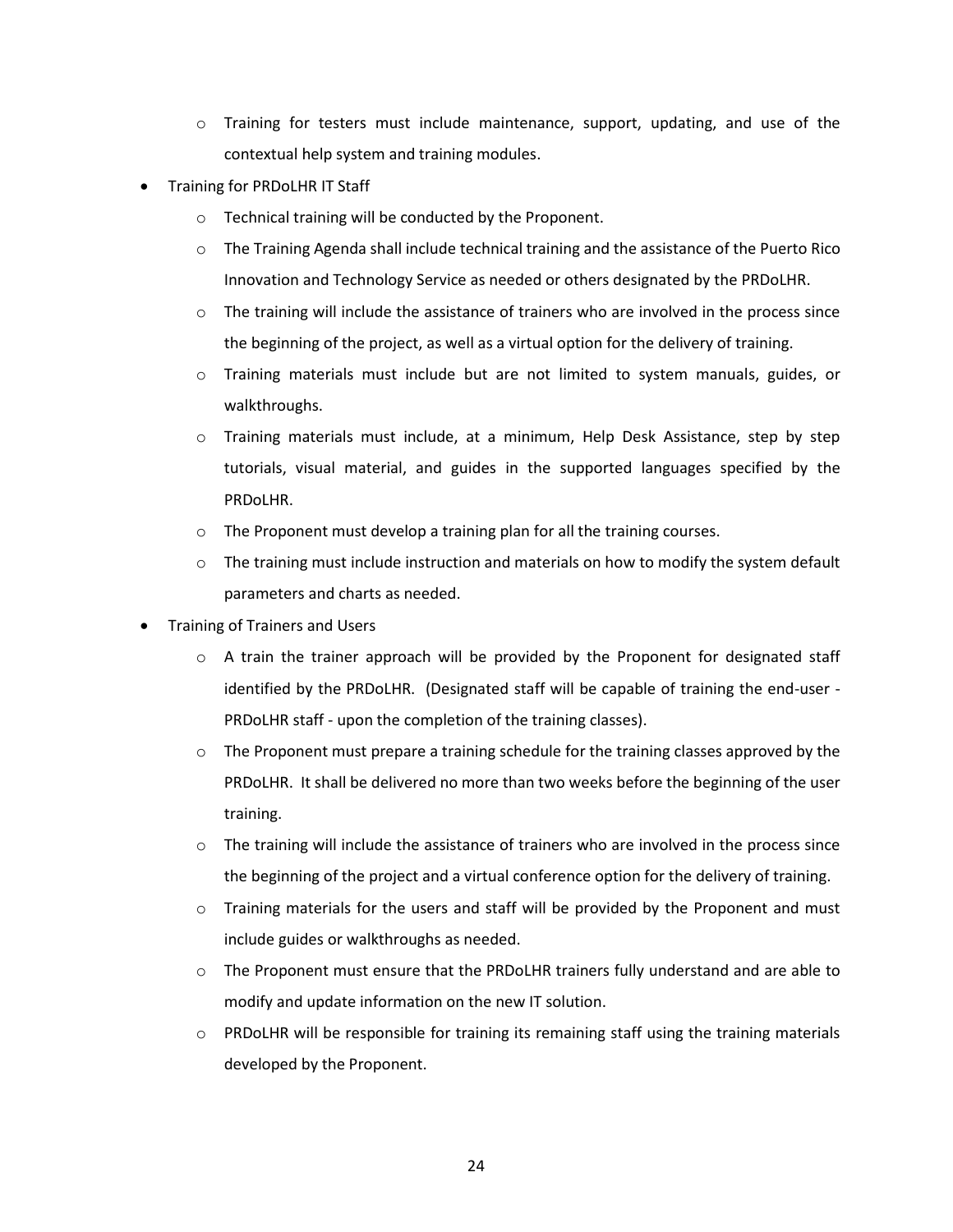## <span id="page-24-0"></span>**Operations and Maintenance**

Deliver a Solution that promotes ease of maintenance via:

- Use of standard software development language(s).
- Suggested use of an object-oriented design process and Unified Modeling Language (UML) to clarify and document the Solution design.
- Use of cloud-based technology in design, administration, operational configuration, and management.
- Minimization of administrative burden.
- Minimization of production configuration footprint (i.e., minimize the number of hardware and software components, use of disparate equipment, multiple operating systems, etc.).
- Configurability where changes can be made by business roles.
- Use of an n-tier/multi-tier architecture to isolate business logic, presentation, control logic, and data.
- Record and resolve in a timely manner any system defects that may arise during the implementation process.
- Use of technologies, such as streaming video, to inform clients of the services provided and to educate them regarding the capabilities of self-service features.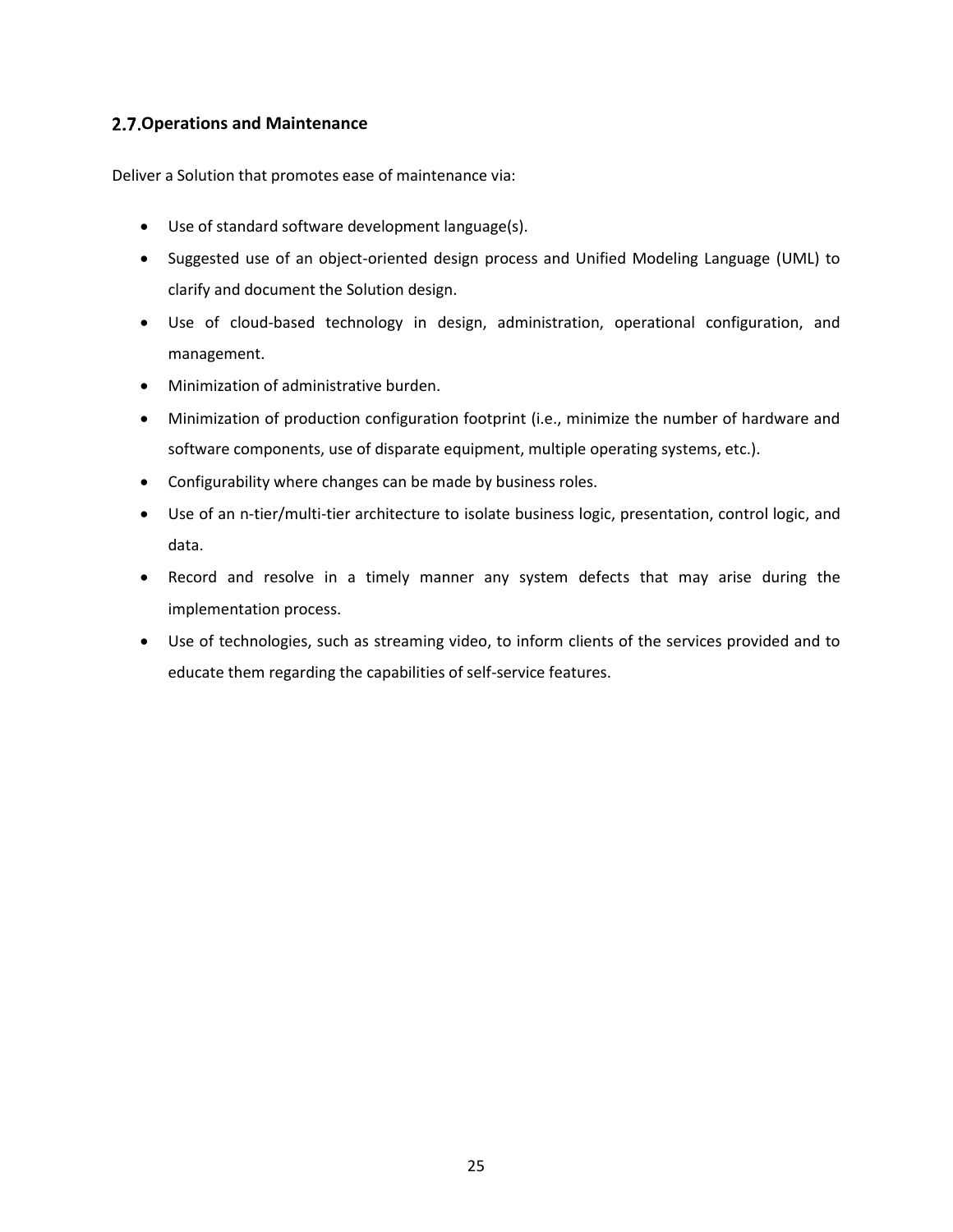# <span id="page-25-0"></span>**3.Technical Aspects of the Proposal**

## <span id="page-25-1"></span>**3.1. Proposal Format and Content**

#### **3.1.1. All proposals must meet the following general format requirements:**

- <span id="page-25-2"></span>The proposal must be set up on 8.5 x 11 sized pages. The 11 x 17 pages are allowed just for schematics, maps, organizational charts, drawings, tables, and schedules. Narrative text cannot be included on such 11 x 17 pages, by doing so, the proposal may be disregarded by PRDoLHR. Each 11 x 17 page will be counted as a single page. The documentation should be single-spaced. All pages of the Proposal must be numbered consecutively, within each section of the Proposal. All required forms must be individually numbered, including any 11 x 17 pages, and must conform to the identified page limitation.
- The proposal must be written using the "Arial" font (not Arial Narrow), 12-point, including diagrams, organizational charts, and other such graphics.
- Standard corporate brochures, awards, and marketing materials shall not be included in the Proposal, nor any other document or materials that are not specifically required by the RFP.
- To comply with the paperless act and other federal and state regulations the proposal should be submitted via email as a PDF to the established email address.
- Documentation included in the proposal should only be modified or altered if the PRDoLHR requests additional information.

## <span id="page-25-3"></span>**3.1.2.Content and organization**

- Proponents must structure the proposal strictly following the outline below. All responses should be succinct, self-explanatory, and in the order outlined in this section:
	- o **Title Page** The title page should indicate the date, subject, name(s), and title of the Proponent, address (es), e-mail address, telephone, and fax number(s) of the Proponent and/or individual(s) responsible for responding to this request. The title page must reference this RFP and confirm that all elements of the RFP have been read and understood and that the proponent takes no exception to the materials provided.
	- o **Signature of Responsible Persons** The proposal must be signed by an authorized official. The proposal must also provide name, title, address, and telephone number for individuals with authority to negotiate and contractually bind the Proponent, and for those who may be contacted for the purpose of clarifying the information provided.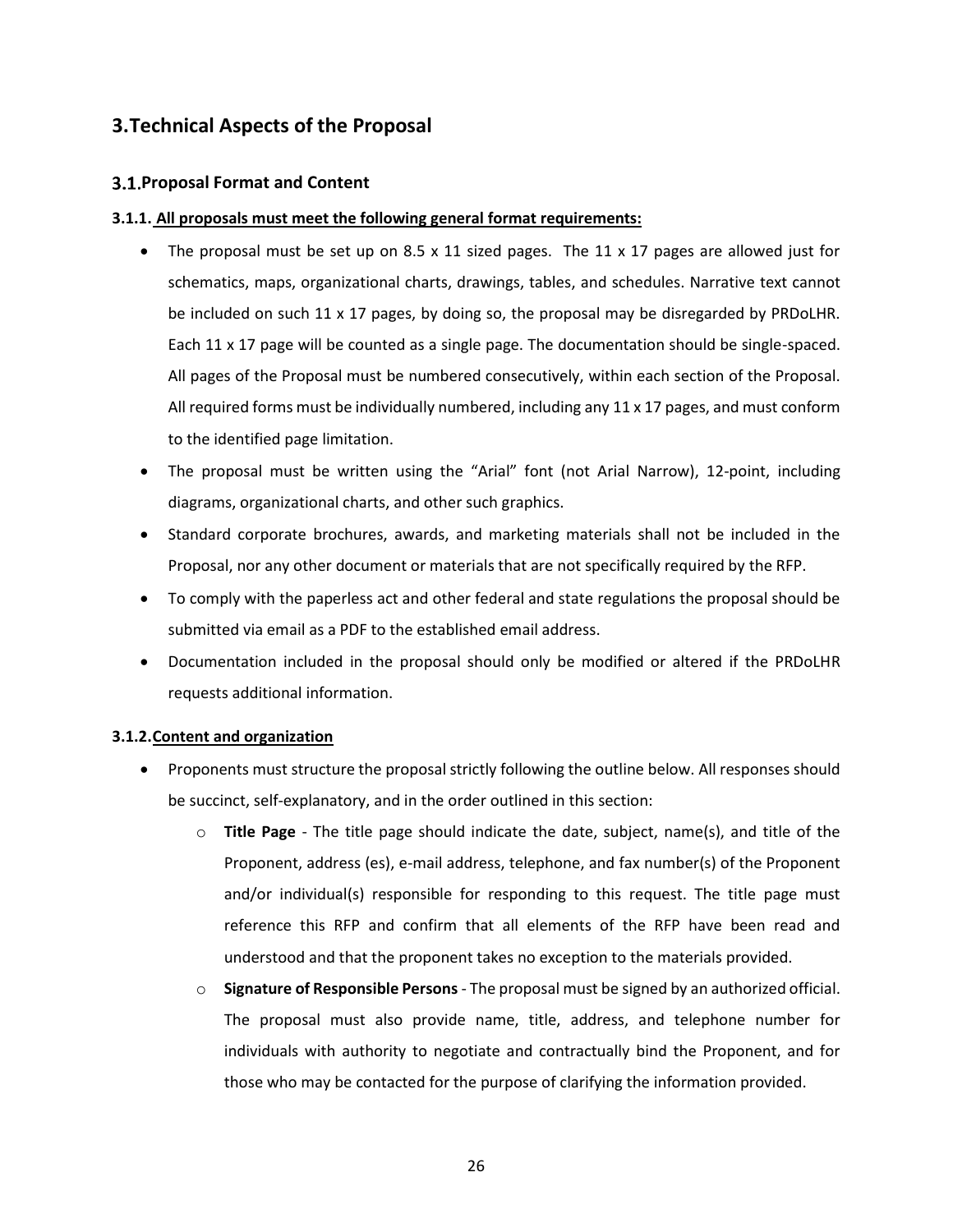- o **Table of Contents** The Proponent must provide a detailed Table of Contents for the entire submission package, which includes all the required forms, tables, and supporting documents in the application, as well as all the section and subsection headings in the Project Narrative and Budget.
- o **Project Abstract Summary** A one-pager, self-contained, summary of the proposed project, including the purpose and outcomes, must be included in this section. This summary must not include any proprietary or confidential information.
- o **Proposal Narrative** Proponents must organize and present their proposal narrative divided into different Sections. Each section must be subdivided as needed. Dividers do not count as pages subject to page limitations noted herein but the content on any divider page will not be evaluated. A detailed description of the proposal narrative can be found in section 3.2 below.
- o **Work Plan** Described below in section 3.3.
- o **Cost and price information- –** Described below in section 3.4.
- o **Attachments –** The following attachments are mandatory. Proponents may not attach documents other than those listed below.
	- **Forms**
	- **Certifications**
	- **Staffing Plan and Curriculum Vitae**
	- **Organizational Chart**
- The Proponent must ensure that the proposal does not exceed the maximum number of sixty pages. The table below details the requirements of pages allowed by section, and the application forms that should be included associated with each section.

| <b>Section</b>                   | The maximum number of pages allowed |
|----------------------------------|-------------------------------------|
| <b>Title Page</b>                | 1                                   |
| Signature of Responsible Persons | 1                                   |
| <b>Table of Content</b>          | No limit                            |
| <b>Project Abstract Summary</b>  | 1                                   |
| <b>Proposal Narrative</b>        | 20                                  |
| Work Plan                        | 10                                  |
| Cost and price information       | 10                                  |
| Attachments                      | No limit                            |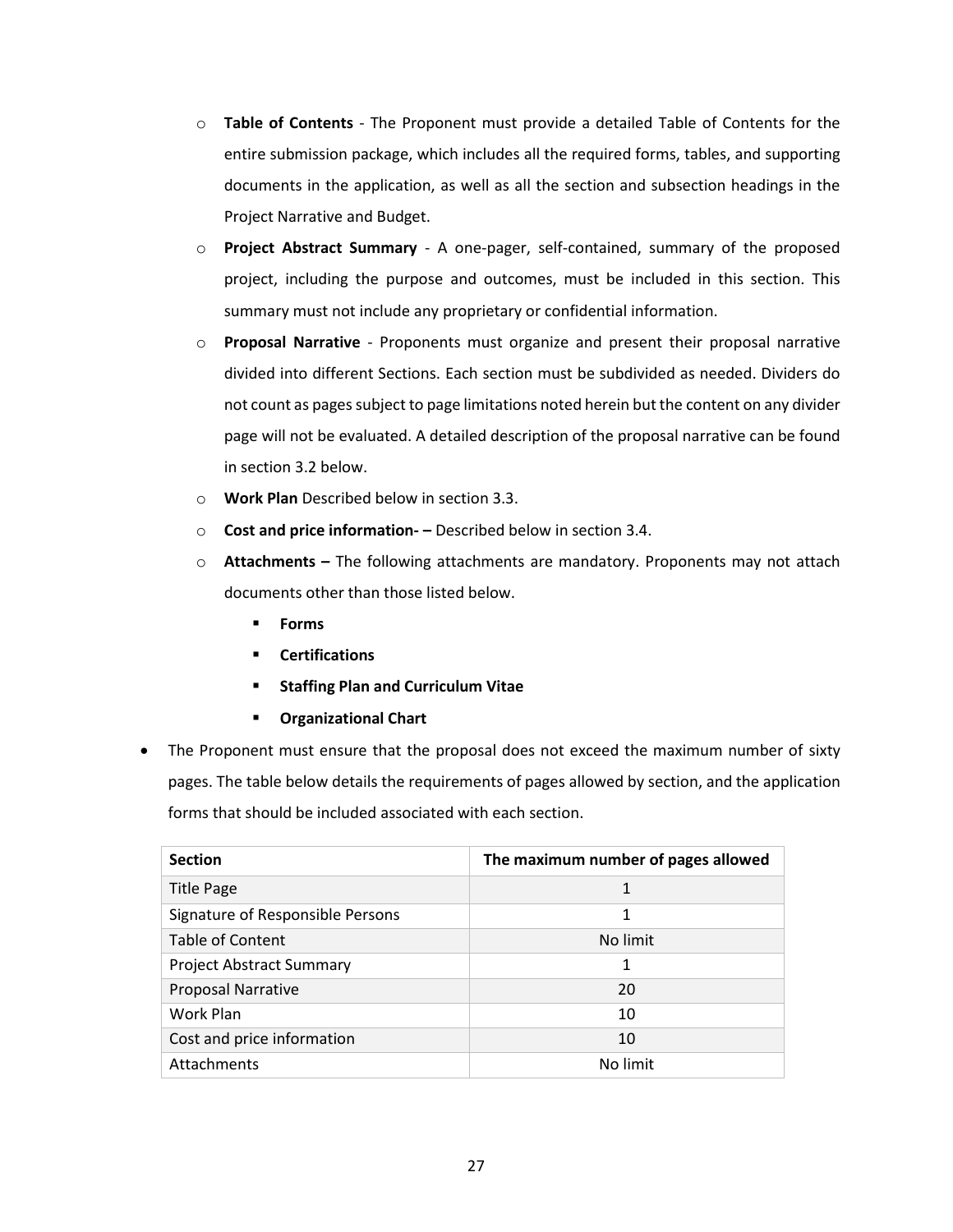## <span id="page-27-0"></span>**Proposal Narrative -** The Proposal Narrative must include the following headings:

#### <span id="page-27-1"></span>**3.2.1.Proponent Organizational Structure**

The Proponent must provide a general description of the Proponent's organization, including the legal structure (corporation, partnership, franchise, etc.), the number of professional and support staff employed, and the primary business functions. The Proponent must provide a description of the Proponent's office/division that would support the contractual services, including its geographic location, staffing level, background, as well as other available resources.

#### <span id="page-27-2"></span>**3.2.2.Financial Condition**

If the Proponent is a firm or corporation, include the two most recent annual financial statements prepared by an independent Certified Public Accountant, and reviewed or audited in accordance with Generally Accepted Accounting Principles (USA). If a Proponent has been in business for less than two years, they must include any financial statements prepared by a Certified Public Accountant and reviewed or audited in accordance with Generally Accepted Accounting Principles (USA) for the entire existence of such firm or corporation.

#### <span id="page-27-3"></span>**3.2.3.Proponent Qualifications, Related Experiences**

In this section, the Proponent must demonstrate it has an experienced professional team and include a description of the capabilities that allow the proper and successful execution of the services. The Proponent must also show effective and substantive experience relative to the established Scope of Work (refer to Section 2) with a broad range of entities. Provide in a table format a list of current entities where the Proponent has implemented a similar solution including a description for each instance and the year it was implemented. Proponents are encouraged to identify other experiences, factors, or strengths that they possess, which may assist the PRDoLHR in its selection process.

#### <span id="page-27-4"></span>**3.2.4.References**

In this section, the Proponent must provide a table with the names, addresses, and phone numbers of individuals who can serve as references. References should be authorized Executive officials or managers who have worked directly with the Proponent in engagements relevant to the scope of the work proposed in the RFP.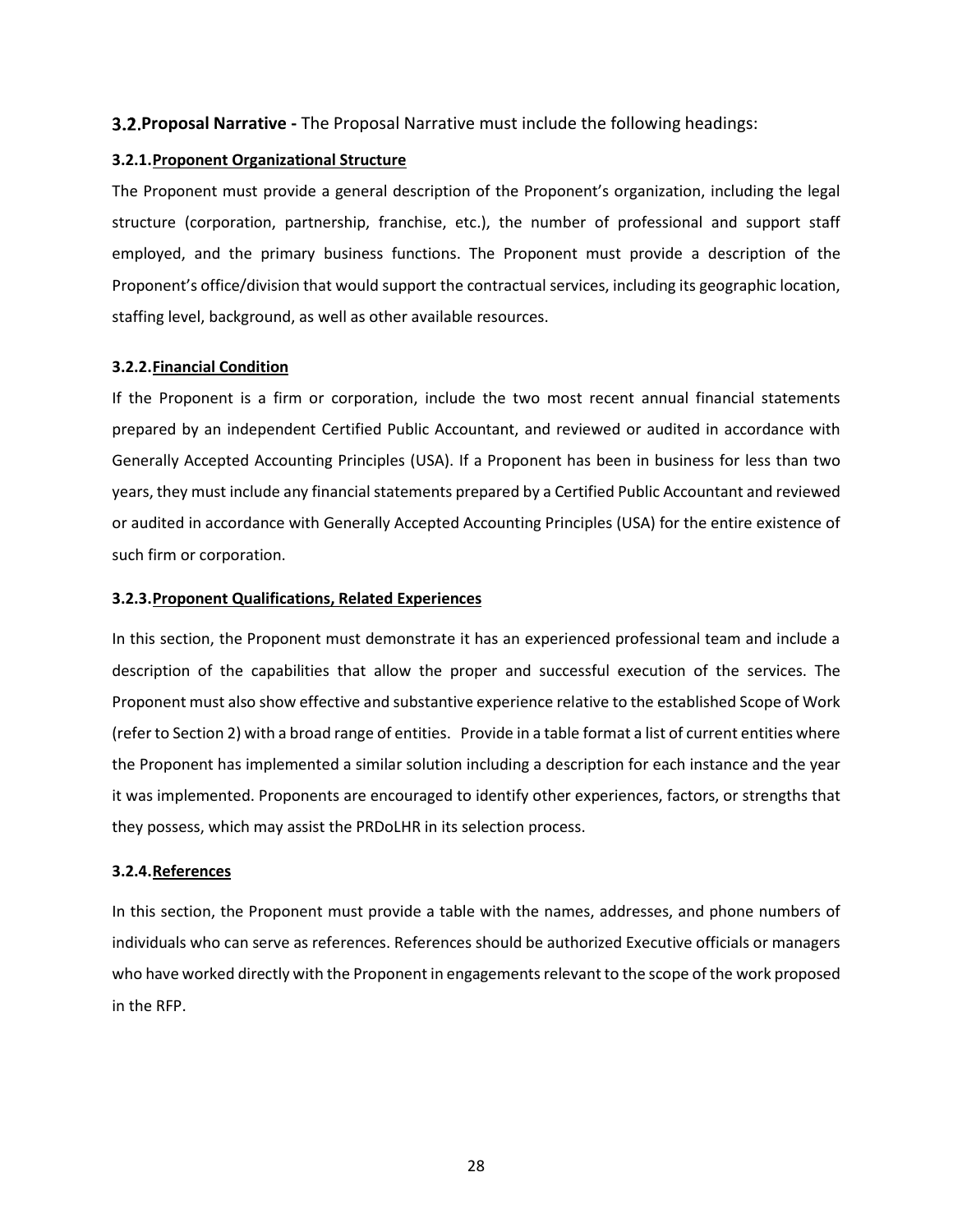#### <span id="page-28-0"></span>**3.2.5.Description of the Proposed Project Scope of Work**

The Proponent should include a description of the proposed project scope of work by phase (preimplementation, implementation, monitoring, and evaluation). The Proponent must describe in detail the IT solution proposed. The IT solution must comply with all the requirements described in Section 2, Scope of Work. The Proponent must ensure that the goals and objectives included, in Section 2, Subsection 2.2, can be met. The Proponent must consider the evaluation criteria when developing this section of the narrative. The approach and methodologies, schedule, system design, as well as technical, business, and vendor requirements, among others, will be considered when scoring the proposal (see Section 4 of the RFP).

- Pre-Implementation Phase- The Proponent must describe in detail the planning and development activities that precede the implementation of the IT solution.
- Implementation- The Proponent must describe in detail the process of implementation of the IT solution, including the training, technical assistance, and capacity building activities, in accordance with Section 2 of this RFP.
- Monitoring and evaluation– The Proponent must describe how they will ensure the project is carried out as proposed and meets the goals and objectives included in the work plan. The Proponent must explain how they will monitor the process of implementation of the project, and how they will measure the outcomes of each objective, to comply with the requirements and expectations of the PRDoLHR, as described in the RFP.

## <span id="page-28-1"></span>**3.2.6.Key Personnel**

Key personnel are defined as those who will be assigned to or performing the actual services or a portion of them.

- Indicate key personnel who will be assigned to this project and give a brief description of the experience of each specific role under the prospective services including certifications. Note key personnel previous experience (if any) working together in such roles.
- Provide an organizational chart indicating the Key personnel and the structure for communication with the PRDoLHR.
- Provide any additional personnel expected to be contracted or subcontracted. The *Proponent will not be allowed to subcontract any part of the Service without the prior written express consent of the PRDoLHR.*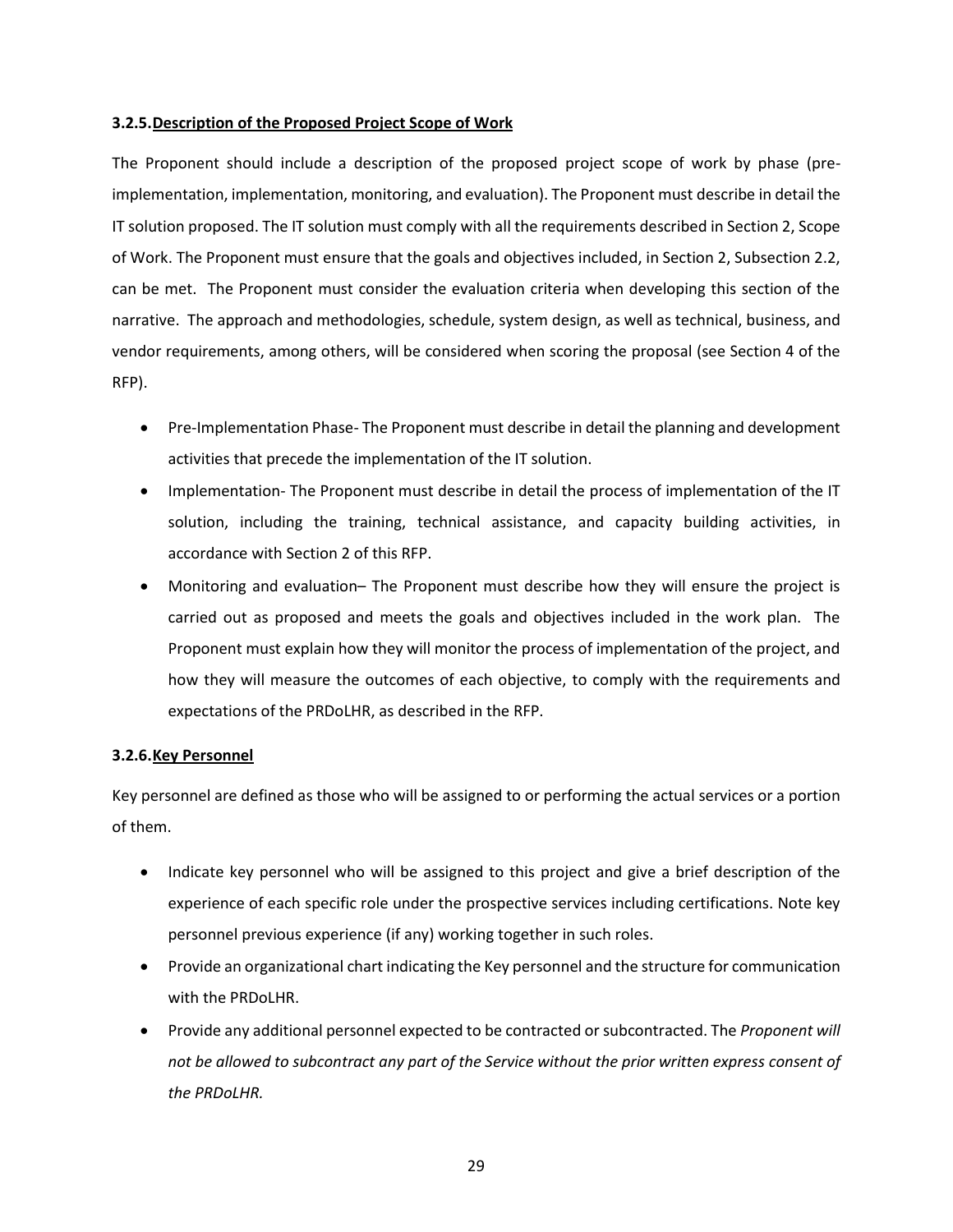• Indicate the location of the office where work will be performed and specifically whether certain personnel will be used on an as-needed basis.

The Proponent must submit as an attachment a curriculum vitae for each Key Personnel that will be involved in the proposed project. Curriculum vitae must specify the following:

- The role that each person will fulfill for the project
- An overview of relevant experience, demonstrating how such experience will add value to the execution of the project.
- Certifications relevant to the execution of the project, for example:
	- o Certified Information System Security Professional (CISSP)
	- o Cisco Certified Design Associate (CCDA)
	- o Microsoft Certified Database Administrator (MCDBA)
	- o Certified Novell Engineer (CNE)
	- o Others

## <span id="page-29-0"></span>**3.2.7.Conflict of Interest**

In this section, **the Proponent should disclose any current or past (within the last ten years) business relationships which may pose a conflict of interest.** Any Proponent that fails to pass PRDoLHR determination regarding no conflict of interest, shall be deemed unacceptable and unresponsive and shall be disqualified without further evaluation.

## <span id="page-29-1"></span>**3.2.8. Regulatory Issues**

In this section, the Proponent should disclose any regulatory problems experienced in the past ten years.

## <span id="page-29-2"></span>**Work Plan**

The Proponent must provide a detailed Work Plan indicating how the proposed project will be planned, implemented, monitored. and evaluated. The Work Plan should address the established needs of the PRDoLHR, as stated in Section 2, Scope of Work, of this RFP. The work plan should incorporate all deliverables included in the RFP. The work plan should be a concise easy-to-read overview of the goals, objectives, activities/action steps, timeline, and responsible staff for implementing each task associated with the proposed project. Proponents must propose specific, measurable, achievable, realistic, and timebased objectives for each activity. The Proponent must include for each objective, the indicators or measures that will be used to evaluate success. The Proponent must clearly identify the period of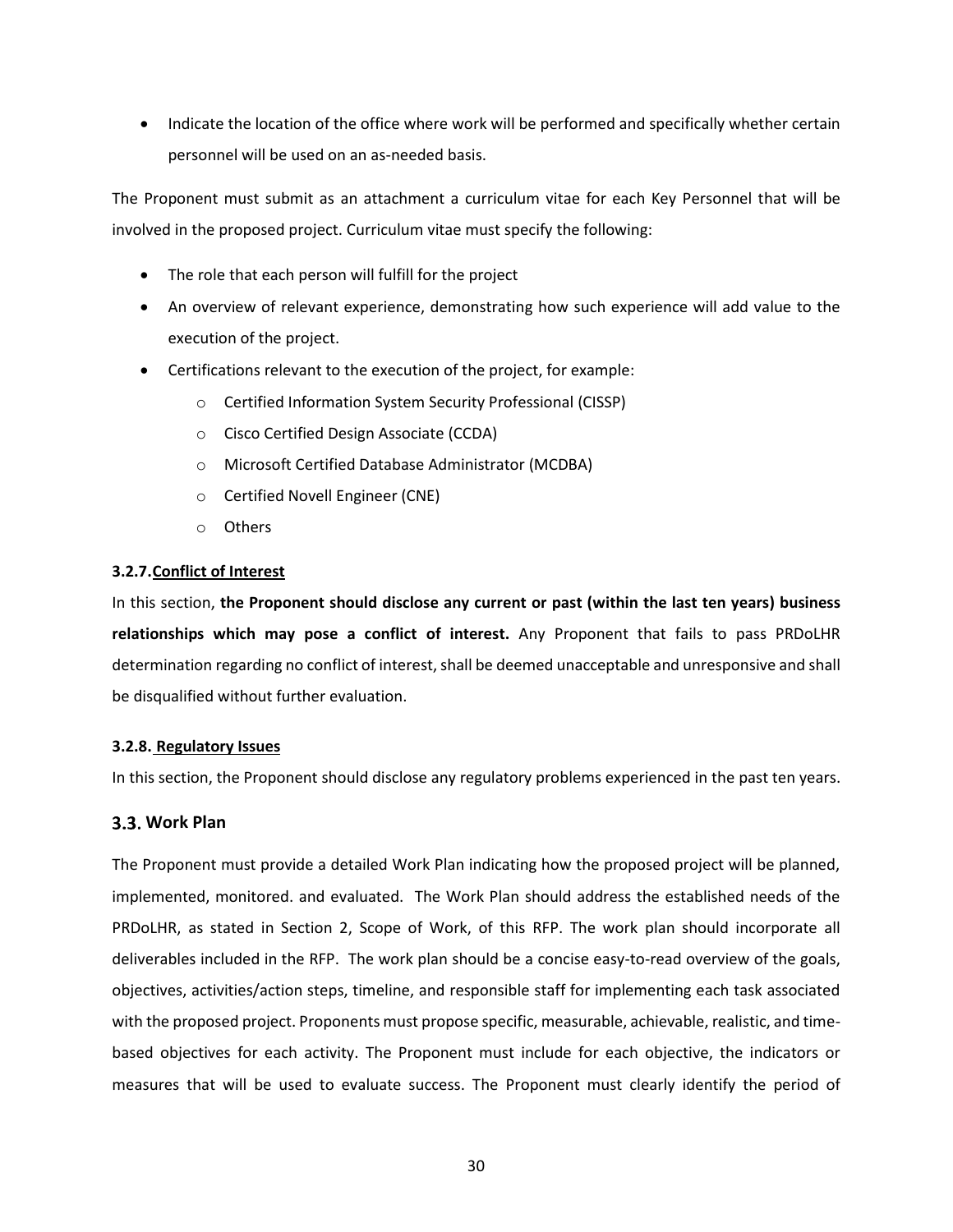performance of the proposed project, by phases (pre-implementation, implementation, monitoring, and evaluation). The training, capacity building, and technical assistance (TA) needs to support the implementation of the proposed project must be included in the work plan.

Please provide the above information in a table format. The Proponent should submit the work plan with a preliminary timeline.

The selected Proponent must work with the PRDoLHR Post-award to review and revise the proposed work plan, and activities may be adjusted to better address the overarching goals and/or changing dynamics of the project.

#### <span id="page-30-0"></span>**3.4. Service Level Agreements**

PRDoLHR has developed a set of minimum Service Level Agreements (SLAs), which the selected Proponent (Contractor) is expected to meet, or exceed, to be in good standing on the Contract and to ensure that PRDoLHR is provided with prompt and reliable service. Consideration has been given to this section to identify critical measures of successful project performance to ensure that performance standards are achieved and maintained throughout the project.

The awarded proponent shall be liable for liquidated damages for work that is not completed within the times specified elsewhere in the contract, in the amounts provided for in this solicitation, provided, however, that due account shall be taken of any adjustment of specified completion times for completion of work as granted by approved contract Change Orders. The purpose of this stipulation is to establish a predetermined sum in the event of a contract breach. The amount proposed must be reasonable and consider the actual or anticipated harm caused by the contract breach, the difficulty of proving the loss, and the difficulty of finding another, adequate remedy; the damages should be structured to function as damages, not as a penalty.

The awarded proponent will not be penalized for failure to meet service level agreements if PRDoLHR agrees that the delay was due to adverse conditions that were beyond their control. For all configurable items for which the change is owned by the Awardee, PRDoLHR shall unilaterally determine the turnaround time for each change (i.e., from change initiation through deployment) and the change shall be performed at no cost to PRDoLHR.

The Awardee shall be responsible for complying with all Service Level requirements, metrics, and level of the agreement included in the table below, and shall also ensure compliance by all subcontractors. The

31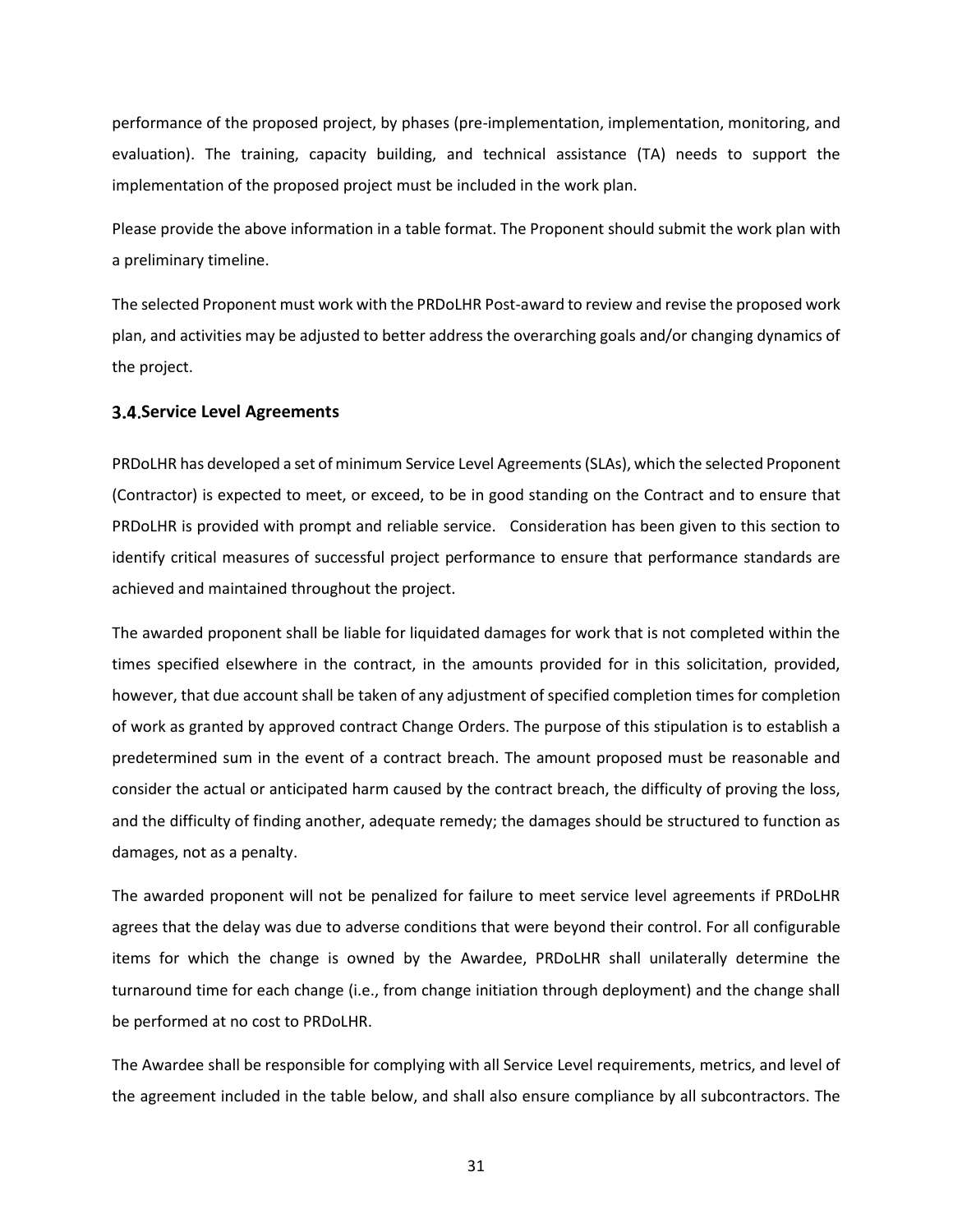Awardee may propose alternative SLAs and/or service credits; however, the proposal must be submitted based on the SLAs included in the table below. The Awardee shall also meet the Incident response time and resolution requirements. The Awardee shall provide a monthly report to monitor and detail response times and resolution times, as well as provide detailed monthly reports evidencing the attained level for each SLA set forth herein.

PRDoLHR reserves the right to mandate the severity level assigned to any given Incident. The Incident Severity Levels are outlined below:

CRITICAL: Emergency Impact - The Incident has caused a complete and immediate work stoppage affecting a core service or critical application.

Examples: 1) Major application problem with Severity 1 function. 2) Severe disruption during critical periods. 3) Network outage. 4) Security violation

HIGH: Major Impact - A business process is affected in such a way that business functions are severely degraded, multiple users are impacted, a key customer is affected, or a critical function is operating at significantly reduced capacity or with significantly reduced functionality. A workaround may be available but is not easily sustainable.

Examples: 1) Major data/database or application Issue. 2) Security incursion of a non-critical system. 3) Requests received from VIP users.

MODERATE: Moderate Impact - A business process is affected in such a way that certain functions are unavailable to end-users or customers, or a system and/or service is degraded. A workaround may be available.

LOW: Minimal Impact - An incident that has little impact on normal business processes. The incident can be handled on a scheduled basis. A workaround is available, or there is a minimal negative impact on a user's or customer's ability to perform normal daily work.

Example: "How-to" questions, suggestions for improvement.

32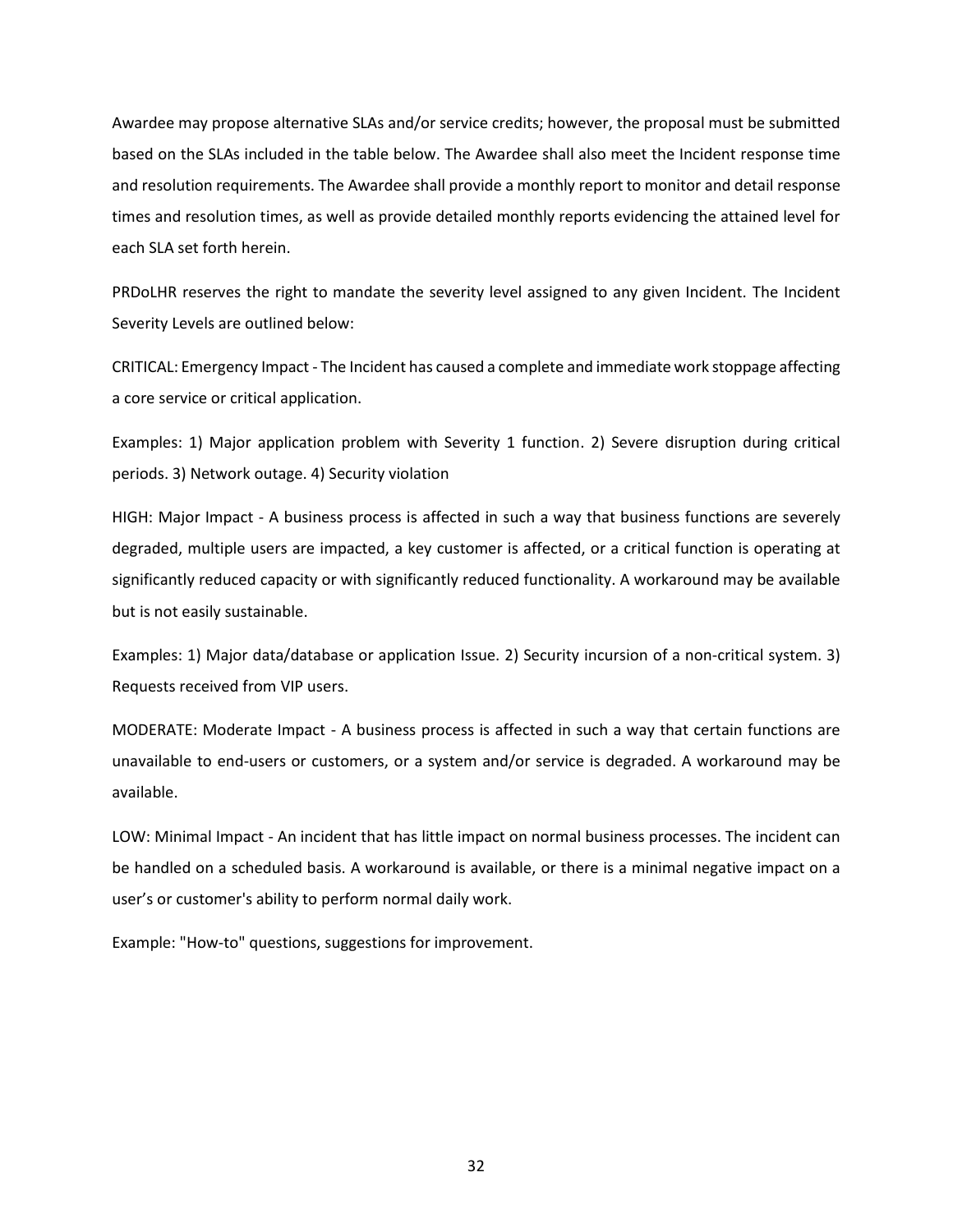| No.            | Service<br>Requirement                        | Measurement                                                                                                                                                                                                                    | Service Level<br>Agreement<br>(SLA) | SLA Credit of monthly fees<br>(or equivalent portion of the<br>Annual License fee)                                                                                                                                                                                                                                                                                                |  |  |
|----------------|-----------------------------------------------|--------------------------------------------------------------------------------------------------------------------------------------------------------------------------------------------------------------------------------|-------------------------------------|-----------------------------------------------------------------------------------------------------------------------------------------------------------------------------------------------------------------------------------------------------------------------------------------------------------------------------------------------------------------------------------|--|--|
| $\mathbf{1}$   | <b>Incident Response</b><br>Time - Critical   | Average Response Time for<br>critical incidents                                                                                                                                                                                | $<$ 15 min                          | 4%                                                                                                                                                                                                                                                                                                                                                                                |  |  |
|                | <b>Incident Resolution</b><br>Time-Critical   | <b>Resolution Time of critical</b><br>incidents                                                                                                                                                                                | <4 hours                            | 4%                                                                                                                                                                                                                                                                                                                                                                                |  |  |
| $\overline{2}$ | <b>Incident Response</b><br>Time - High       | Average Response Time                                                                                                                                                                                                          | $30$ min                            | 3%                                                                                                                                                                                                                                                                                                                                                                                |  |  |
|                | <b>Incident Resolution</b><br>Time - High     | <b>Resolution Time</b>                                                                                                                                                                                                         | <8 hours                            | 3%                                                                                                                                                                                                                                                                                                                                                                                |  |  |
| 3              | <b>Incident Response</b><br>Time - Moderate   | Average Response Time                                                                                                                                                                                                          | <2 hours                            | 2%                                                                                                                                                                                                                                                                                                                                                                                |  |  |
|                | <b>Incident Resolution</b><br>Time - Moderate | <b>Resolution Time</b>                                                                                                                                                                                                         | <24 hours                           | 2%                                                                                                                                                                                                                                                                                                                                                                                |  |  |
| 4              | <b>Incident Response</b><br>Time - Moderate   | Average Response Time                                                                                                                                                                                                          | <6 hours                            | 1%                                                                                                                                                                                                                                                                                                                                                                                |  |  |
|                | <b>Incident Resolution</b><br>Time - Moderate | <b>Resolution Time</b>                                                                                                                                                                                                         | <72 hours                           | 1%                                                                                                                                                                                                                                                                                                                                                                                |  |  |
| 5              | Network<br>Availability                       | System Uptime During the<br>Operations, Maintenance,<br>and Support phases of the<br>project, the accumulation of<br>more than 0.5% of system<br>downtime, attributable to<br>the Contractor, due to one<br>or more incidents. | <99.5%                              | For Downtime occurring during<br>Critical Hours, 3% of the monthly<br>fees (or equivalent portion of the<br>Annual License fee) for every 0.1%<br>below the required Service Level.<br>For Downtime occurring during<br>Non-Critical Hours, 1% of the<br>monthly fees (or equivalent<br>portion of the Annual License fee)<br>for every 0.1% below the required<br>Service Level. |  |  |
| 6              | Network Data<br>Availability                  | No data loss.                                                                                                                                                                                                                  | 100%                                | 1%                                                                                                                                                                                                                                                                                                                                                                                |  |  |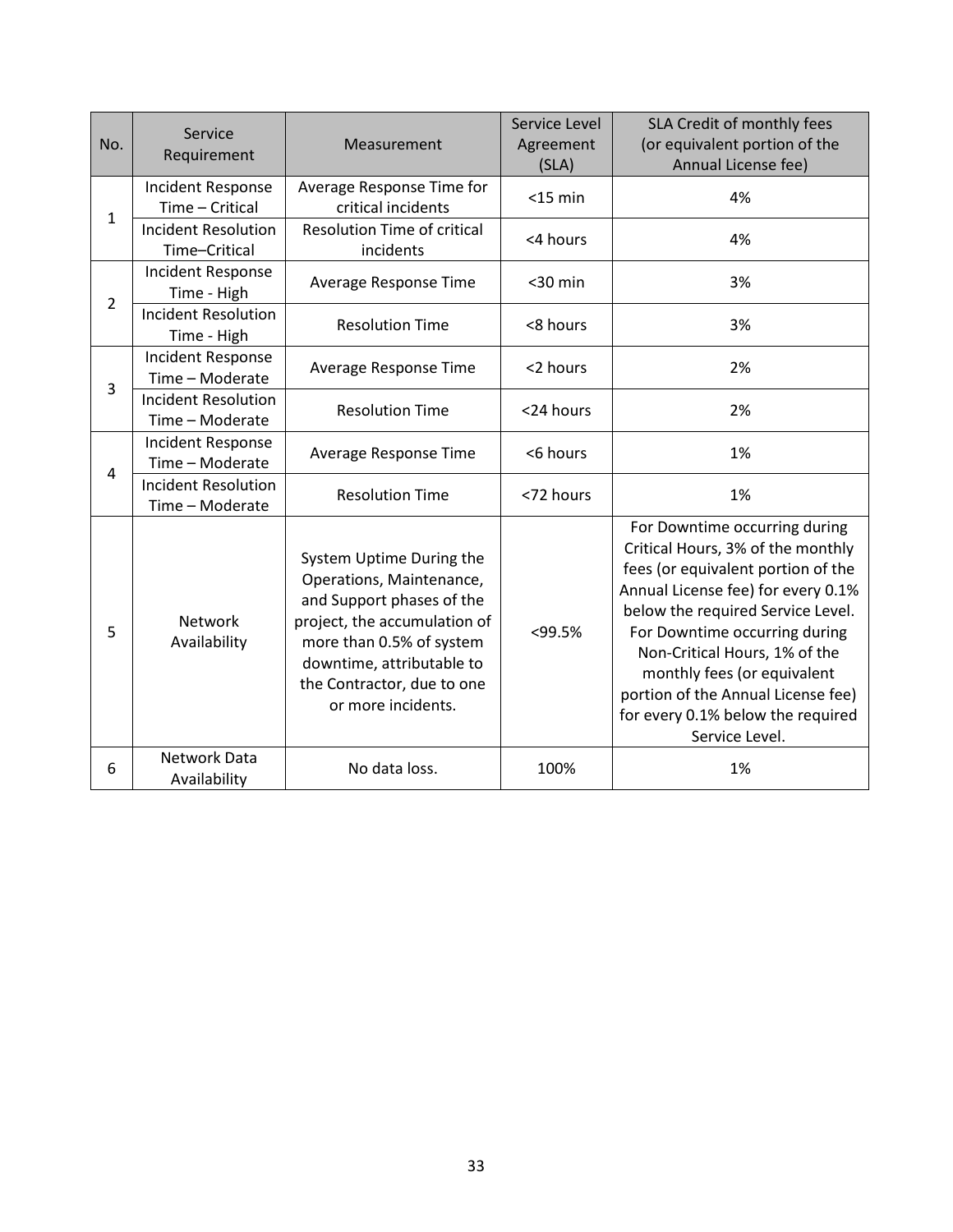| No.            | Service<br>Requirement               | Measurement                                                                                                                                                                                                                                                                                                                                                                                                                                 | Service Level<br>Agreement<br>(SLA) | SLA Credit of monthly fees<br>(or equivalent portion of the<br>Annual License fee)                                                                                                                                                                                                                                                                                               |
|----------------|--------------------------------------|---------------------------------------------------------------------------------------------------------------------------------------------------------------------------------------------------------------------------------------------------------------------------------------------------------------------------------------------------------------------------------------------------------------------------------------------|-------------------------------------|----------------------------------------------------------------------------------------------------------------------------------------------------------------------------------------------------------------------------------------------------------------------------------------------------------------------------------------------------------------------------------|
| $\overline{7}$ | Scheduled<br>downtime<br>maintenance | Scheduled maintenance and<br>downtime shall only occur<br>during non-business hours<br>and shall not exceed six (6)<br>hours per thirty (30)<br>calendar days. The<br>Contractor shall provide<br>two weeks (14 calendar<br>days) notice and obtain<br>PRDoLHR approval prior to<br>any scheduled downtime.<br>Scheduled downtimes that<br>exceed 6 hours may be<br>granted in exceptional<br>circumstances a PRDoLHR's<br>sole discretion. | <6 hours<br>each month              | During Critical Hours, 1% of the<br>monthly fees (or equivalent<br>portion of the Annual License fee)<br>For Download Times failing to<br>meet the applicable Service Level<br>during Non-Critical Hours, .5% of<br>the monthly fees (or equivalent<br>portion of the Annual License fee)<br>for every ten (10) instances a<br>Service Level Failure has occurred<br>in a month. |
| 8              | Application<br>Availability          | All application functionality<br>and accessibility shall be<br>maintained at 99.5% uptime<br>performance levels.                                                                                                                                                                                                                                                                                                                            | <99.5%<br><98%<br>< 97%<br><96%     | The SLA Credits for this<br>Measurement are aggregated.<br>Each level of failure is added<br>together for a maximum SLA<br>credit of 4% when service reaches<br>the lowest level allowed. The<br>contractor shall minimize or<br>eliminate unscheduled application<br>downtime to 0.5% or less.<br>$<$ 99.5 - 1%<br><98%-2%<br><97%-3%<br><96%-4%                                |
| 9              | System Response<br>Time              | 95% of the system's on-line<br>transactions shall be<br>processed in one (1) second<br>for transactions that do not<br>change data and<br>transmitted within a three<br>(3) second response time<br>for transactions that do<br>change data.                                                                                                                                                                                                | <95%<br>< 93%<br>< 91%<br><90%      | The SLA Credits for this<br>Measurement are aggregated.<br>Each level of failure is added<br>together for a maximum SLA<br>credit of 4% when service reaches<br>the lowest level allowed.<br>$<$ 95% - 1%<br><93% - 2%<br>$<$ 91% - 3%<br><90% - 4%                                                                                                                              |
| 10             | On-Time Batch<br>Processing          | Batch processing shall be<br>completed within the<br>established batch window<br>99% of the time.                                                                                                                                                                                                                                                                                                                                           | 99%                                 | 1%                                                                                                                                                                                                                                                                                                                                                                               |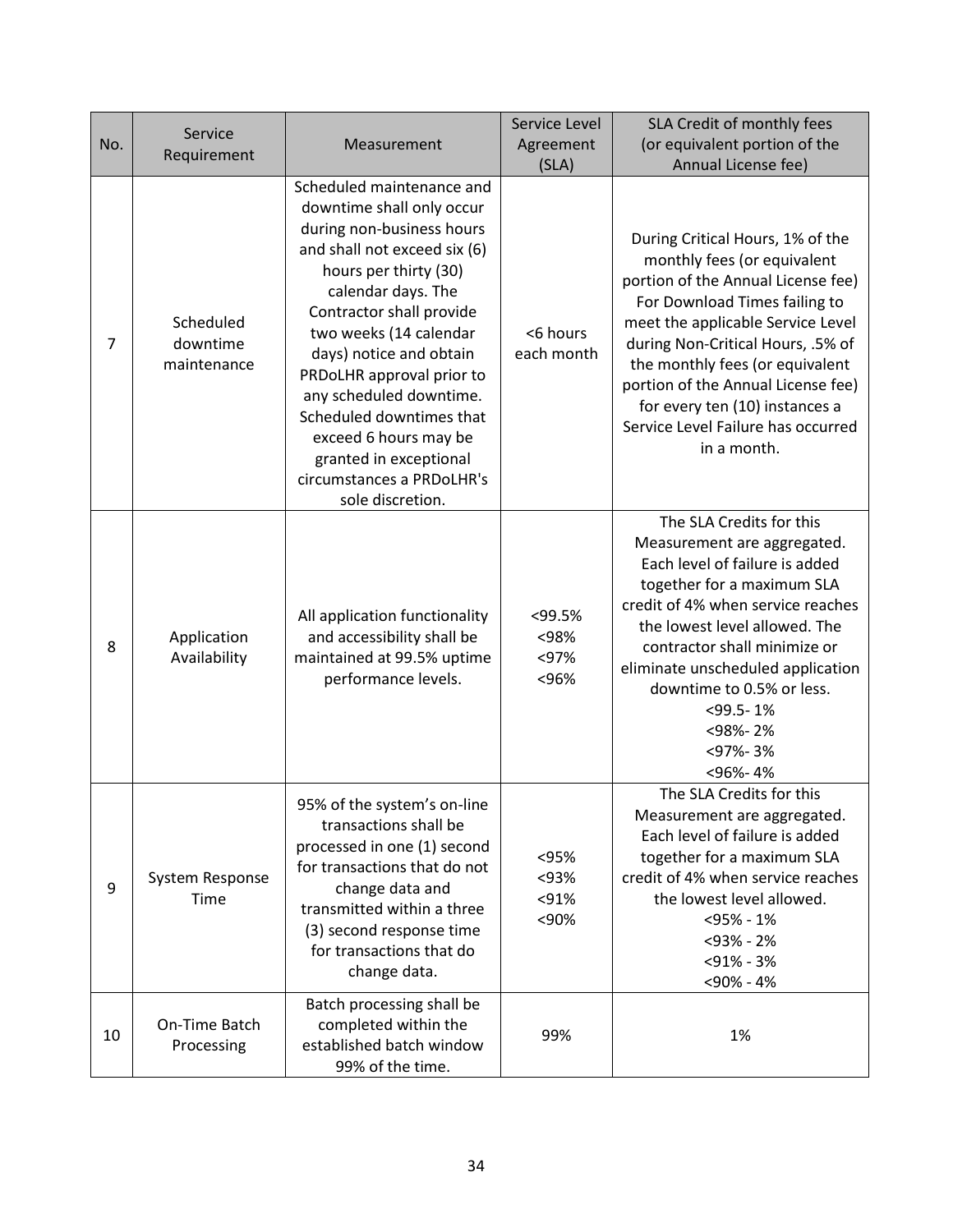| No. | Service<br>Requirement | Measurement                                                                                                                   | Service Level<br>Agreement<br>(SLA) | SLA Credit of monthly fees<br>(or equivalent portion of the<br>Annual License fee)        |  |  |
|-----|------------------------|-------------------------------------------------------------------------------------------------------------------------------|-------------------------------------|-------------------------------------------------------------------------------------------|--|--|
| 11  | Disaster Recovery      | The contractor shall provide<br>recovery and continuity of<br>operations within 8 hours<br>from a system/network<br>failover. | n/a                                 | Contractor assessed fee equal to<br>the amount of \$90,000.00 per<br>each 8-hours period. |  |  |

## <span id="page-34-0"></span>**Cost and Price Information**

The Proponent must provide, in detail, the cost for each service described in the Scope of Work. In addition, as part of the cost and price, the Proponent shall submit a Budget Breakdown (Line-item Budget) with the proposal and an itemized Budget Narrative describing all the estimated cost.

# **The cost established in the proposal must be fixed for the term of the contract, and the Proponent will not be allowed to change any pricing without the prior written express consent of the PRDoLHR.**

When developing the budget narrative, Proponents must consider whether the proposed budget is reasonable and consistent with the purpose, outcomes, and program strategy outlined in the project narrative. An example of the categories that can be included in the budget are:

- Salaries and wages
- Fringe benefits
- Consultant costs
- Contractual costs
- Equipment
- Supplies
- **Travel**
- **Training**
- Other categories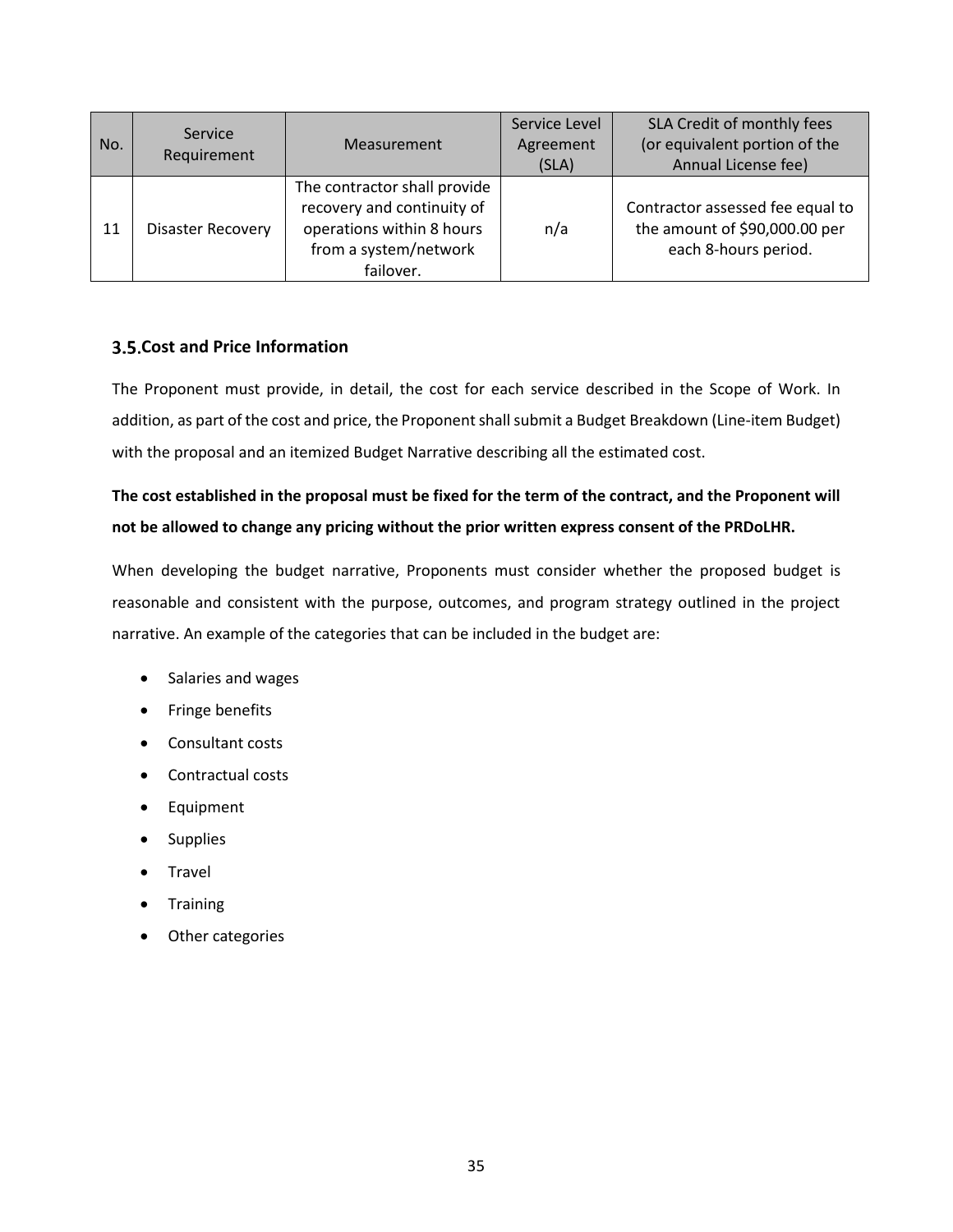## <span id="page-35-0"></span>**4.Selection Process and Evaluation Criteria of this seal bid process**

#### <span id="page-35-1"></span>**4.1.Introduction**

The PRDoLHR will be accepting proposals to develop a cloud-based IT solution that integrates the full cycle of the unemployment benefits program, from the claimant's initial application to the payment disbursement process. The objective is to unify, expedite, and increase efficiency in all processes, minimize the margin of error, improve customer service, and comply with all federal and state regulations.

The PRDoLHR will review the submitted proposals, to determine eligibility and responsiveness. For a proposal to be deemed responsive and eligible to be evaluated for selection, the Proponent must have met the deadline for submission, must have presented a complete proposal in the format described in the RFP, must have included required signatures, all the requested information in each section, and for each deliverable, all forms, attachments and supporting documentation. In addition, the proposal must meet all requirements and comply with all terms and conditions included in this RFP and any other established in the Regulation 9230 (Uniform Regulation for purchases and bid of goods, works and nonprofessional services) established by the Puerto Rico GSA.

#### **Bid Board**

The PRDoLHR Bid Board will review and evaluate all submitted proposals in accordance with the RFP, (the "Board"). The Board has seven (7) members.

The Board shall obtain technical and legal support from PRDoLHR employees, consultants, and attorneys, as needed. The contract shall be awarded to the Proponent whose proposal is found to be technically sufficient, acceptable, and most advantageous to the PRDoLHR.

The Agency may enter simultaneous or subsequent negotiations with Proponents to determine the Selected Proponent. The Board and the PRDoLHR reserve the right to interview key personnel of the Proponent before the contract is awarded. The PRDoLHR staff reserves the right to conduct discussions with each Proponent and to request that they submit a revised experience, technical proposal, and/or financial proposal, if necessary.

The Board shall report its findings and make its recommendations to the PRDoLHR. The Agency, however, may accept the recommendation of the Board or award the contract to another Proponent or Proponents,

36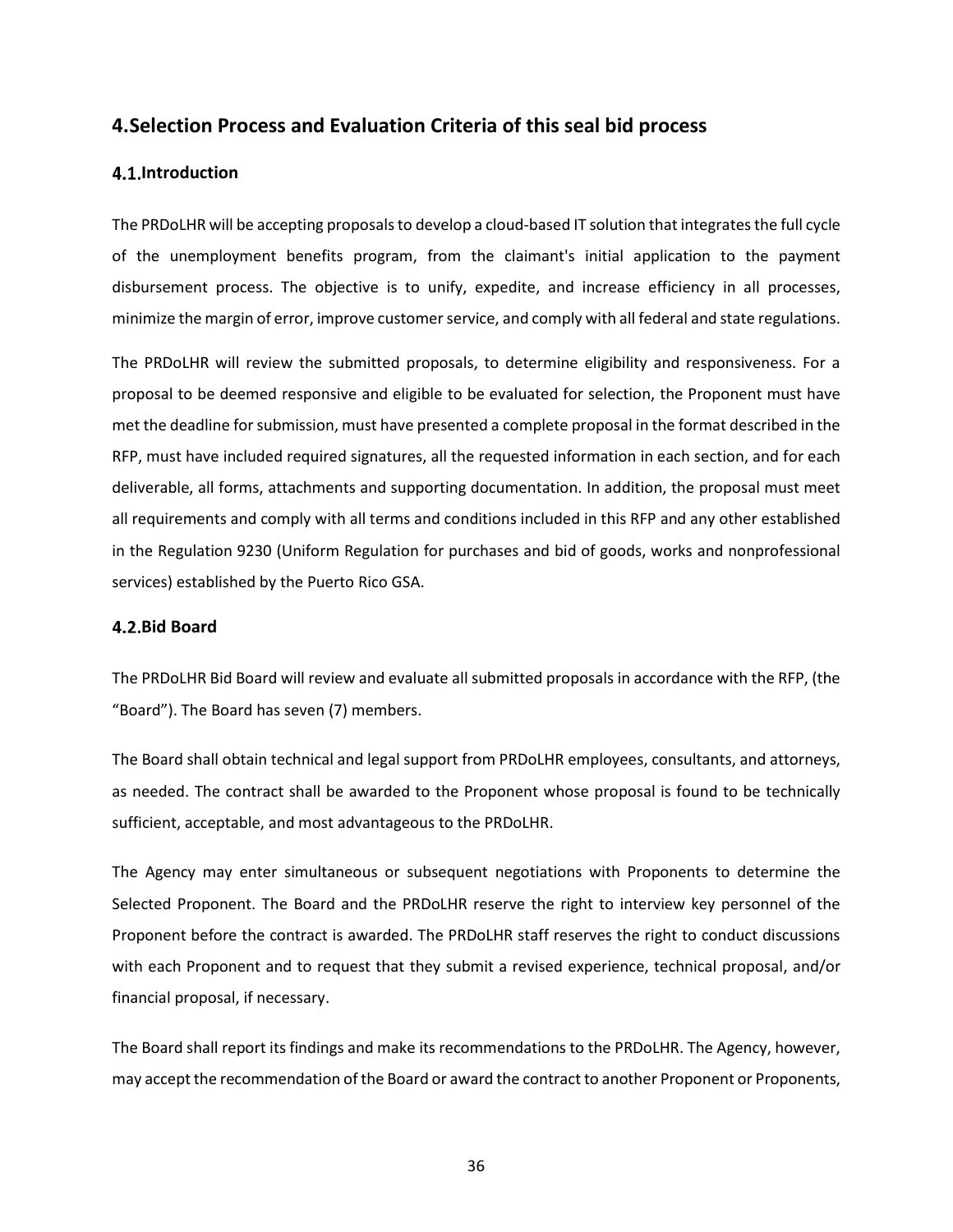or exercise any of the rights reserved by the PRDoLHR leadership. Proposals that are not disqualified will be evaluated as to the substantive material, provided however that, in addition to the rights reserved in this section, the PRDoLHR reserves the right to waive any defect or technicality in any proposals received and modify or postpone or terminate the RFP process in its entirety or with respect to any Proponent, at any time, for any reason or no reason.

## <span id="page-36-0"></span>**Laws Applicable to award**

Various federal and state laws rule PRDoLHR operations. The proposed IT solution must comply with all applicable laws, including but not limited to the following:

- Law 74 of the  $21^{st}$  of June of 1956, as amended.
	- o Establishes employment security in the Government of Puerto Rico, providing for the payment of unemployment.
- Law 75 of 25th of July of 2019 *Puerto Rico Innovation and Technology Service*
	- o Promotes the use of information technology to improve government efficiency and more appropriate management of human and physical resources, which translates to better service and transparency.
- ET HANDBOOK No. 395, 5th Edition
	- o The Unemployment Insurance (UI) Benefit Accuracy Measurement (BAM) system (formerly Quality Control [QC]) provides the basis for assessing the accuracy of UI payments. It is also a diagnostic tool for the use of Federal and State Workforce Agency (SWA) staff in identifying errors and their causes and in correcting and tracking solutions to these problems.

## <span id="page-36-1"></span>**4.3.1.Responsiveness**

The Board shall first review and determine if each Proposal completed all requirements as to format and content. Each Proposal will be reviewed for:

- Conformance to the RFP instructions regarding organization and format; and
- Responsiveness to the requirements set forth in this RFP.

Those Proposals not responsive to this RFP may be excluded from further consideration, and the Proponent will be advised. The PRDoLHR Parties may also exclude from consideration any Proponent whose Proposal contains a material misrepresentation.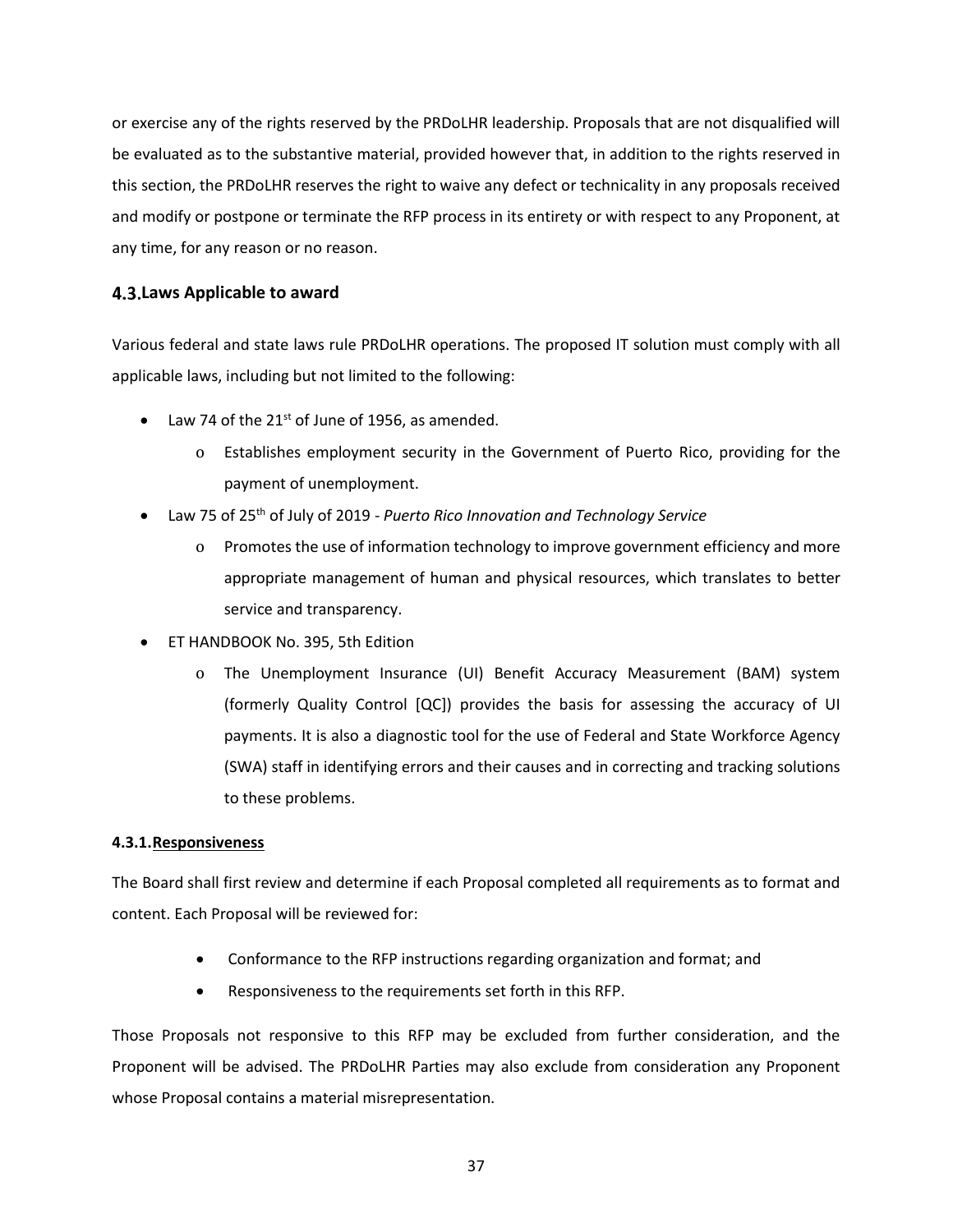All proposals and accompanying documentation will become the property of the PRDoLHR and will not be returned. The information provided will be managed with strict confidentiality during the bid evaluation process, and no details of the proposal will be discussed outside of the evaluation process. Therefore, the proposal must be signed by an official authorized to commit the company to a contract.

## <span id="page-37-0"></span>**4.3.2.Evaluation Criteria**

The table below identifies the high-level categories that will be used to evaluate the Technical and Cost proposal. Only Bidders meeting minimum qualifications will be invited to participate in oral presentations, including a demo of the IT solution, and submit a cost proposal.

| <b>Evaluation Criteria</b>                |                                                                               |  |  |  |
|-------------------------------------------|-------------------------------------------------------------------------------|--|--|--|
| Initial Screening (Pass/Fail - No points) |                                                                               |  |  |  |
|                                           | <b>Written Technical Evaluation (60%)</b>                                     |  |  |  |
|                                           | - Approach                                                                    |  |  |  |
|                                           | <b>Solution Overview</b>                                                      |  |  |  |
|                                           | Operation and Maintenance support                                             |  |  |  |
|                                           | Project Schedule                                                              |  |  |  |
|                                           | Risk Management Plan                                                          |  |  |  |
|                                           | Data Conversion Plan                                                          |  |  |  |
|                                           | - Requirements                                                                |  |  |  |
|                                           | <b>Technical Requirements</b>                                                 |  |  |  |
|                                           | <b>Business Requirements</b>                                                  |  |  |  |
|                                           | <b>Vendor Assessment</b>                                                      |  |  |  |
|                                           | -Corporate Experience                                                         |  |  |  |
|                                           | Prior Experience                                                              |  |  |  |
|                                           | - Staffing                                                                    |  |  |  |
|                                           | <b>Bidder Staff Roles and Responsibilities</b>                                |  |  |  |
|                                           | <b>Resume Summary Template</b>                                                |  |  |  |
|                                           | <b>Bidder Staffing Resource Chart</b>                                         |  |  |  |
|                                           | <b>Key Personnel Resumes</b>                                                  |  |  |  |
|                                           | <b>Financial Proposal Evaluation (25%)</b>                                    |  |  |  |
|                                           | -Costs and rates                                                              |  |  |  |
|                                           | Live Technical Evaluation (15%): Live Demonstration and Site Visit Evaluation |  |  |  |
|                                           | <b>Final Evaluations</b>                                                      |  |  |  |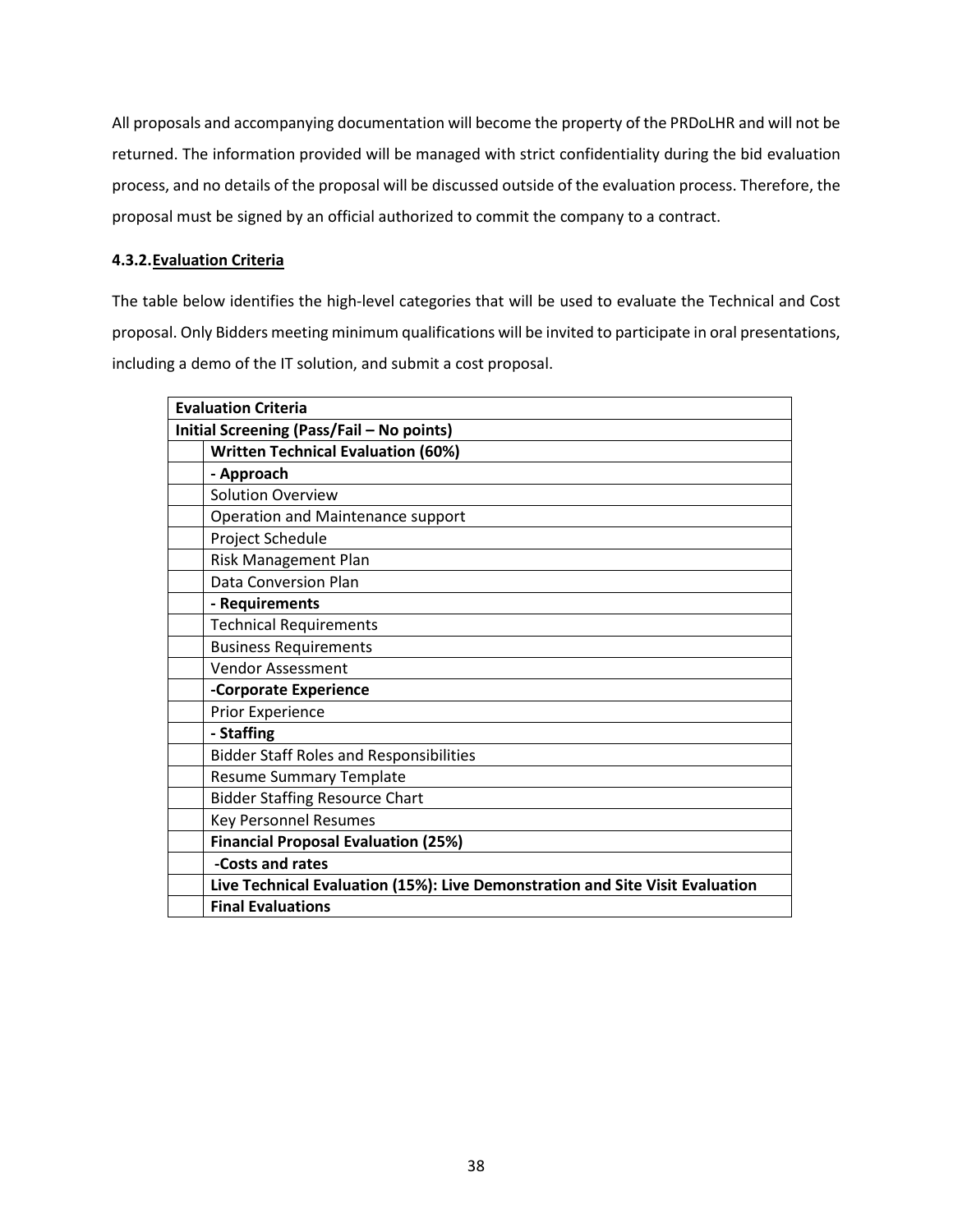## <span id="page-38-0"></span>**4.3.3.Technical Proposal Evaluation**

## *4.3.3.1.Evaluation process*

The evaluation process of this Request for proposal is going to be divided into three phases that are explained in the next sections.

## **Phase 1 of evaluation**

## • **Initial Screening (Pass/Fail – No points)**

During the initial screening, the PRDoLHR Board will determine whether the proposal meets the minimum requirements of the RFP. This step does not convey a point value, but rather a passing or failing evaluation.

## **Phase 2 of evaluation**

## • **Written Technical Evaluation (60%)**

The next step will be performed by the Technical Evaluation Team and their assessment will be based upon the requirements of this RFP and will be organized by the following categories.

- Proponent Experience: The basis for this evaluation category will be the information provided by the Proponent regarding their prior experiences. In addition, PRDoLHR will contact the references provided by the Proponent on the Project Experience Reference Form.
- The Solution: Proposals will be evaluated based upon information provided in response to the RFP requirements.
- The Schedule and Staffing Plan: Proposals will be evaluated based upon information provided and in addition, PRDoLHR will contact the references provided by the Proponent on the Proposed Minimum Qualifications Summaries.
- The Methodology: Proposals will be evaluated based upon information provided in response to the RFP requirements.
- Training Approach: Proposals will be evaluated based upon information provided in response to the RFP requirements.
- Operations and Maintenance: Proposals will be evaluated based upon information provided in response to the RFP requirements.

Before Financial Proposals are opened, the Technical Evaluation Team will review the Technical Proposal Evaluation record, and any other available information pertinent to whether each Proponent is responsive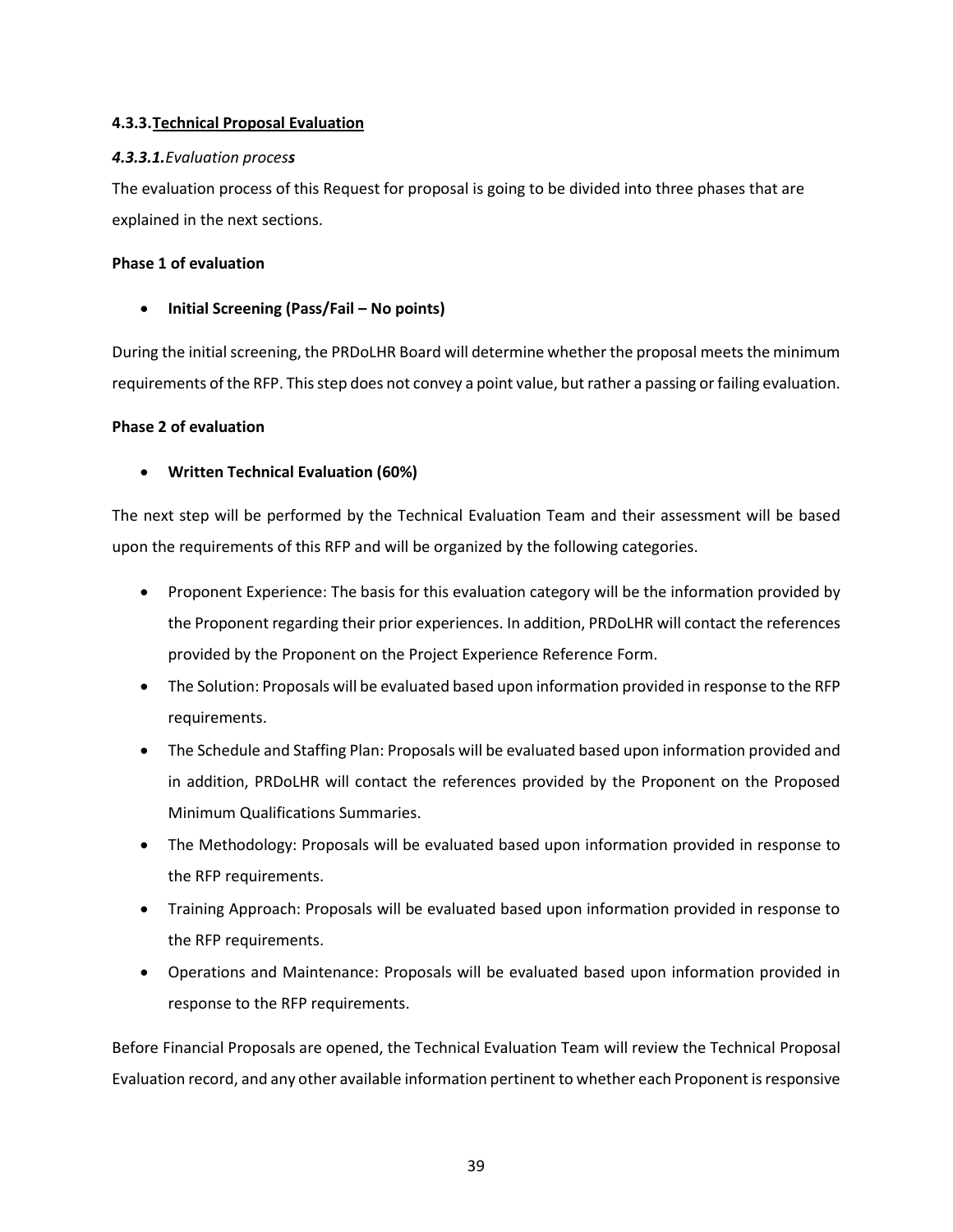and responsible. If the Technical Evaluation Team identifies any Proponent who does not meet the minimum Written Technical score, they will not recommend the Proponent for potential contract award, and that proposal will not undergo a Financial Proposal Evaluation. The team members will fully document this determination.

## • **Financial Proposal Evaluation (25%)**

The RFP Coordinator will open for evaluation of the Financial Proposal of Proponents that meets the minimum Written Technical score.

The Board will perform the financial proposal evaluation. This evaluation will be made independent of the written technical proposal evaluation, and it will be based upon the Proponent's response. All costs and rates provided in response to this RFP must be inclusive of travel, lodging, meals, and other incidental costs. The financial proposal evaluation will be based on the total cost of services, hardware, and software for the contract term.

The lowest cost Proponent will receive the maximum points for each cost category. All other Proponents will be evaluated relative to the lowest Proponent's cost in that category. The formula for the evaluation of other Proponent's cost will be: (lowest cost Proponent/ Proponent cost) x maximum points for each cost category.

While the low cost of the service is a vital element of the RFP process, the Board nor the PRDoLHR is not legally bound to award the RFP to the lowest-priced proposal.

#### **Phase 3 of evaluation**

## • **Live Technical Evaluation (15%): Live Demonstration and Site Visit Evaluation**

Only those Proponents whose combined written technical and financial scores place them in a position to be awarded the contract (finalists) will be invited to participate in the live demonstration and site visit process (live technical).

Proponents will be notified of the date, time, and place of the live demonstration. The purpose of the live demonstration will be for the Proponent to substantiate its ability to provide the requested services and to provide the details as to how it will accomplish the requirements of the RFP. The Proponent must propose key, dedicated personnel with recent system modernization project experience as team members. Key personnel must participate in the Proponent's live demonstration. Additional details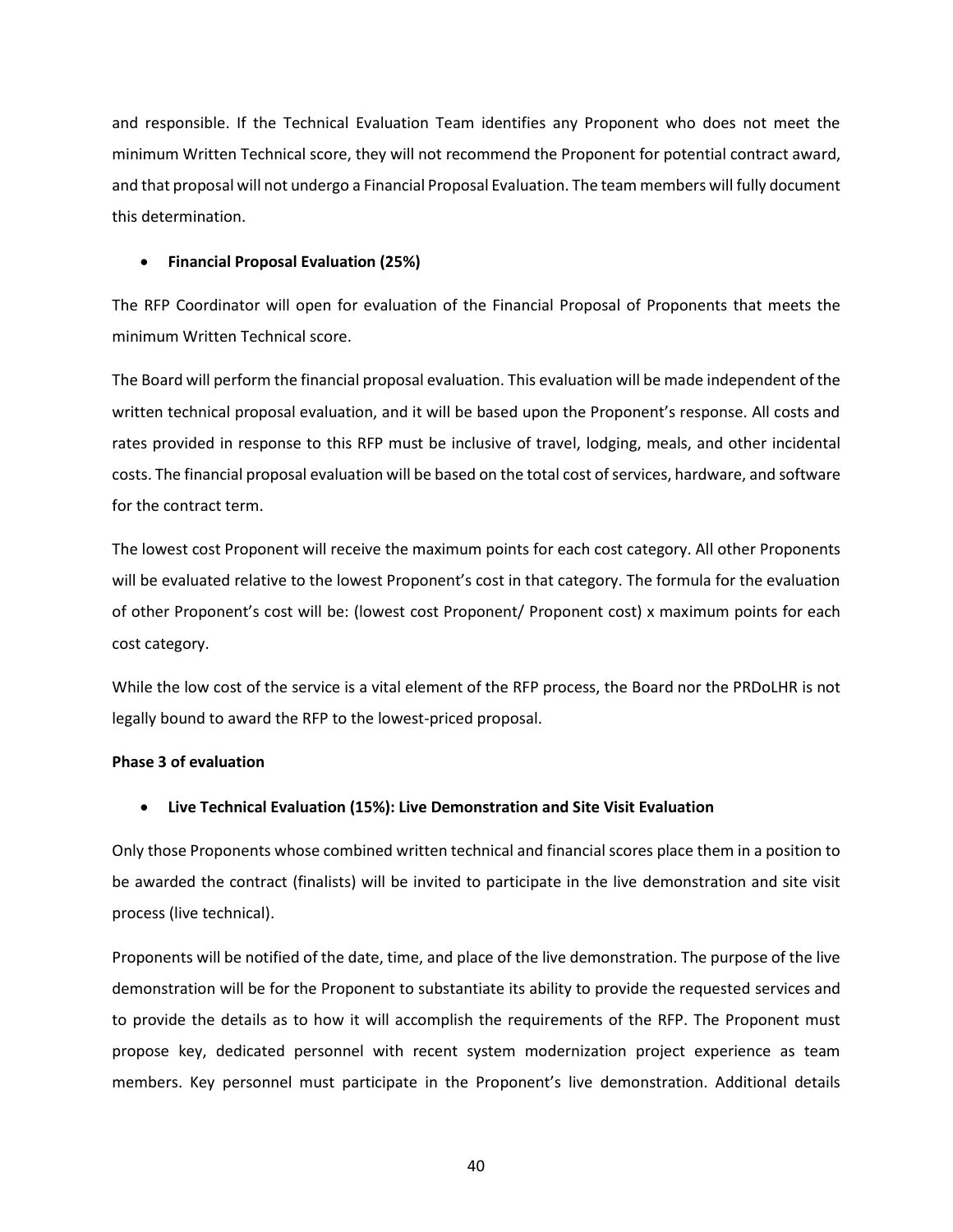regarding the format of this stage of the evaluation may be provided to the finalists prior to the interview. The live demonstration will be evaluated based on whether it substantiates the characteristics and attributes indicated in the proposal. Questions to be asked to the Proponent may include background, relevant experience, and situational business-related questions. PRDoLHR will set the agendas and will use this process to clarify the Proponents' proposals.

Proponent staff in attendance must fully understand the proposal submitted, be able to address PRDoLHR concerns and comments, and be able to provide additional information regarding the original information provided within the Proponent's proposal.

The format of the live demonstration will be provided to Proponents prior to the presentations. The live demonstration will be no longer than two (2) days. The proponent will be expected to provide a demonstration of how its proposal addresses the RFP requirements and Puerto Rico's needs. The live demonstration will be evaluated and scored as part of the live technical component of the technical evaluation.

The RFP Coordinator will randomly schedule live demonstrations during the period indicated by the RFP. Random scheduling precludes any consideration of proponent time or date scheduling preferences or related requests. When the live demonstration schedules have been determined, the RFP Coordinator will contact proponents with the relevant information as indicated by the RFP Timeline. Live demonstrations will be held in the San Juan, Puerto Rico area.

Live demonstrations will be open only to the invited Proponent, Technical Evaluation Team members, the RFP Coordinator, and any technical consultants that may be selected by PRDoLHR to aid the Proposal Evaluation Team. PRDoLHR will maintain an accurate record of each proponent's live demonstration session, and such record shall be made part of the procurement file. PRDoLHR reserves the right to deem any functionality presented during the live demonstration as part of the overall Technical Proposal.

For site visits, the evaluation team may view the UI system currently in operation for which the qualified (i.e., finalist) Proponent's intended Solution is based. The site identified must be within the Puerto Rico area, representative of the proposed Solution to perform the work, and of the scale and scope required by this RFP. The evaluation team may also choose to view or investigate the UI system currently in operation at a proponent's customer's site remotely using appropriate technology. This will become part of the evaluation process. The Proposed site visit address must be included in the proponent's Site Visit Information. One site visit per Proponent is permitted. PRDoLHR will not conduct a subsequent site

41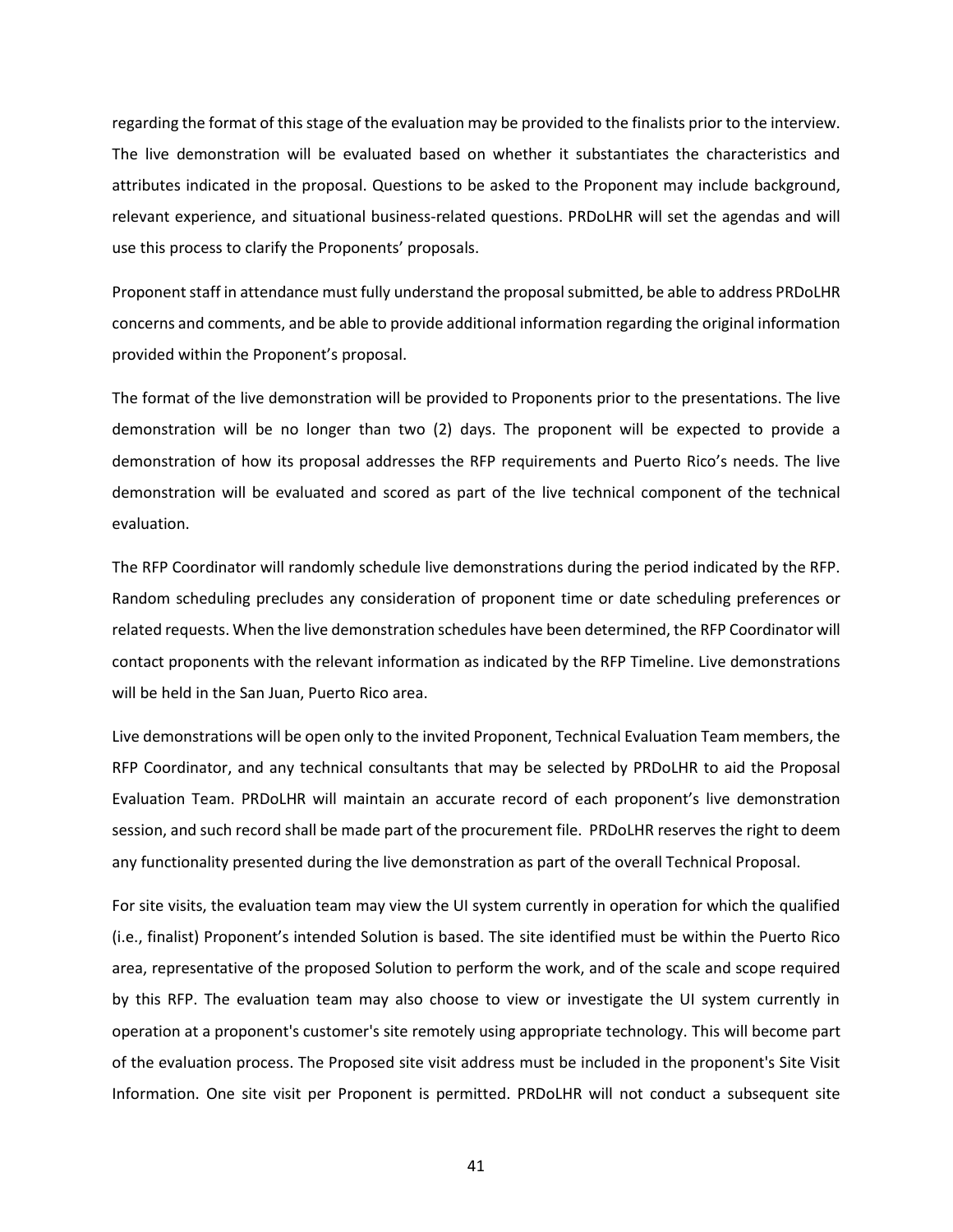evaluation at an alternate site. During the site visit, PRDoLHR evaluators plan to observe the proponent's capability to meet requirements such as (but not limited to):

- Observe live intake calls being taken,
- Watch internal staff use the UI applications, and
- Discourse with various staff levels involved.

PRDoLHR reserves the right to seek clarification(s) of any information collected during live demonstrations and/or site visits. Clarification(s) may be sought via phone calls, emails, site re-visits, conference service, or video.

#### **Final Phase**

#### • **Final Evaluations**

During this last step, adjustments may be allowed as related to clarifications, discussions, presentations, and or demonstrations, but only to the extent, such revisions are consistent with the proposal requirements. Such adjustments shall be submitted in writing. The Board will re-consider the initial proposal ratings and may make any adjustments they believe to be warranted because of the additional information obtained. Proponent's scores from the Written Technical and Financial Evaluation, the proponent's live demonstration (Live Technical), and the Site Evaluations (Live Technical) will be totaled to produce a combined score. The proposals will be ranked based on these combined scores.

After awarding the results of this proposal, the results must be revised and approved by the Financial Oversight and Management Board for Puerto Rico before signing the contracts.

#### <span id="page-41-0"></span>**Proposal Details**

#### <span id="page-41-1"></span>**4.4.1.Complete proposal**

To be considered, each Bidder must submit a complete proposal following the format and content specifications included in Section 3 of this RFP. The proposal must state how long it remains valid. This period must be at least 30 days from the due date for responses to this RFP.

#### <span id="page-41-2"></span>**4.4.2.Proposal efficiency**

Each proposal should be prepared with simple language, offering a straightforward, concise description of the Bidder's ability to meet the requirements of the RFP. Fancy bindings, colored displays, and

42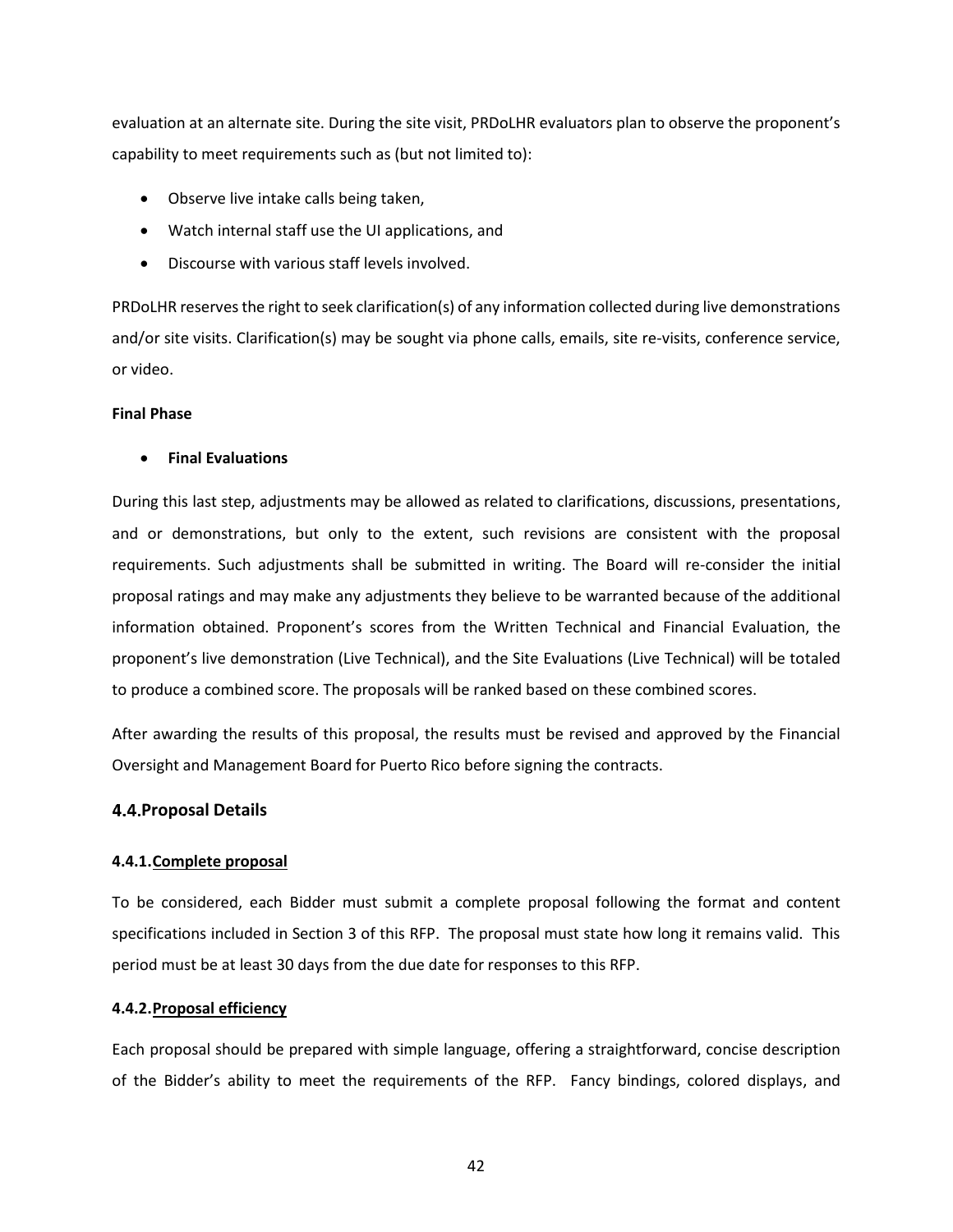promotional material are not considered during the evaluation. Emphasis should be on completeness and clarity of content in the format specified.

## <span id="page-42-0"></span>**4.4.3.Price and Notations**

Prices and notations must be typed or in ink. Prices must be for new items only unless specified otherwise in the RFP. The person signing the proposal should initial all pricing corrections made to the proposal by the Bidder before submission in ink. In the event of un-initialed pricing corrections, the Buyer, with Management approval, may require an affidavit from the Bidder confirming the price correction was made before the bid submission.

## <span id="page-42-1"></span>**Submitting Bids and Proposal**

Each deliverable shall meet the following:

- Proposals shall be submitted electronically by the deadline as no extension is made.
- Include all required sections and supporting documents.
- Pay attention to the detailed Proposal format instructions included in Section 3 of this RFP, subsection 3.1.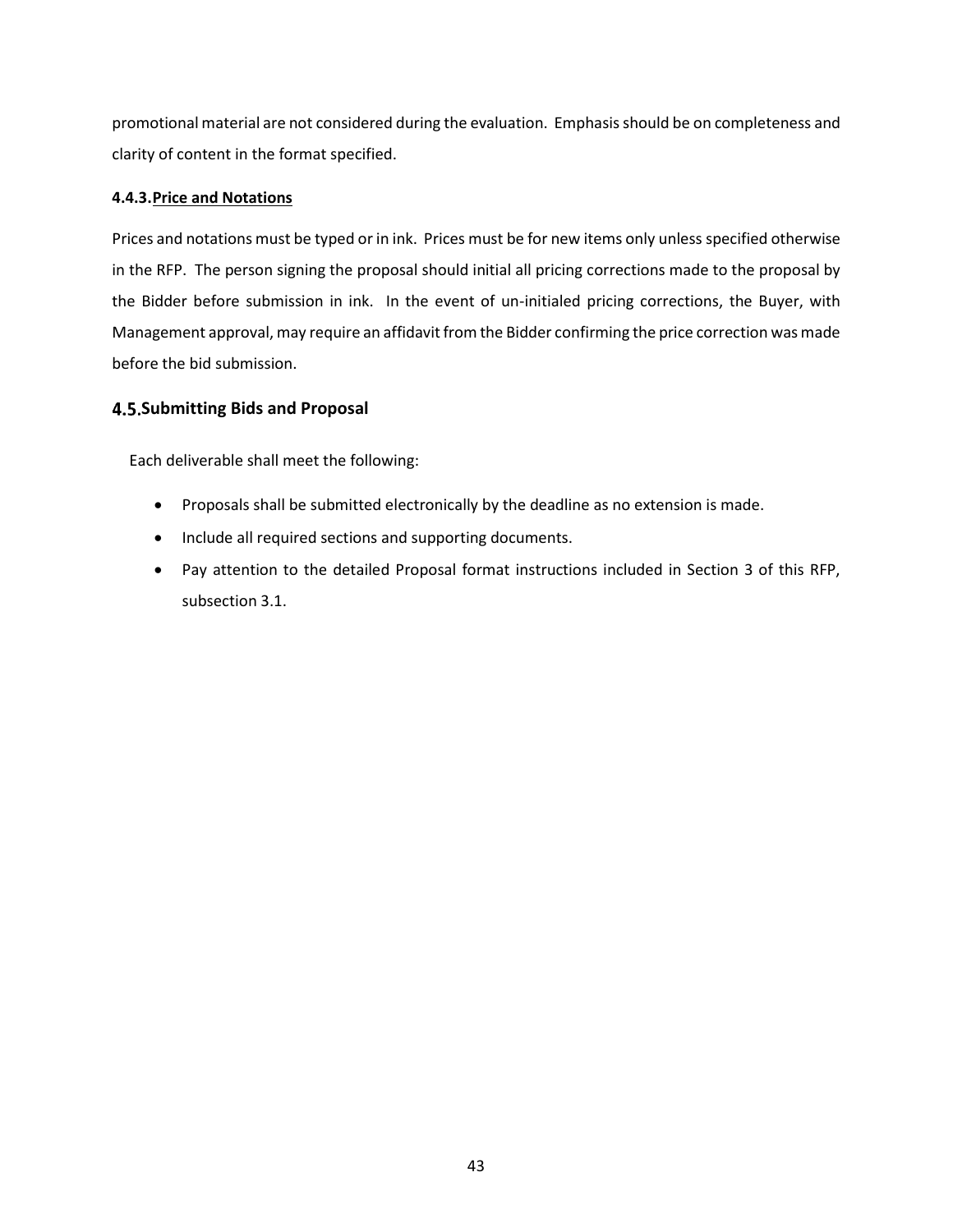# <span id="page-43-0"></span>**5.Terms and Conditions**

## <span id="page-43-1"></span>**Government of Puerto Rico and Federal Requirements**

#### <span id="page-43-2"></span>**5.1.1.Confidential Information**

As used in this Section, "Confidential Information" of Proponent must mean *all non-public proprietary information of Proponent (other than Confidential Information of the State as defined below), which is marked confidential, restricted, proper* order] must also expire upon the termination of the awarded Contract unless otherwise extended under such. Absent an early termination for any reason, pending deliverables [or services, o order] issued but not expired, by the end of the awarded Contract's stated term, must remain in effect for the balance of the fiscal year for which they were issued.

#### <span id="page-43-3"></span>**5.1.2.Headings**

Captions and headings used in the RFP are for information and organization purposes. Captions and headings, including inaccurate references, do not, in any way, define or limit the requirements or terms and conditions of the RFP.

#### <span id="page-43-4"></span>**5.1.3.Severability**

Each provision of the RFP is severable from all other provisions of the RFP and, if one or more of the provisions of the RFP is declared invalid, the remaining provisions of the RFP remain in full force and effect.

## <span id="page-43-5"></span>**General Disclosures, Rights, Options, and Disclaimers**

The issuance of this RFP, submission of a response by any firm/team, and the acceptance of such response by the PRDoLHR does not obligate the Government of Puerto Rico (hereinafter, the PR Government). The proponent shall only be bound by its proposal for the period of sixty (60) days required in this RFP. Legal obligations will only arise upon the execution of a formal between the PRDoLHR and the selected firm/team.

By responding to this RFP, proponents acknowledge and consent to the following conditions relative to the procurement process. The PRDoLHR is not bound to accept any proposals if proponents do not meet the PRDoLHR requirements. Without limitation, and in addition to other rights reserved by the PRDoLHR in this RFP, the PRDoLHR reserves and holds, at their sole discretion, the following rights, and options: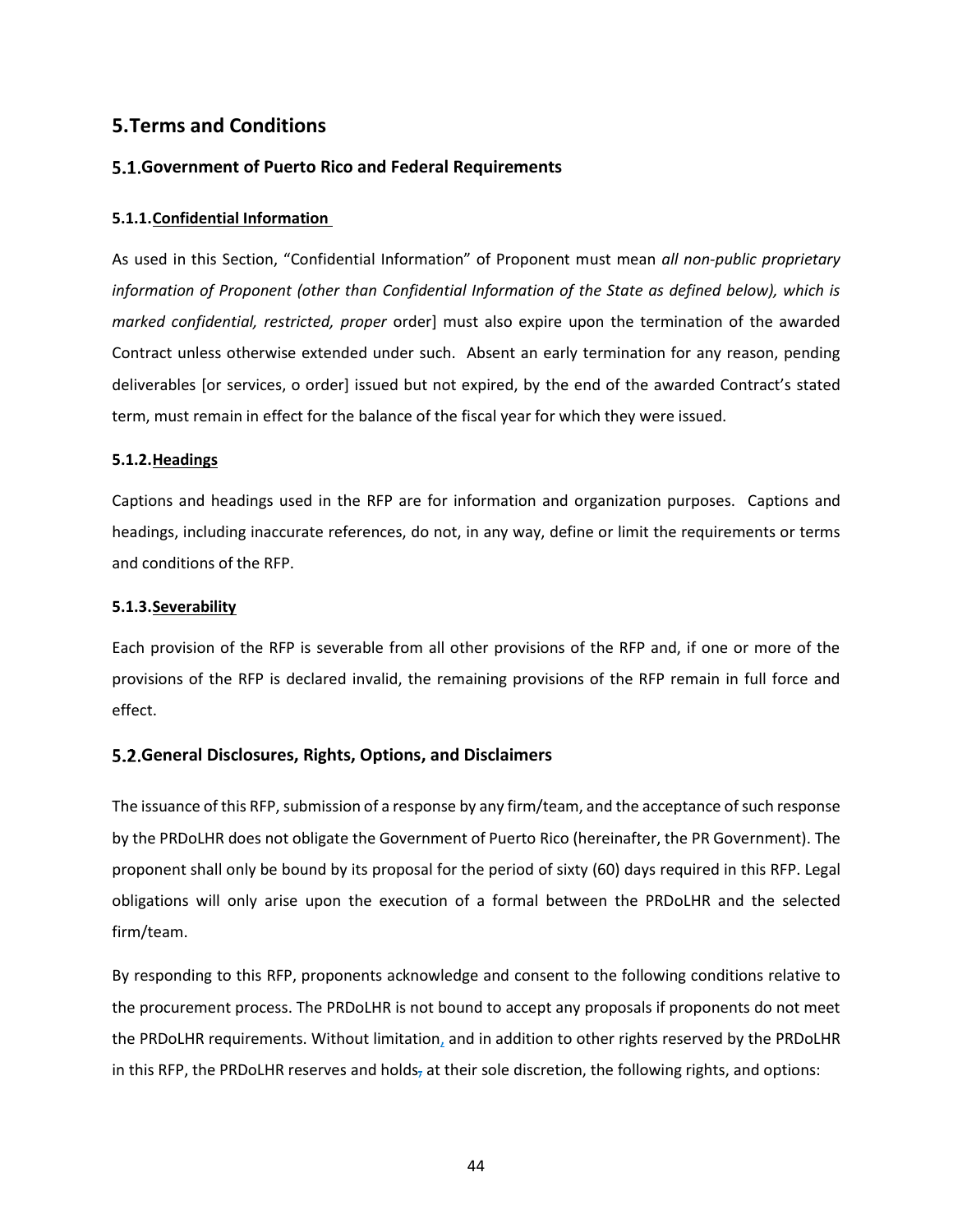- To accept or reject any, and all, submittals in whole or in part.
- To discuss, with any or all proponents, different or additional terms to those included in this RFP or received in any response.
- To cancel this RFP in whole or in part, at any time, with or without substitution of another RFP if such cancellation is determined to be in the best interest of the PRDLHR.
- To supplement, amend, or otherwise modify this RFP prior to the date of submission of the proposals.
- To receive written questions from proponents concerning this RFP, and to provide such questions, and PRDoLHR responses, to all proponents that received a copy of the RFP.
- To require additional information from one or more proponents to supplement or clarify the submitted proposals.
- To conduct further investigations with respect to the qualifications and experience of each Proponent.
- To visit and contact the Proponent's client in any of the projects or engagements referenced in the proposals with the intent of obtaining direct information regarding the proponent's performance in such engagements.
- To waive any defect or technicality in any received proposals.
- To eliminate any Proponent that submits a non-conforming, non-responsive, incomplete, inadequate, or conditional proposal.
- To investigate the technical and financial qualifications of proponents using sources in addition to what was included in the proposals.

All costs and expenses incurred by the proponents in the preparation and delivery of a proposal will be the sole responsibility of the proponents. The PRDoLHR will not be liable for any amount to any Proponent, in any manner, under any circumstances, including without limitation, because of a cancelation of the RFP process. The proponents cannot make any claims whatsoever for reimbursement from the PRDoLHR Parties for the costs and expenses associated with the process.

Once submitted, the proposal is final, it cannot be modified, changed, nor terms negotiated, since negotiations may not take place.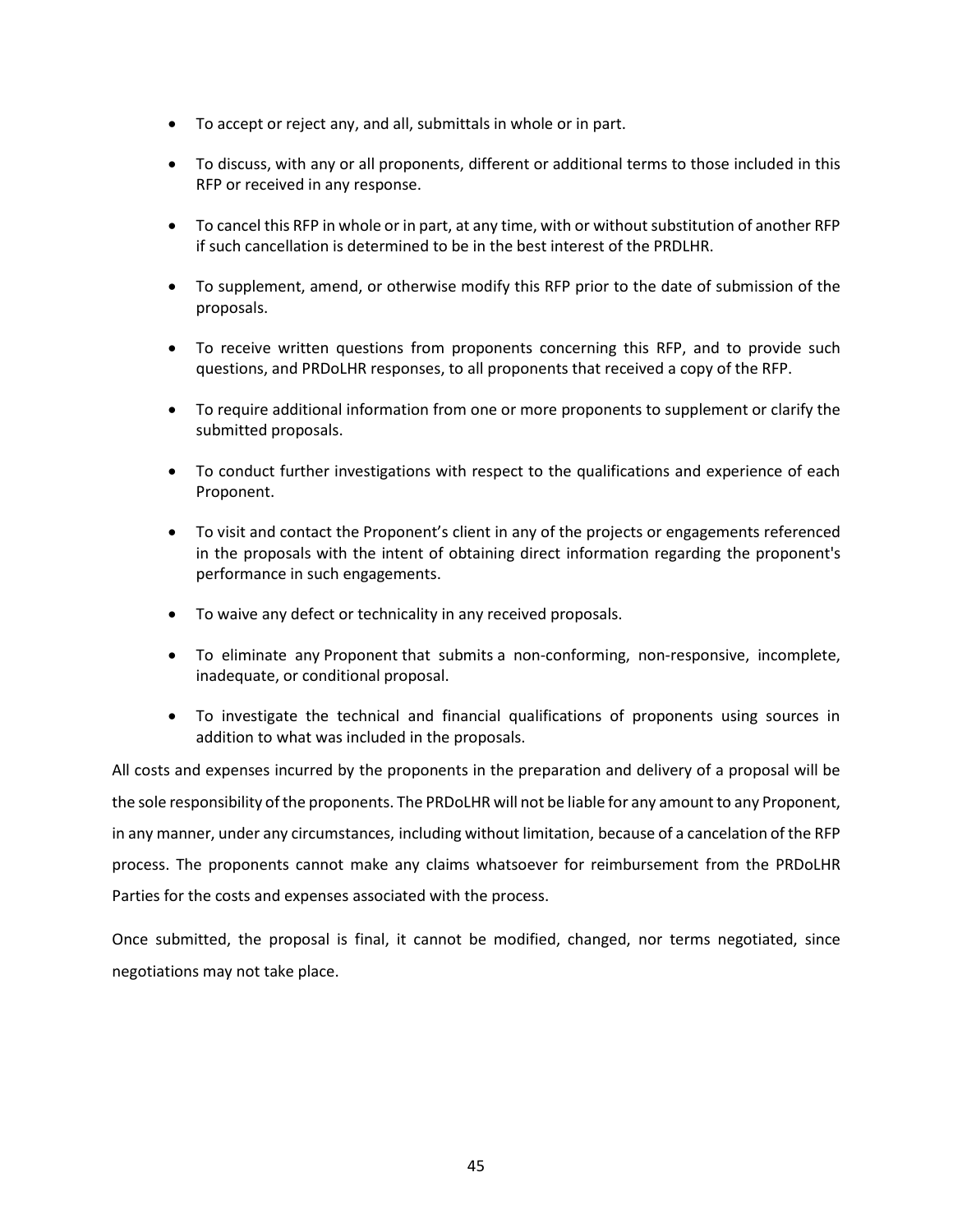#### <span id="page-45-0"></span>**Confidential or Proprietary Information**

One digital copy of each proposal will be retained for the PRDOLH files. If a Proponent considers that its proposal contains material that is confidential and/or proprietary, the Proponent must clearly note or mark each section where such material is included as confidential and/or proprietary. The PRDoLHR will determine whether such material meets the requirements for an exemption from disclosure. If so, that information will not be disclosed pursuant to a request for public documents. If the PRDoLHR does not consider such material to meet the requirements for exemption from disclosure, the material will be made available to the public, regardless of the notation or markings. It is the responsibility of Proponents to be thoroughly informed and familiar with the requirements of disclosure of public documents. Furthermore, by responding to this RFP Proponents acknowledge and agree that the PRDoLHR will not be responsible or liable in any way for any losses that the Proponent may suffer from the disclosure of information or materials to third parties. It is the responsibility of the Proponent, as the real party in interest, to object to any disclosure and defend any action that may be necessary to protect its confidential information.

Upon competition of the RFP process, the PRDoLHR will make public its report regarding the qualification, procurement, and selection process.

Proponents and the PRDoLHR each acknowledge that the other possesses and must continue to possess confidential information that has been developed or received by it.

The PRDoLHR and Proponents must each use at least the same degree of care to prevent disclosing to third parties the Confidential Information of the other as its employees to avoid unauthorized disclosure, publication, or dissemination of its confidential information of like character, but in no event less than reasonable care. Neither the Proponent nor the State must:

- make any use of the Confidential Information of the other except as contemplated by this RFP,
- acquire any right in or assert any lien against the Confidential Information of the other, or
- if requested to do so, refuse for any reason to promptly return the other party's Confidential Information to the other party.

Each party must limit disclosure of the other party's Confidential Information to employees and Subcontractors who must have access to fulfill the purposes of this RFP. Disclosure to, and use by, a Subcontractor is permissible where:

• use of a Subcontractor is authorized under this RFP,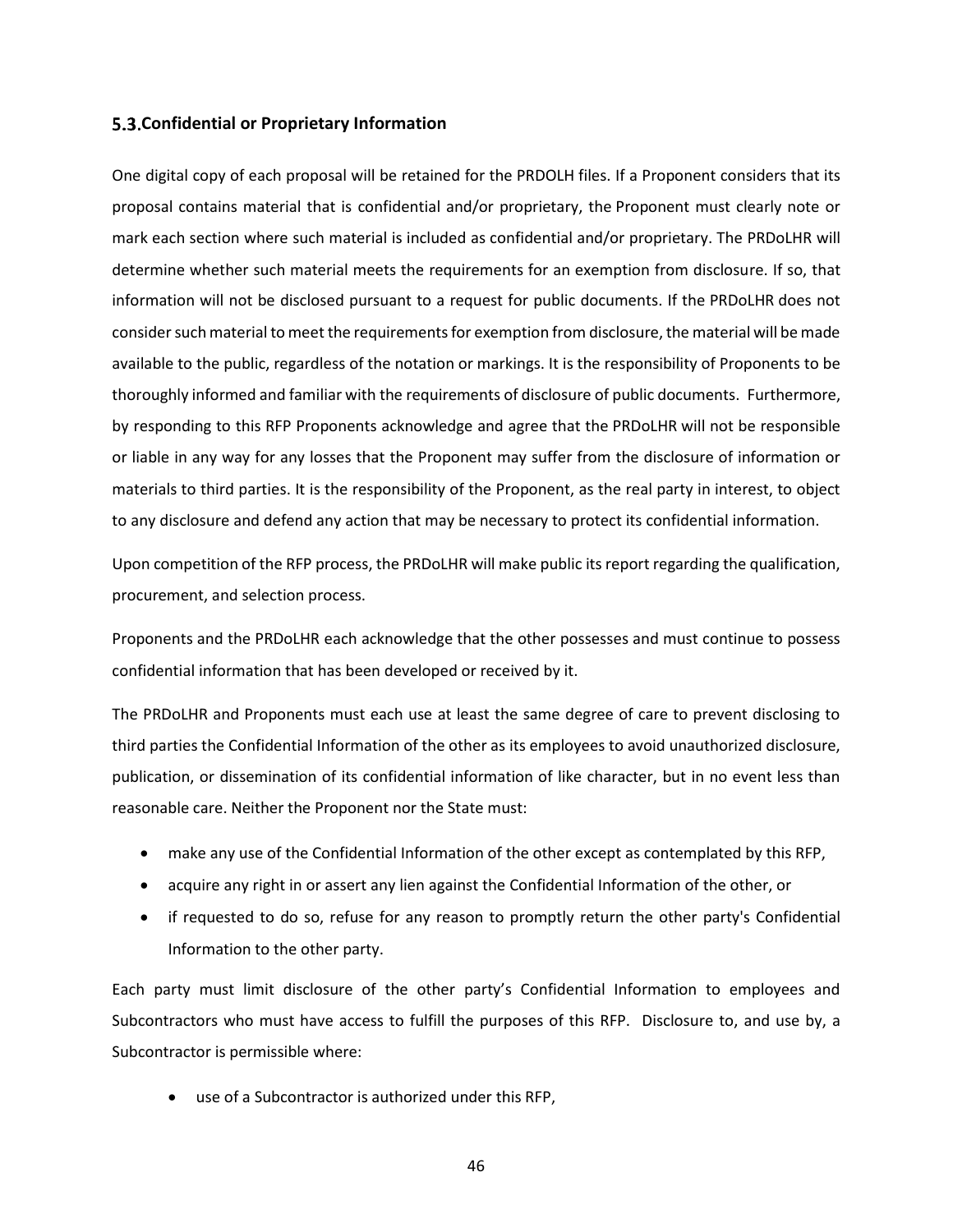- the disclosure is necessary or otherwise naturally occurs in connection with work that is within the Subcontractor's scope of responsibility, and
- Proponent obligates the Subcontractor in a written contract to maintain the PRDoLHR Confidential Information in confidence.

As per the PRDoLHR request, any employee of Proponent and of any Subcontractor having access or continued access to the PRDoLHR Confidential Information may be required to execute an acknowledgment that the employee has been advised of the Proponent and the Subcontractor's obligations under this Section and of the employee's obligation to the Proponent or Subcontractor to protect the Confidential Information from unauthorized use or disclosure.

Promptly upon termination or cancellation, the Proponent must certify to the PRDoLHR that Contractor and/or Sub Contractor has destroyed all Government of Puerto Rico Confidential Information.

## <span id="page-46-0"></span>**Jurisdiction, Reconsideration and Judicial Review**

The laws of Puerto Rico shall govern this RFP process. Any disputes related to this RFP must be resolved accordingly. The exclusive venue for a judicial challenge is the Puerto Rico Court of Appeals, as provided for by the laws of Puerto Rico.

Any person, party, or entity that considers itself adversely affected by an award determination made by the Puerto Rico GSA Bid review board, in relation to this RFP, may file a petition for reconsideration to the Puerto Rico GSA Bid review board within the established twenty (20) days from the date on which a copy of the Award Notice is duly notified, in accordance with section 3.19 of Act 38-2017, as amended. Simultaneously with the filing of the petition for reconsideration, the petitioner shall submit a copy of the petition to all parties in the procedure and to the Puerto Rico GSA Bid review board. The review board shall consider the motion for reconsideration within thirty (30) calendar days from the date of filing thereof, which term the Review Board may extend once - for just cause- for an additional period of fifteen (15) calendar days.

If the Review Board issues a decision on the motion for reconsideration, the term to file a request for judicial review before the Court of Appeals will begin as of the date of deposit of a copy of the corresponding notice with the US Postal Service. If the review boards, does not issue a decision on the motion for reconsideration within the term allowed by law, the motion will be deemed denied as of the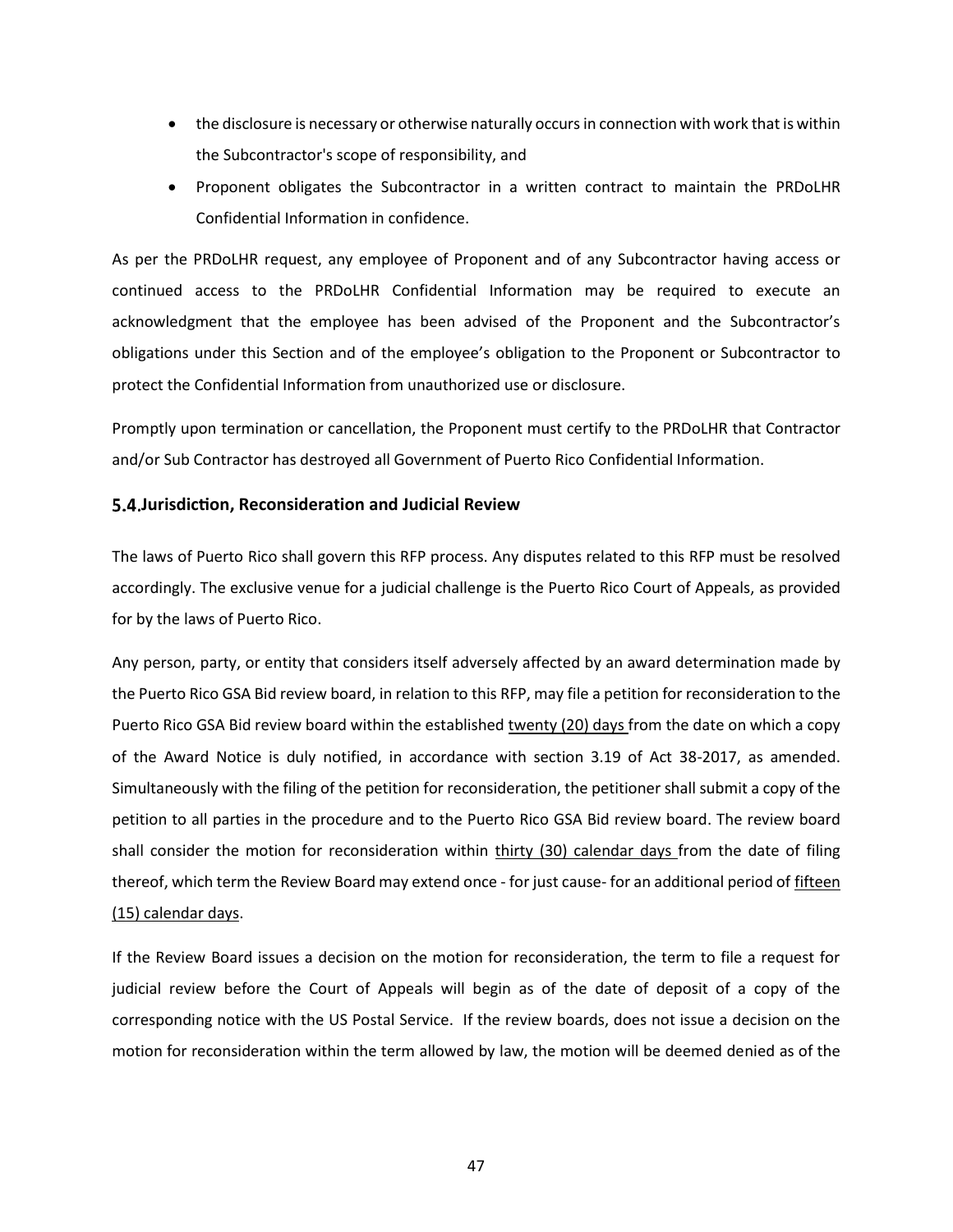right, and the term to file a request for judicial review will begin to run as of the date thereof, as provided in Section 3.19 of Act 38-2017.

An original and two copies of the motion for reconsideration shall be filed to the Secretary of the Review Board, and a copy thereof shall be filed with the Bid Board. Any Proponent that considers itself adversely affected by this notice or the determination of the Review Board on a request for reconsideration, may file a request for judicial review before the Court of Appeals within twenty (20) days from the date of expiration of the term, hence deemed denied as of right, set forth in Section 4.2 of Act 238-2017.

The mere filing of a petition for reconsideration before the Puerto Rico GSA Bid review board of filing of a judicial review petition before the Puerto Rico Court of Appeals will not have the effect of halting the contested award.

#### <span id="page-47-0"></span>**Warranties and Representations**

The Proponent represents and warrants:

- A. It is capable of fulfilling and must fulfill all its obligations under this RFP, in all respects. The performance of all obligations under this RFP must be provided in a timely, professional, and workman-like manner and must meet the performance and operational standards required under this RFP.
- B. The RFP Appendices, Attachments, and Exhibits identify the equipment, software, and services required for the Deliverable(s) to perform and Services to operate in compliance with the RFP requirements and other standards of performance.
- C. It is the lawful owner or licensee of any Deliverable licensed or sold to the PRDoLHR by Proponent or developed by Proponent under this RFP, and the Proponent has all the rights necessary to convey to the PRDoLHR the ownership rights or licensed use, as applicable, of any, or all, Deliverables. None of the Deliverables provided by Proponent to the PRDoLHR under neither this RFP, nor their use by the PRDoLHR must infringe the patent, copyright, trade secret, or other proprietary rights of any third party.
- D. If under this RFP, Proponent procures any equipment, software, or other Deliverable for the PRDoLHR (including equipment, software, and other Deliverables manufactured, re-marketed, or otherwise sold by Proponent under Proponent's name), Proponent must assign or otherwise transfer to the PRDoLHR or its designees, or afford the PRDoLHR the benefits of, any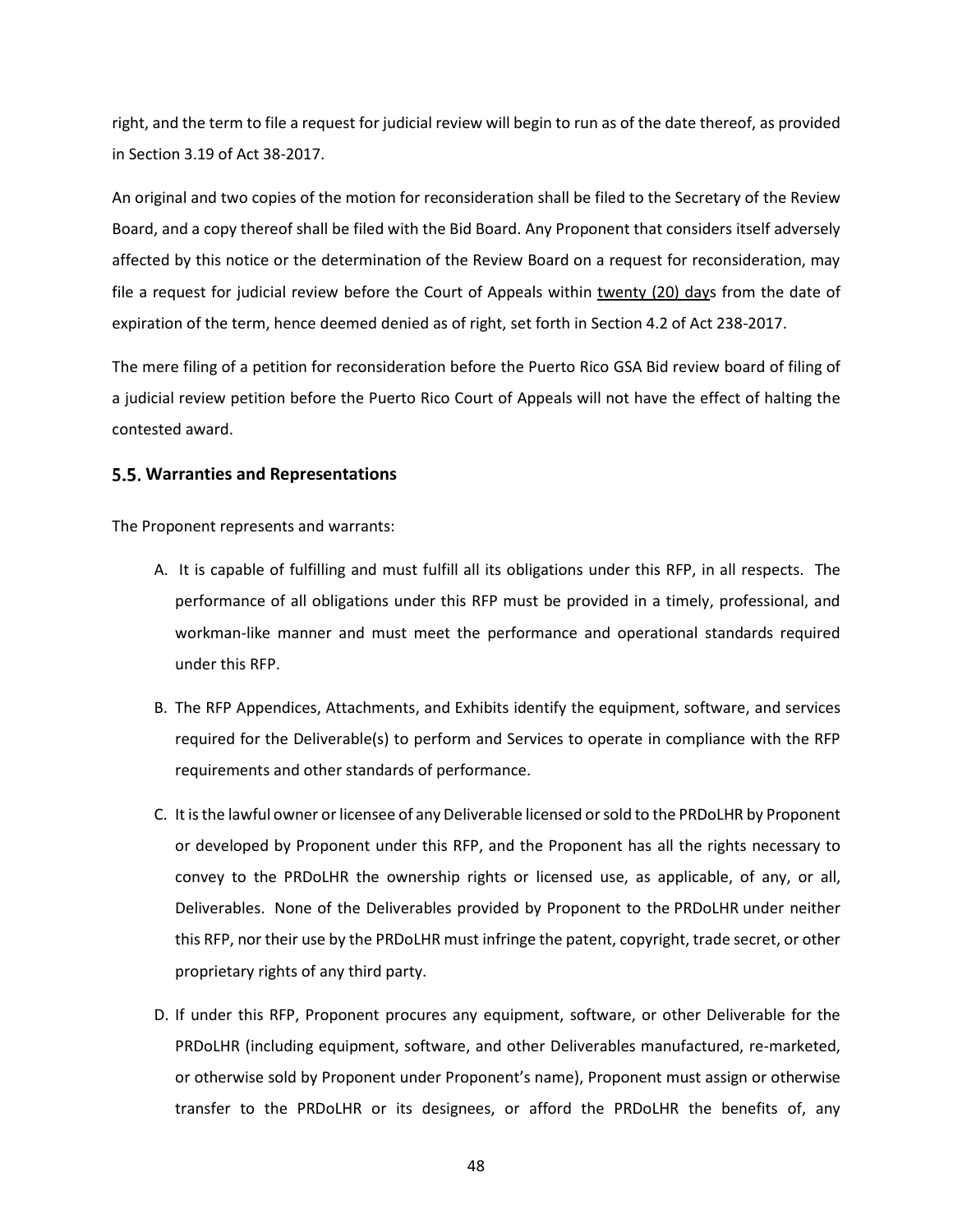manufacturer's warranty for the Deliverable, in addition to Proponent's other responsibilities with respect to the items in this RFP.

- E. The Proponent has the power and authority, including any necessary corporate authorizations, needed to perform and complete the duties established in this RFP.
- F. The Proponent is qualified and registered to transact business in Puerto Rico and all locations where required.
- G. Neither the Proponent nor any of its Affiliates, nor any employee of either, have, must have, or must acquire any contractual, financial, business, or other interest, direct or indirect, that would conflict in any manner or degree with Proponent's performance of its duties and responsibilities to the PRDoLHR or the PR Government under this RFP, or otherwise create an appearance of impropriety with respect to the award or performance of this RFP. The proponent must notify the PRDoLHR about the nature of the conflict or appearance of impropriety within two (2) days of learning about it.
- H. Neither the Proponent nor any of its Affiliates, nor any employee of either has accepted or must accept anything of value based on an understanding that the actions of the Proponent or Affiliates or employee on behalf of the PRDoLHR would be influenced. The Proponent must not attempt to influence any PR Government employee by the direct or indirect offer of anything of value.
- I. Neither Proponent nor any of its Affiliates, nor any employee of either have paid or agreed to pay any person, other than bona fide employees and consultants working solely for Proponent or the Affiliate, any fee, commission, percentage, brokerage fee, gift, or any other consideration, contingent upon or resulting from the award or making of this RFP.
- J. The prices proposed by the Proponent were arrived at independently, without consultation, communication, or agreement with any other Proponent for the purpose of restricting competition; the quoted prices were not knowingly disclosed by the Proponent to any other Proponent, and no attempt was made by the Proponent to induce any other person to submit or not submit a proposal for the purpose of restricting competition.
- K. All financial statements, reports, and other information furnished by the Proponent to the PRDoLHR as part of its response to or otherwise in connection with the award of this RFP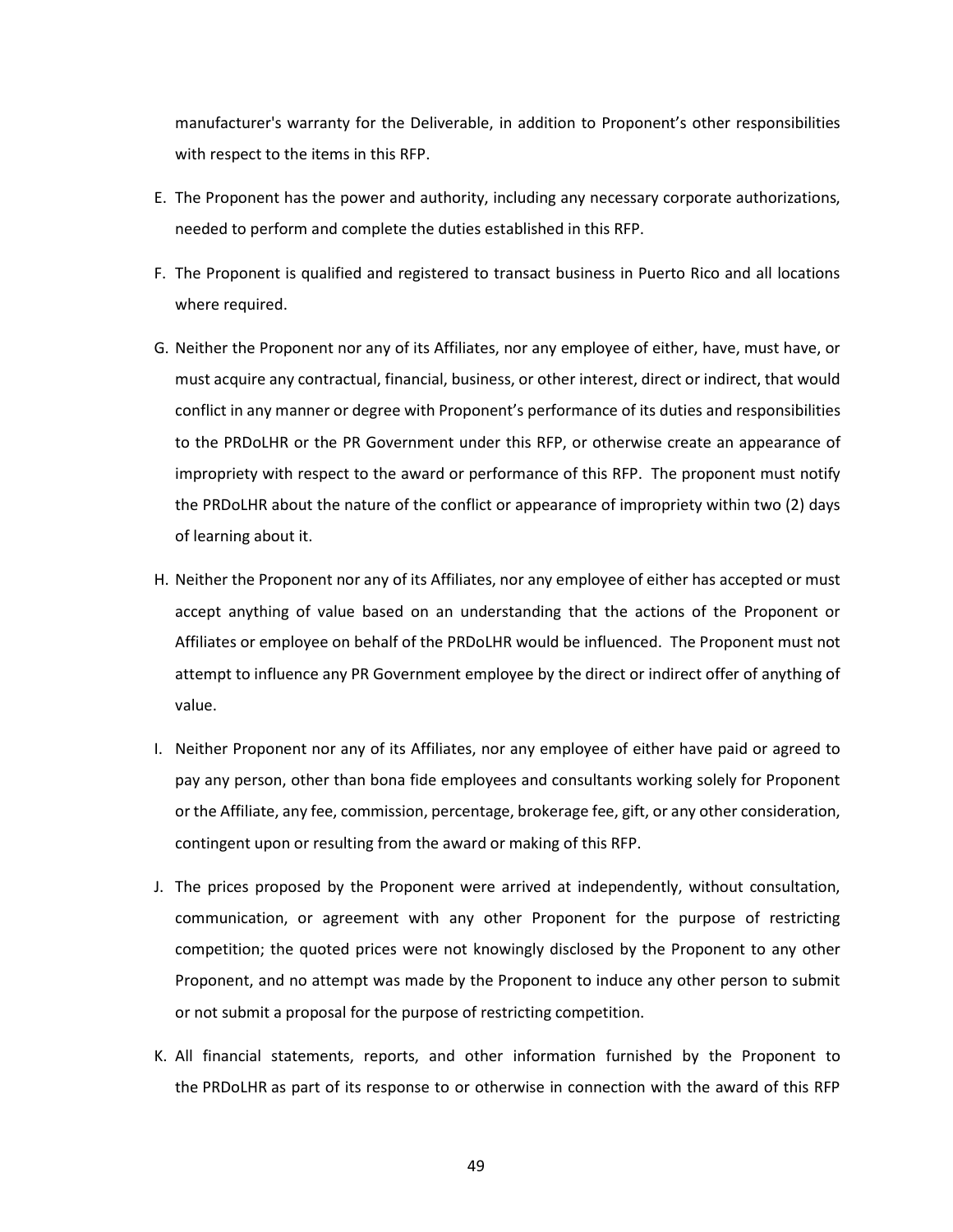fairly and accurately represent the business, properties, financial condition, and results of operations of the Proponent, as of the respective dates, or for the respective periods, covered by the financial statements, reports, and other information. Since the respective dates or periods covered by the financial statements, reports, or other information, there has been no material adverse changes in the business, properties, financial condition, or results of operations of Proponent.

- L. All written information furnished to the PRDoLHR by or for the Proponent in connection with this RFP, including its bid, is true, accurate, and complete, and contains no untrue statement of a material fact or omits any material fact necessary to make the information not misleading.
- M.If the Proponent is selected, the data in its custody will never be used, under any circumstances, for any purposes other than those agreed to in the contract.
- N. It is not in material default or breach of any other contract or agreement that it may have with the Government of Puerto Rico or any of its departments, commissions, boards, or agencies. The Proponent further represents and warrants that it has not been a party to any contract with the PR Government or any of its departments that was terminated by the PR Government or the department within the previous five years because Proponent failed to perform or otherwise breached an obligation of the contract.
- O. If any of the certifications, representations, or disclosures made in the Proponent's original bid response change after contract award, the Proponent is required to report those changes immediately to the Point of Contact (POC) within the PRDoLHR.
- P. The Proponent must provide a warranty period of at least one (1) calendar year beginning the day after PRDoLHR acceptance of the system, during which time defects identified must be corrected at no additional cost to the PRDoLHR. The Warranty covers defects that the PRDoLHR reports to the Proponent on or before the Warranty Period End Date. Correction and testing of such defects may extend beyond the Warranty Period End Date as needed until acceptance. Lower priority warranty defects shall be corrected at no cost during the duration of the contract, regardless of when they are prioritized.

The Proponent and PRDoLHR will agree in writing on the Warranty process before the Warranty period begins, including but not limited to identification and reporting, correcting, testing and acceptance,

50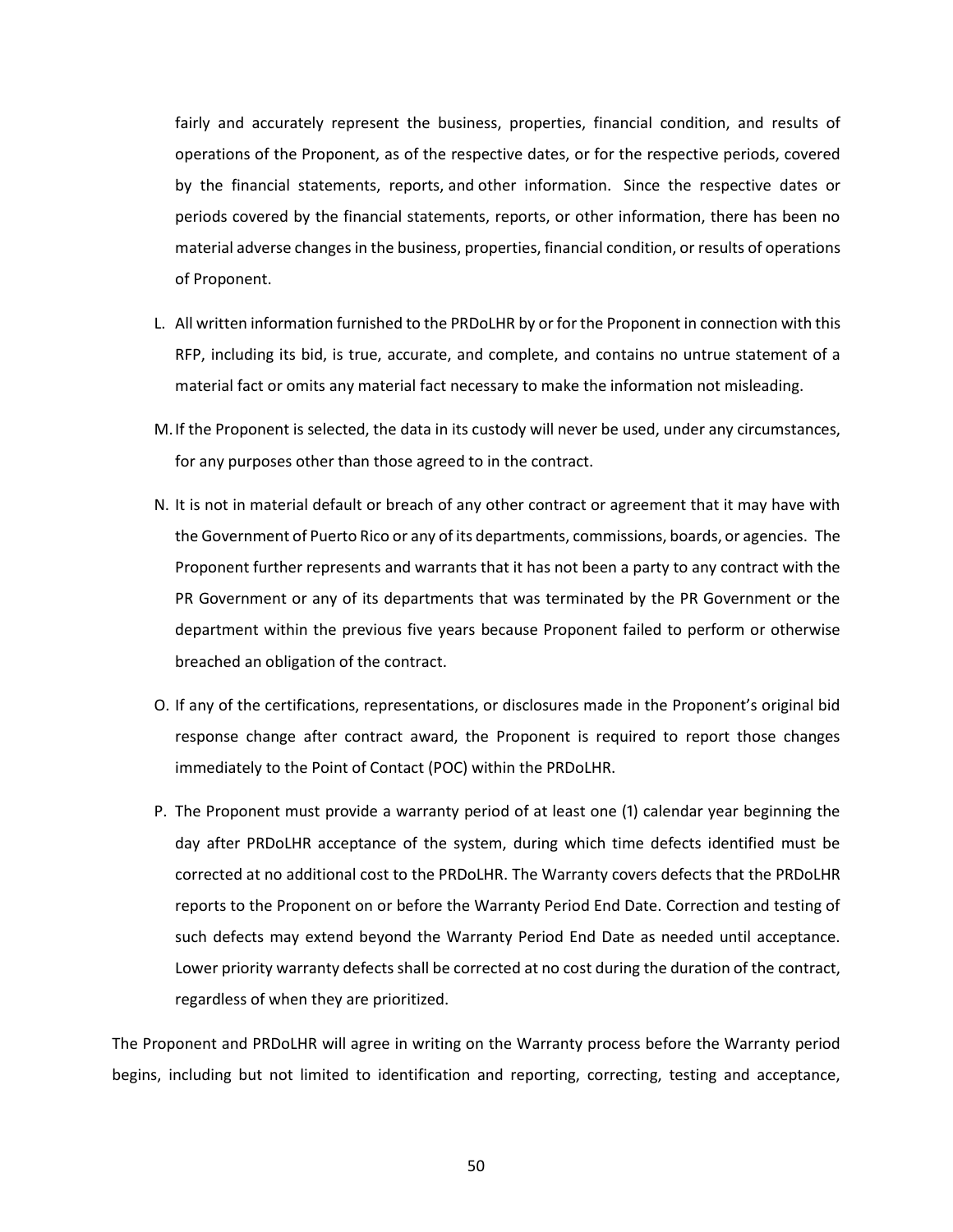production software release, warranty completion confirmation process, escalation paths, and warranty staff location, using an existing PRDoLHR template.

#### <span id="page-50-0"></span>**5.6. Software Escrow Agreement**

The Proponent shall maintain copies of the Proponent-Owned Software System Source Materials in escrow with an independent nationally-recognized technology escrow company pre-approved by the PRDoLHR. The escrowed materials shall include the Custom-Developed Software, the Proponent Owned Software, and (subject to any separate third-party escrow agreement incorporated to the awarded Contract) the Third-Party Software, including as to all such Software Upgrades. All costs for establishing and maintaining the System Source Materials in escrow shall be borne by the Proponent. The Proponent shall notify the PRDoLHR of each Upgrade to the Software held in escrow.

Within fifteen (15) calendar days after the PRDoLHR's written acceptance of the implementation of the System, the Proponent shall submit to the PRDoLHR a letter naming the escrow company that the awarded Proponent intends to use, with the understanding that the PRDoLHR may approve or disapprove the named company. This letter must include the name, address, and full contact information for the recommended escrow company, and a proposed three-party escrow agreement among the PRDoLHR, the Proponent, and the escrow company. The PRDoLHR will indicate its approval or disapproval in writing.

Within fifteen (15) calendar days after the execution of the escrow agreement, the Proponent shall place the System Source Materials in escrow with the approved escrow company. The escrow agreement shall state that it is a supplementary agreement to the awarded contract pursuant to Section 365(n) of the United States Bankruptcy Code. The Proponent shall provide the PRDLHR with a signed letter from the escrow company in question stating that the code has been placed in escrow and confirming the PRDLHR right to obtain the System Source Materials directly from the escrow company in the event of the Proponent default as described below. Throughout the term of the awarded Contract and any extensions of same, the Proponent shall periodically update the System Source Materials and notify the PRDoLHR in writing that it has been updated and that the System Source Materials in escrow is current with the PRDoLHR production environment, matches the PRDoLHR production version level, and includes any upgrades, updates, enhancements, or new releases that are applied to the PRDoLHR system. The PRDoLHR, at its option and expense, may verify the completeness and accuracy of the System Source Materials by independent audit during the awarded Contract Term.

If for any reason during the awarded Contract Term,

51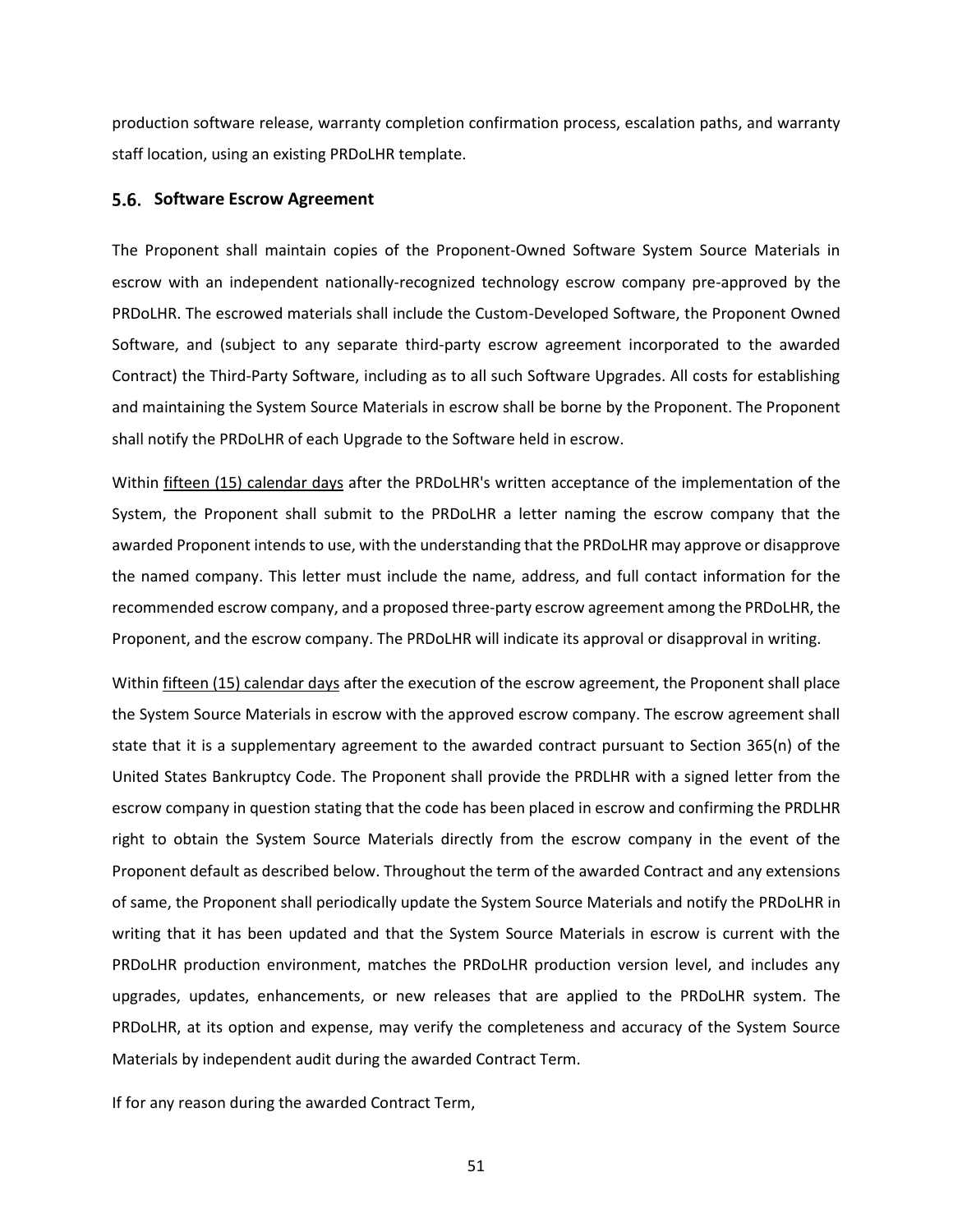- a receiver, trustee, or similar officer is appointed for the business or property of Proponent,
- Proponent files a petition in bankruptcy filed a petition seeking any reorganization (without confirming immediately in writing to the PRDoLHR that it will continue to maintain the System in accordance with the terms of the awarded Contract or any applicable maintenance agreement.
- Proponent makes an arrangement, composition, or similar relief under any law regarding insolvency or relief for debtors, or makes an assignment for the benefit of creditors.
- any involuntary petition or proceeding under bankruptcy or insolvency laws instituted against the Proponent and not stayed, enjoined, or discharged within sixty (60) days.
- Proponent takes any corporate action authorizing any of the foregoing:
	- $\circ$  any similar or analogous proceedings or event to those in clauses (a) through (e) above occurs in respect of Proponent within any jurisdiction outside the United States.
- Proponent ceases to carry on its business with relates to the Software.
- Proponent in material breach of its obligations as to maintenance or modification of the System under the awarded Contract or any maintenance agreement entered in connection with the System and has failed to remedy such default notified by the PRDoLHR to Proponent within the period set forth in this agreement.
- If the Proponent becomes unable or unwilling to fulfill its obligations to maintain or support as described herein, the Proponent agrees to deliver the System Source Materials held in escrow to the Government and agrees that, under such terms, the Government may instruct the escrow company in writing for and on behalf of the Proponent to deliver the System Source Materials held in escrow to the Government of Puerto Rico.
	- $\circ$  If the Proponent fails to deliver the System Source Materials in a timely manner, as determined by the Government, it may obtain the System Source Materials directly from the escrow company pursuant to the escrow agreement.

## <span id="page-51-0"></span>**Insurance Requirements**

## <span id="page-51-1"></span>**5.7.1.Bid Bond**

As part of the proposal, the entity must submit a Bid Bond that should be 5% of the cost of the proposal. This Bond will comply with GSA regulation 9230.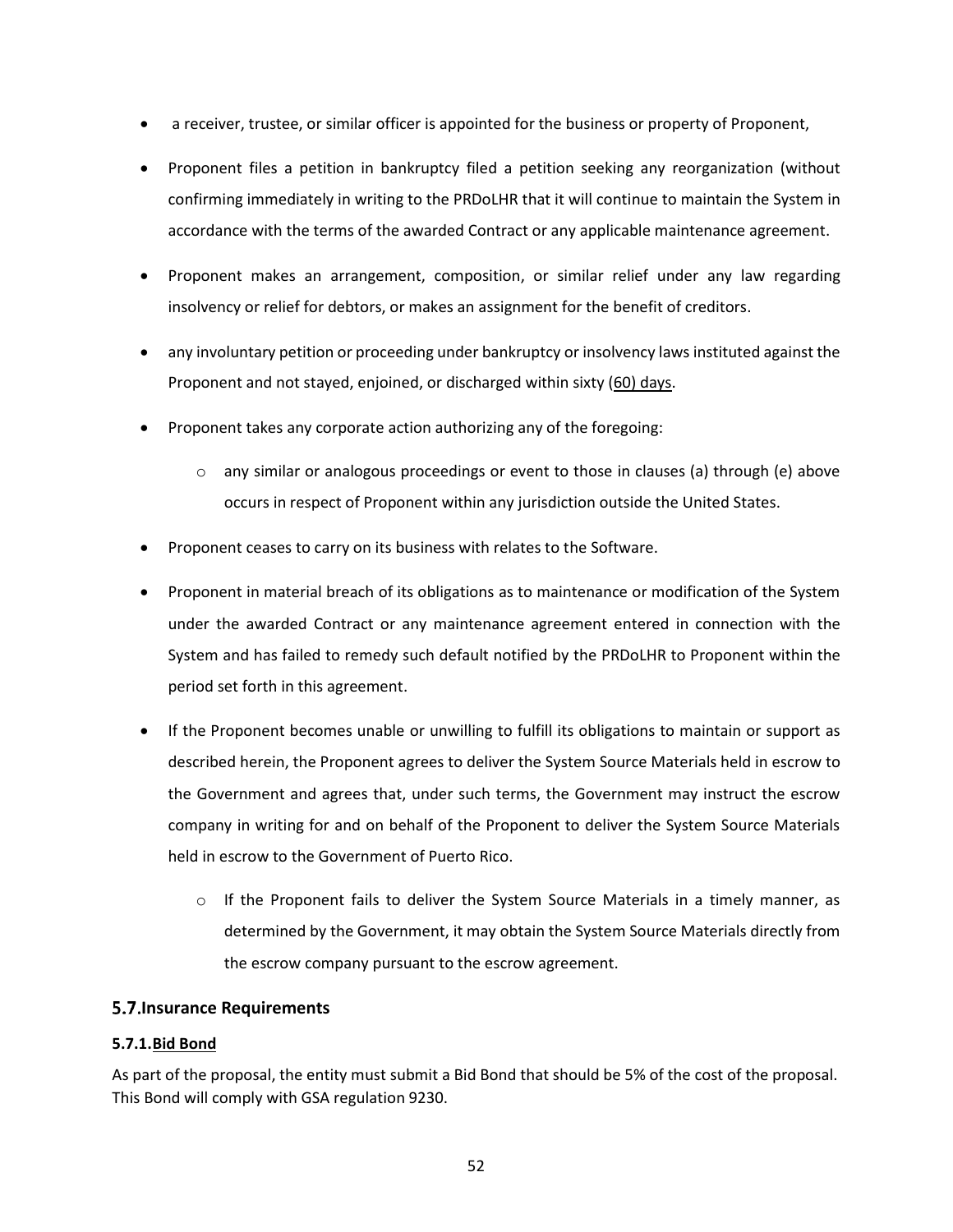#### <span id="page-52-0"></span>**5.7.2.Performance Bond**

A Performance Bond is required if the awarded Contract reaches or exceeds \$100,000. Performance Bonds must be in the amount of the total awarded contract including any selected alternate pricing amounts. The Performance Bond is for the protection of PRDoLHR. The performance bond must be a 10% of the cost of the contract.

Both a Performance Bond and a Payment Bond will be required on contracts of \$100,000.00 and over.

#### <span id="page-52-1"></span>**5.7.3.Fidelity Bond**

The Proponent must obtain and keep in force during the life of the awarded Contract, a fidelity bond that indemnifies PRDoLHR against loss arising from a fraudulent or dishonest act, including the unauthorized release of PRDoLHR data, computer fraud, forgery or alterations, theft, or disappearance, and destruction on the part of the Proponent, its employees, officers, agents, and subcontractors holding positions of fiduciary trust. The Proponent must obtain a bond for the total amount of the awarded contract value to be determined after the awarded Contract notification. This Fidelity bond must be a 5% of the cost of the contract.

The bond must be executed by a corporate surety or sureties holding certificates of authority to do business with the Government and acceptable to PRDoLHR. If a surety upon a bond is canceled, reduced, or otherwise amended, the Proponent must immediately notify PRDoLHR and provide a replacement bond adequate to cover the terms and conditions of this section.

The Proponent must be the Principal insured entity and PRDoLHR must be the assigned certificate holder as the Bond Oblige. A copy of the bond must be forwarded to:

#### **Puerto Rico Department of Labor and Human Resources**

**Building Prudencio Rivera Martínez, 505**

#### **Av. Luis Muñoz Rivera, San Juan, 00917**

The failure of the Proponent to provide evidence of the required bond within fifteen (15) business days of the awarded Contract notification may result in the termination of the awarded contract. If any of the coverage is canceled by the insurer for any reason, the Proponent must immediately notify PRDoLHR of such cancellation and must obtain replacement coverage acceptable to PRDoLHR and provide proof of such replacement coverage within fifteen (15) business days after the cancellation of coverage.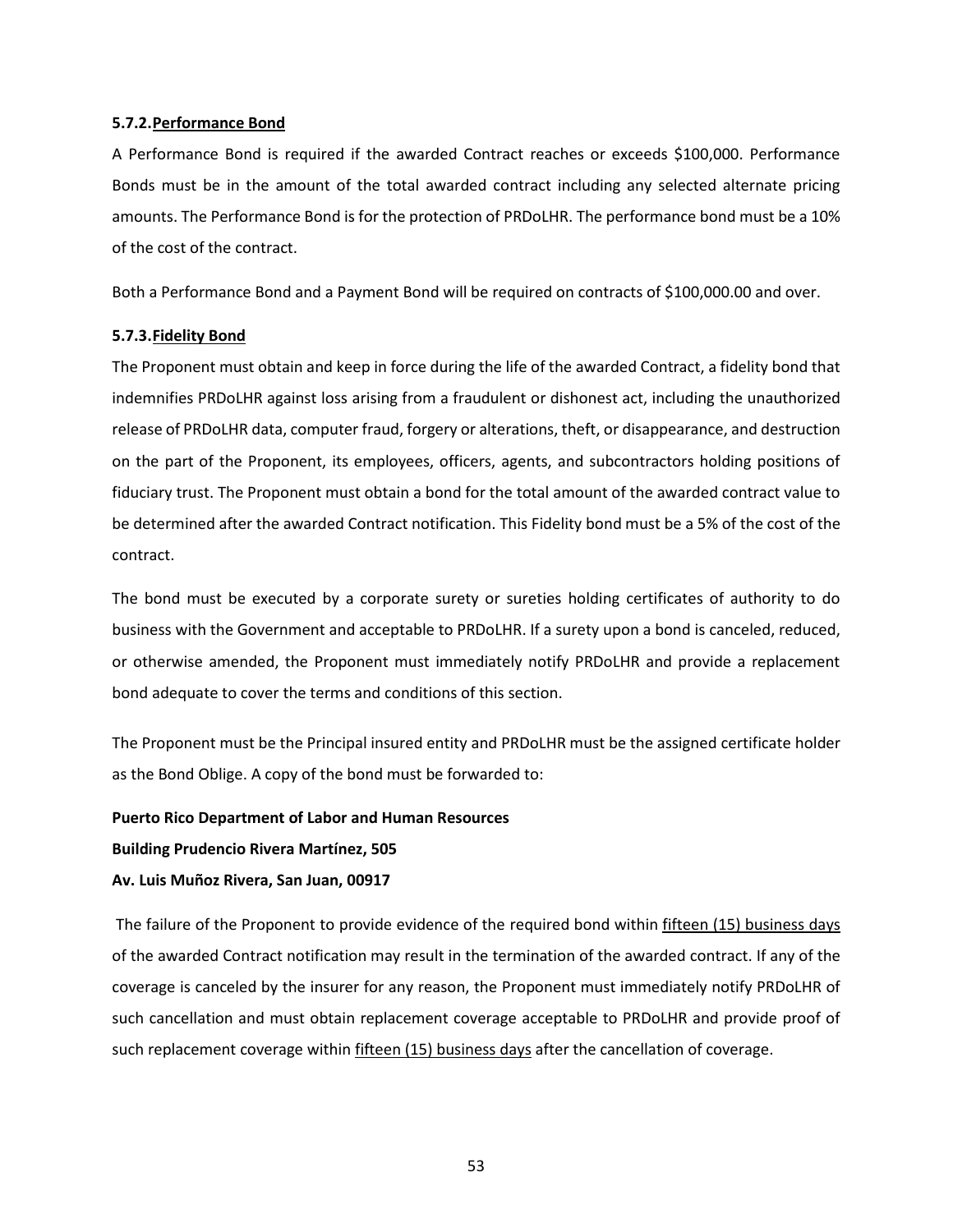#### **5.7.4.Cyber Liability Insurance**

The Proponent will be best positioned to control the manner and means of how the system is implemented and maintained. Therefore, the express intent of the parties is to hold the Proponent accountable for information security and privacy standards and practices of Proponent organization as they pertain to the solution implemented.

The Proponent must provide certification within fifteen (15) business days of the awarded Contract notification of Cyber Liability Insurance with limits of at least twenty million dollars (\$20,000,000) to be in full force and effect during the term of the awarded Contract. The insurance must provide coverage for losses and expenses that could include, but are not limited to, notification costs, crisis management, or data reconstruction resulting from a breach. Proof of the insurance coverage must be presented by providing a certificate of insurance to PRDoLHR. All coverage must be maintained in full force and effect during the term of the awarded Contract. If any coverage is canceled by the insurer for any reason, the Awarded Proponent must immediately notify PRDoLHR of such cancellation and must obtain replacement coverage and provide proof of such replacement coverage within fifteen (15) business days after the cancellation of coverage.

The Fidelity Bond and Cyber Liability Insurance coverage must not limit any liabilities or any other obligations that the awarded Proponent has under the awarded Contract.

## <span id="page-53-0"></span>**Additional Conditions, Representations, and Certification Requirements**

- The contents of the proposal prepared by the Selected Proponent, with any amendment approved by PRDoLHR, will become part of the document that will be executed with such Proponent because of this RFP process and FOMB review and approval.
- The final document will include those clauses required when contracting services like those procured under this RFP and those included in contracts with the PR Government, such as contractual provisions requiring:
	- $\circ$  Original certifications evidencing that the Proponent has complied with its responsibility in the filing of tax returns and payment of its taxes, including sale and use tax as applicable, to the PR Government, the Federal Government, and the state or jurisdiction where its base of operations resides.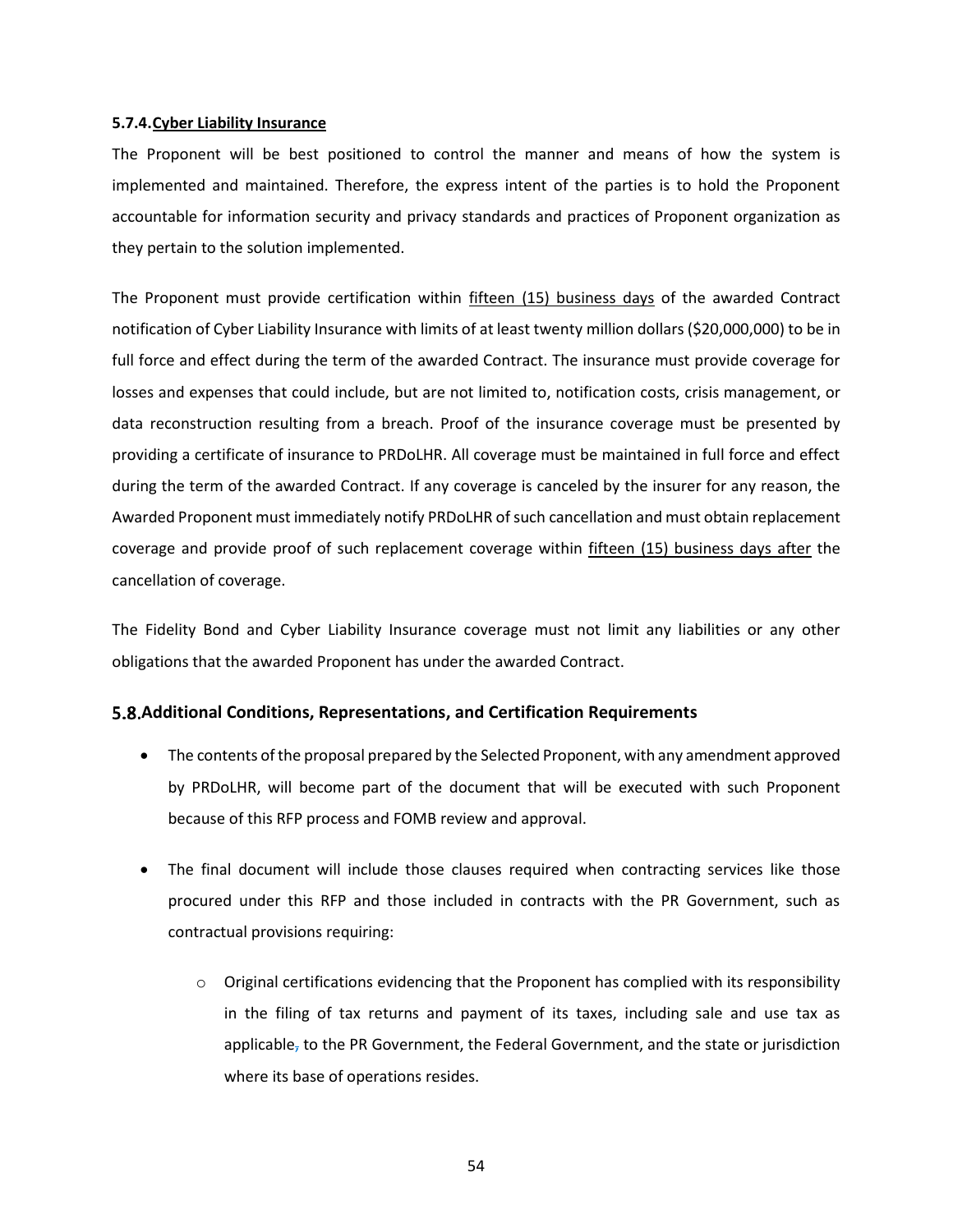- $\circ$  Commercial Registration Certification issued by the Department of Treasury of Puerto Rico.
- $\circ$  Certification of Compliance issued by the Child Support Administration ("ASUME"). Corporations must file their request for said certification with the Employer Unit of ASUME. This certification must specify that the Proponent complies with the orders issued in its name as an employer to retain the salary of employees as a result of amounts owed for child support.
- o A sworn statement, signed by the President or Chief Executive Officer, authorized to represent the Proponent, indicating that the Proponent, its subsidiaries, affiliates, and/or parent companies; their respective shareholders, directors, partners, officers, executives, or principals, have neither been convicted nor have probable cause for their arrest been found against any of them; nor are they being investigated under any administrative, judicial or legislative procedure, whether within or outside of Puerto Rico, as a result of any crime constituting fraud, embezzlement or misappropriation of public funds, as provided in Act No. 2 of January 4, 2018, as amended; or any other legal provision penalizing crimes against the treasury and the public trust, and that the person signing the statement has not been investigated, arrested, convicted, or found guilty or sentenced as a result of said criminal conduct.
- o Certification of Employer Registration and of Debt with Respect of Unemployment Insurance and Disability Insurance issued by the Workplace Safety Bureau, Tax Division, Collection Unit of the Department of Labor and Human Resources. The same shall indicate that the Proponent does not have a debt with the Disability Insurance and Unemployment Insurance Programs. If the Proponent is not an employer, it shall indicate that the Proponent is not registered as an Employer and therefore does not have any debt.
- $\circ$  Certification of Employer Registration and of Debt in Respect of Driver's Insurance issued by the Persons with Non-Occupational Disabilities and Driver's Insurance Bureau of the Department of Labor and Human Resources. The same shall indicate that the Proponent does not have a debt with the Non-Occupational Disability Insurance and Driver's Insurance Programs. If the Proponent is not an employer, it shall indicate that the Proponent is not registered as an Employer and therefore does not have any debt.
- $\circ$  No debt Certification and copy of current policy issued by the State Insurance Fund.

55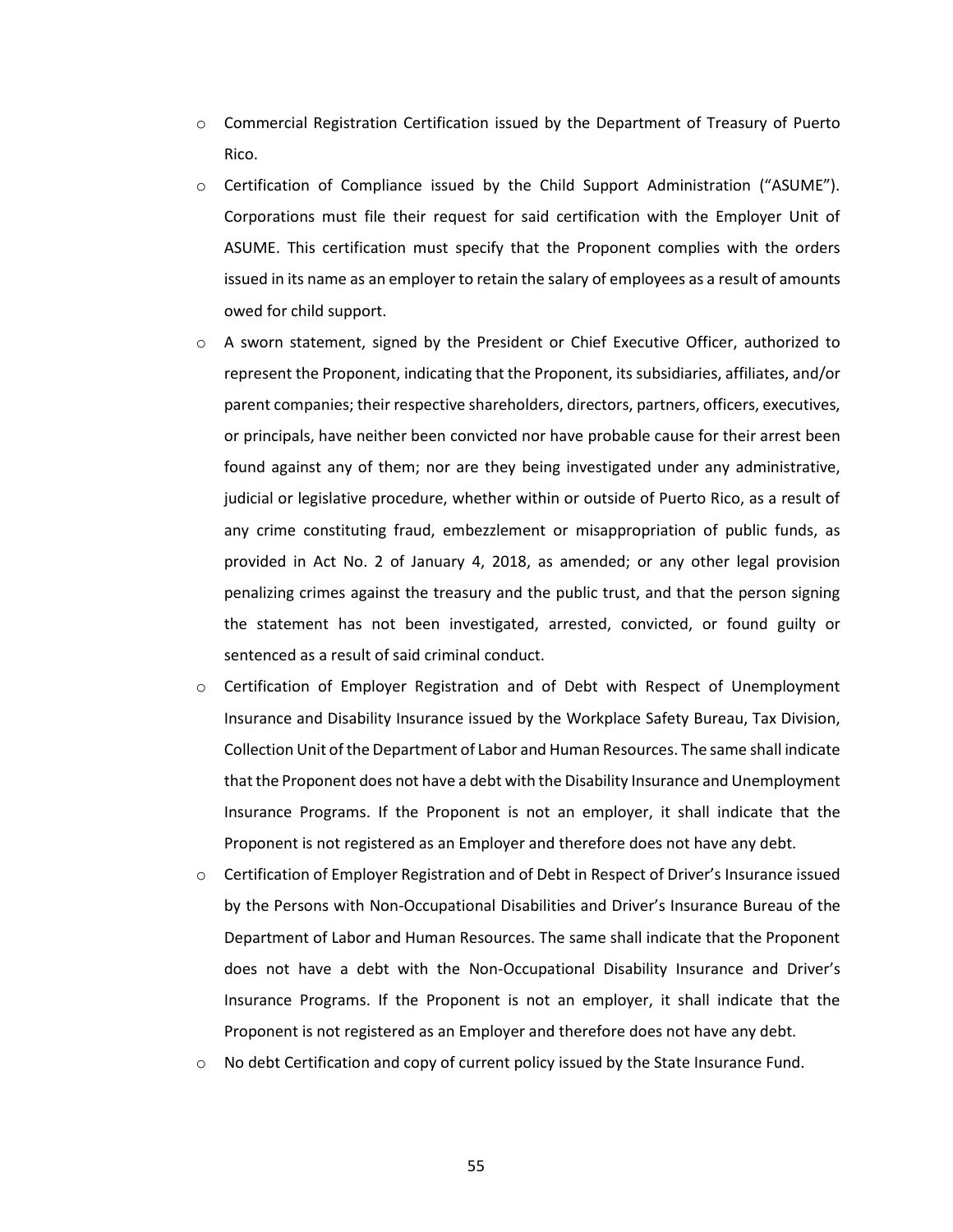- o Certification of Existence or Certification of Authorization to do business in Puerto Rico. The Certification of Existence indicates that the applicant is incorporated under the laws of Puerto Rico and is issued by Puerto Rico's State Department. The Certification of authorization to do business in Puerto Rico applies to foreign companies. It indicates that the applicant is authorized to do business in Puerto Rico and is issued by the Puerto Rico State Department. The certification specifies the date of issuance and authorization to do business in Puerto Rico.
- o The entity must be registered in the Puerto Rico's General service Administration RUL and RUS platforms before bidding.
- $\circ$  The Proponent agrees to maintain books, records, and other documents relating to the project, to demonstrate the implementation of its responsibilities under the contract, including the selection of its proposal, receipt and approval, reporting requirements, and approval or disapproval of disbursements. Such books, records, and other documents shall be separately maintained for a period of three (3) years after the date of the close of the project**.** The Proponent shall provide the PRDoLHR and FOMB or its authorized representative's access to review and audit the books, records, and other documentation related to the project as needed, at reasonable times.

All certifications must be current, that is, issued within thirty (30) days from the date the Selected Proponent executes the awarded Contract with the PRDoLHR.

The Selected Proponent will be contractually required to abide by the laws of Puerto Rico as governing laws under the awarded Contract. Any disputes must be resolved accordingly. The exclusive venue shall be the courts of Puerto Rico.

The PRDoLHR shall reserve the right to terminate any contract entered as a result of this RFP at any time, provided that written notice has been given at least thirty (30) days prior to such proposed termination date.

Furthermore, the Selected Proponent shall:

• Work with the PRDoLHR, and any other personnel on all matters that may arise in connection with the engagement as per the terms of this RFP and the awarded contract to be executed between the parties.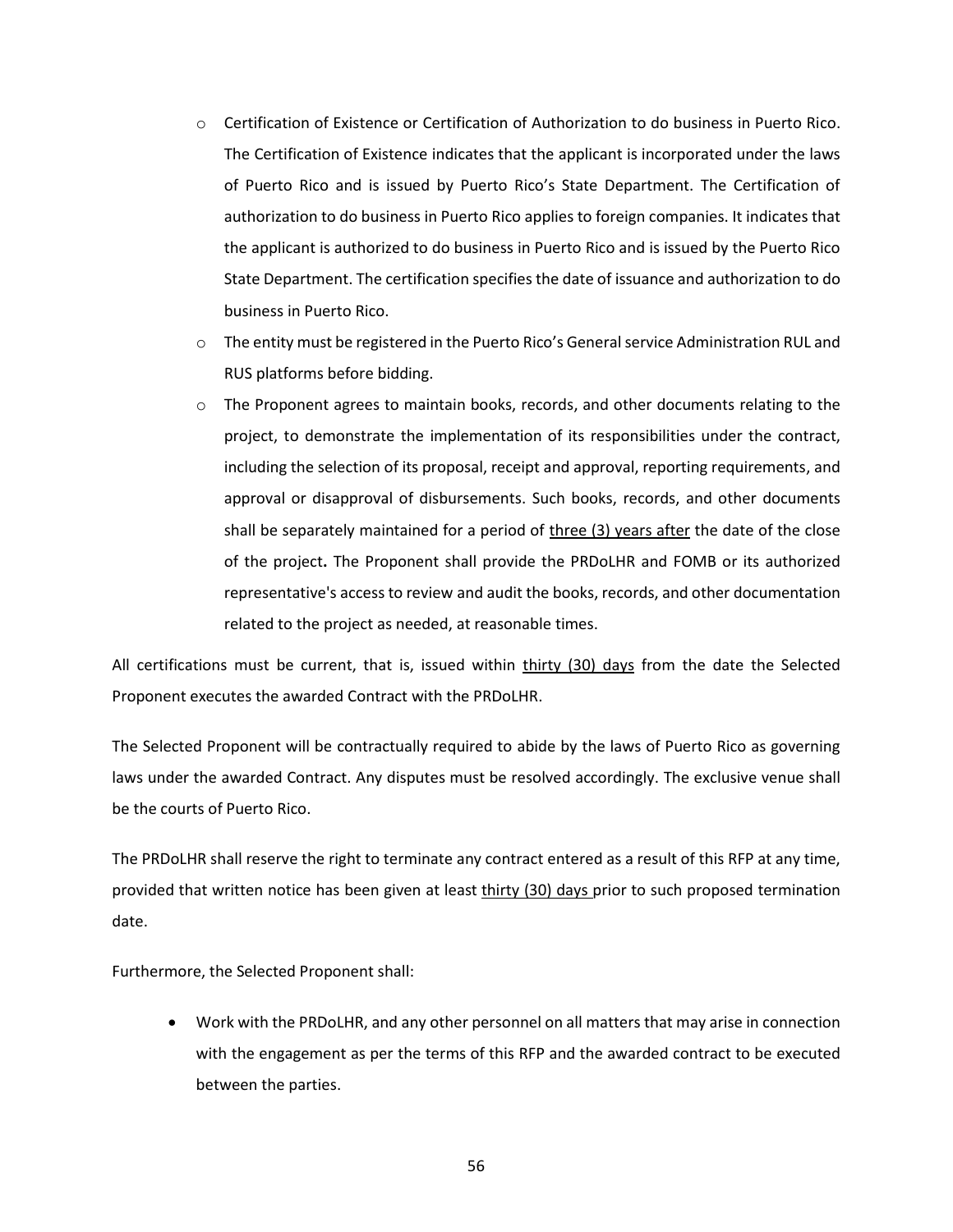- Assume sole responsibility for the complete effort required to provide the services.
- Refrain from assigning, transferring, conveying, or otherwise disposing of the contract, or its rights, titles, or interest therein, or its power to execute such agreement, to any other person, firm, partnership, company, or corporation without the prior consent and approval in writing of the PRDoLHR.
- Comply with applicable federal, Government of Puerto Rico, and foreign laws and regulations governing projects initiated or supported by the PR Government.

## <span id="page-56-0"></span>**5.9. Required Proponent Information**

The Proponent must complete and submit the following information:

- 1. Company information
- 2. Contact during RFP Process
- 3. Authorized Contact Signatory
- 4. Prior Experience
- 5. Past Performance

The proponent must provide the following information. Failure to respond to each requirement may disqualify the Proponent from further participation in this RFP.

## <span id="page-56-1"></span>**5.9.1.Proponent / Company Information**

- Name
- Address
- Email
- Web page
- Years of Business
- Legal Status

## <span id="page-56-2"></span>**5.9.2.Authorized Contact**

- Name
- Title
- Phone
- **Email**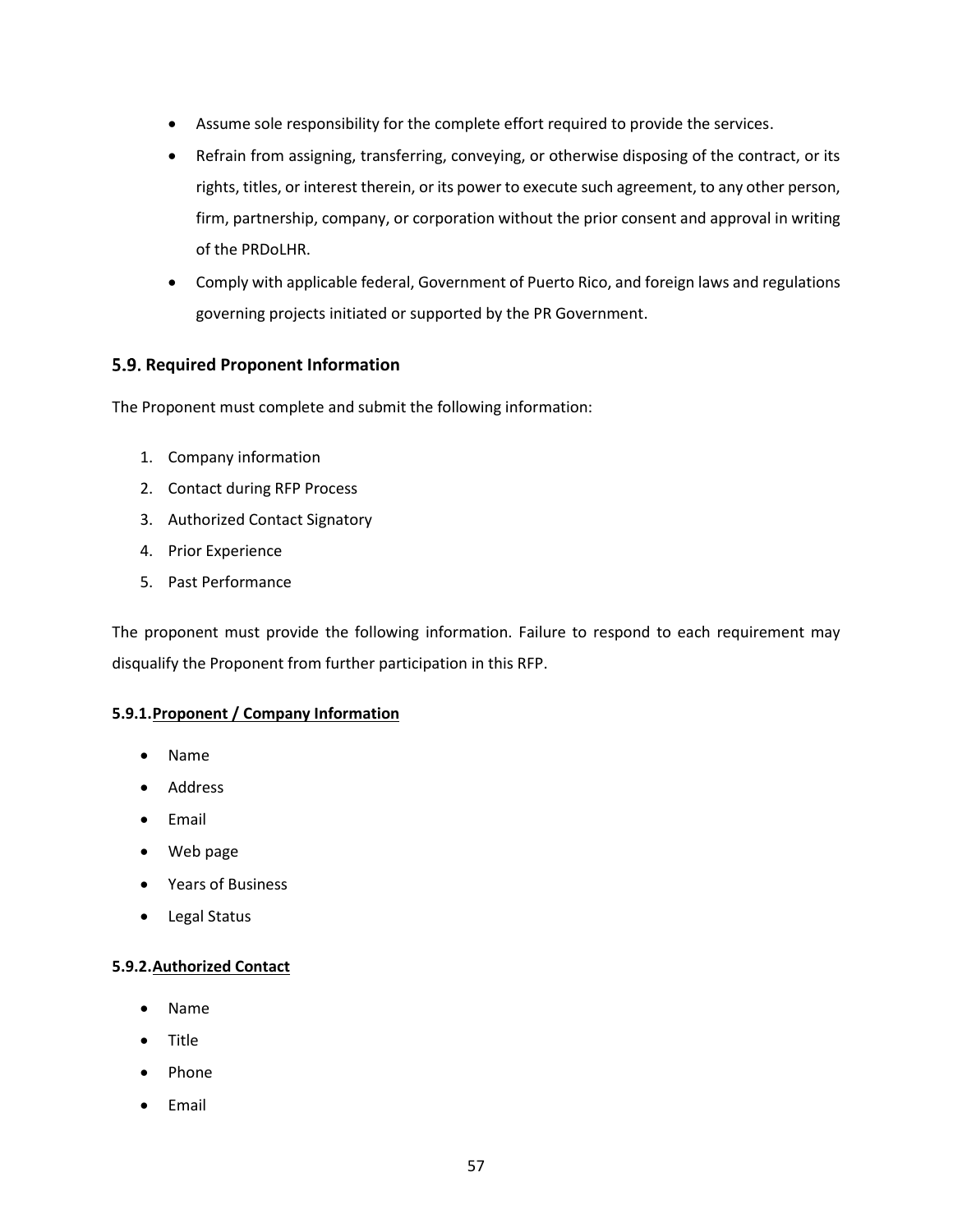## <span id="page-57-0"></span>**5.9.3.Prior Experience**

These are absolute requirements; failure to meet any one of the requirements listed below will result in disqualification from further consideration in this bid process.

#### **The Proponent must meet the following:**

- The Prime Proponent must have previous experience with developing a similar solution for the unemployment insurance system.
- The Prime Proponent must be currently operating a similar system (solution).
- Previous experience must have been obtained within the past 5 years and prior to the time of proposal submission.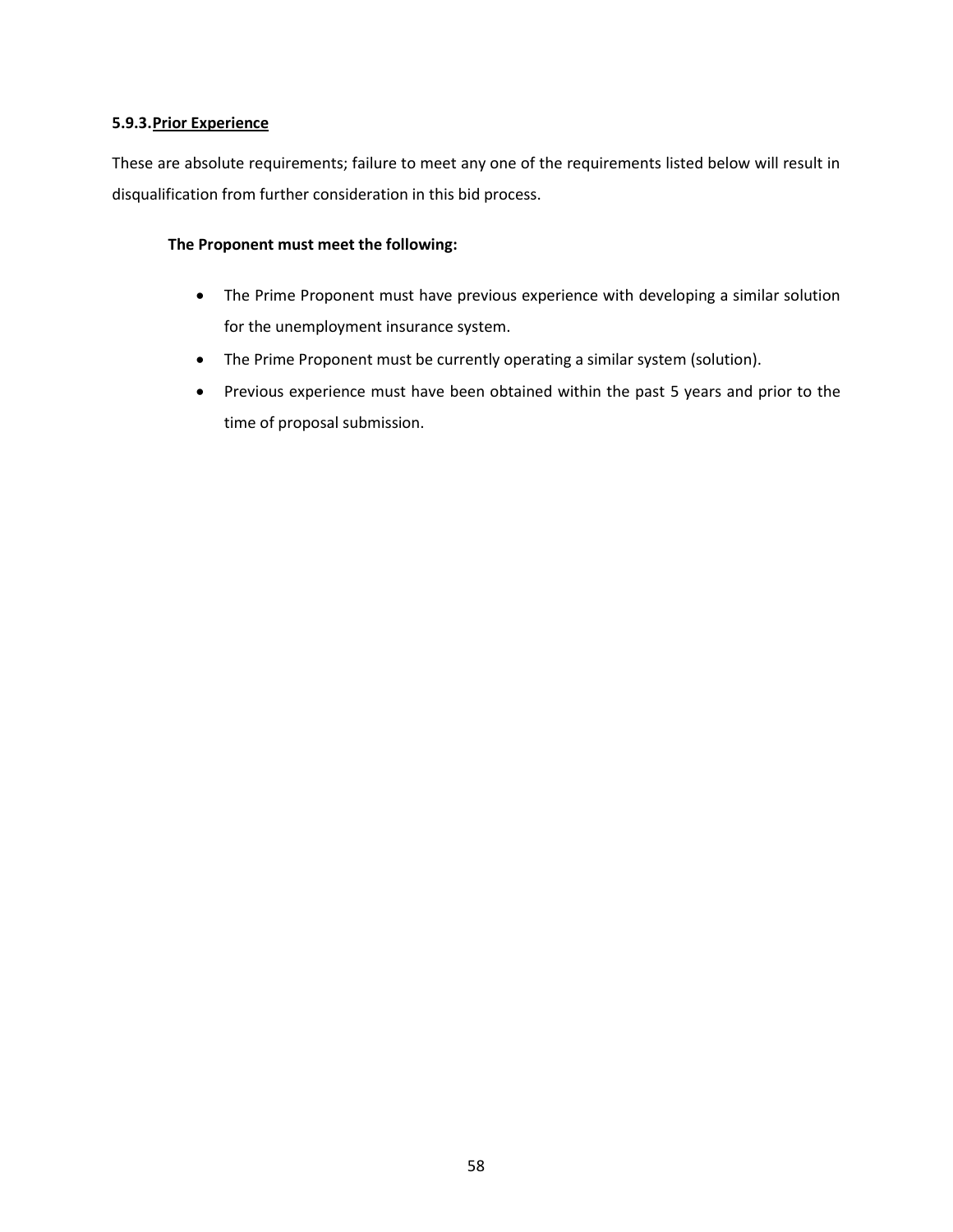# <span id="page-58-0"></span>**5.10. Corporate Experience**

Describe three prior experiences considered relevant to your ability to successfully manage a contract as defined in this RFP. Include sufficient details to demonstrate the relevance of this experience. These experience references need to be from the past five years.

| <b>Corporate Reference #</b>                                                                |                                 |  |  |  |
|---------------------------------------------------------------------------------------------|---------------------------------|--|--|--|
| Client:                                                                                     |                                 |  |  |  |
| <b>Client Contact Name:</b><br><b>Client Contact Title:</b>                                 |                                 |  |  |  |
| <b>Client Contact Phone:</b><br><b>Client Contact Email:</b>                                |                                 |  |  |  |
| Project Name:                                                                               |                                 |  |  |  |
| <b>Project Start Date:</b>                                                                  | <b>Project Completion Date:</b> |  |  |  |
| <b>Current Status:</b>                                                                      |                                 |  |  |  |
| Is the project on schedule?                                                                 |                                 |  |  |  |
| If Not On-Schedule, Explain:                                                                |                                 |  |  |  |
| Total Contract Amount: \$                                                                   |                                 |  |  |  |
| Project Description:                                                                        |                                 |  |  |  |
| Project technology environment including hardware, software, database, languages, and tools |                                 |  |  |  |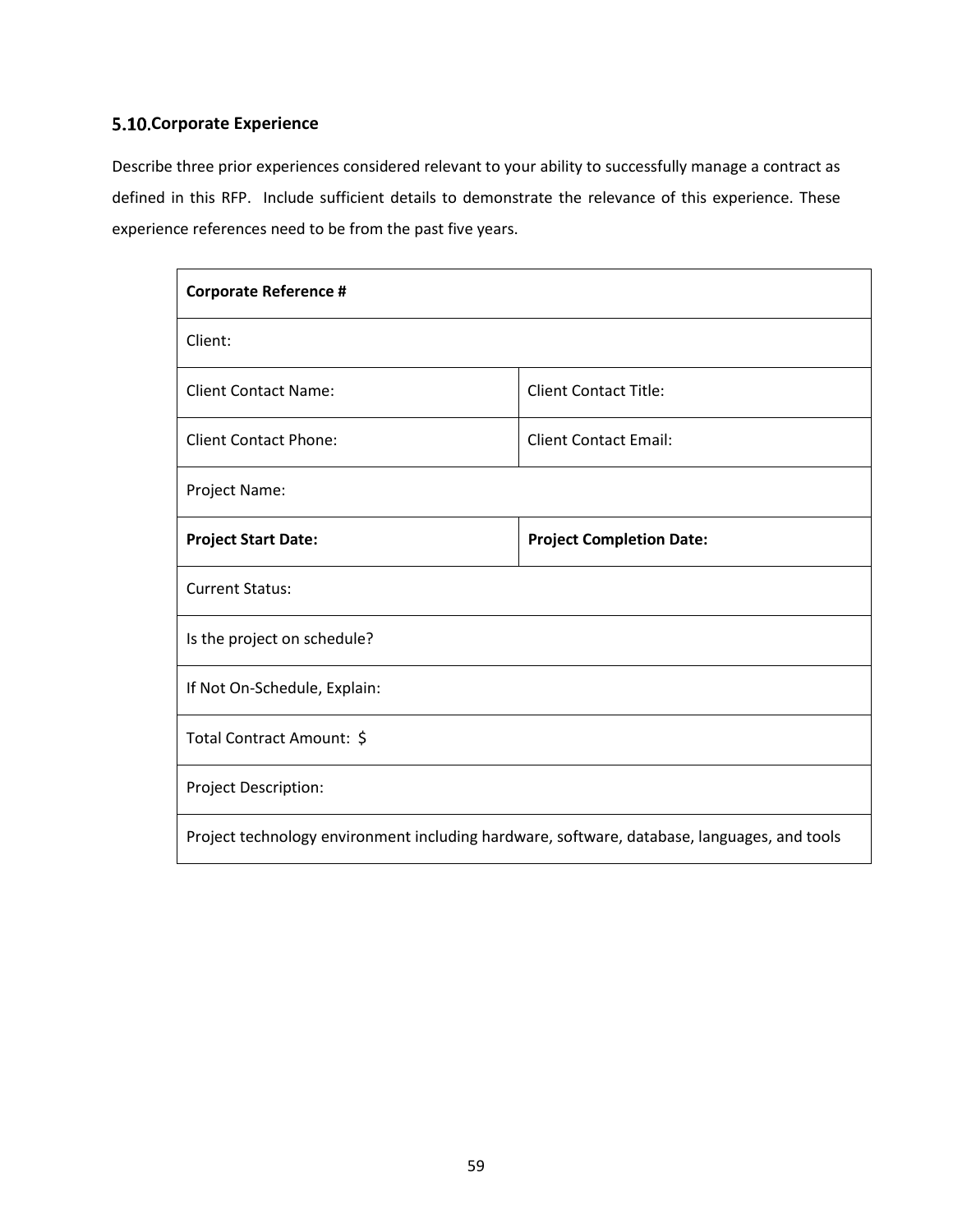#### <span id="page-59-0"></span>**5.10.1.Past Performance**

List any Contracts that you have had in the last three years.

- BPO number
- Client Agency
- Contract Amount

## <span id="page-59-1"></span>**Rejection of Proposal and Cancellation of the RFP**

The PRDoLHR reserves the right, without limitations, to accept or reject, in whole, or part, any or all proposals submitted and/or to cancel this solicitation and reissue this RFP or another version of it, if it deems that doing so is in the best interest of the public, the Government of Puerto Rico or the PRDoLHR.

## <span id="page-59-2"></span>**Termination of Awarded Contract**

If the Awardee breaches the awarded Contract, PRDoLHR shall request the services subject of the default from any other Vendor in the open market. The Vendor will be liable for any increase in the price of the goods or services PRDoLHR must pay because of the breach of the contract. The Awardee shall be held liable for any other damages caused by the default.

## <span id="page-59-3"></span>**5.12.1.Notice and Right to Cure**

If the Awardee breaches the awarded Contract, and the PRDoLHR in its sole discretion determines that the breach is curable, then the PRDoLHR must provide the Awardee with written notice of the breach and a period (not less than thirty (30) days) to cure the Breach. The notice of breach and opportunity to cure is inapplicable for successive or repeated breaches or if the PRDoLHR determines in its sole discretion that the breach poses a serious and imminent threat to the health or safety of any person or the imminent loss, damage, or destruction of any real or tangible personal property.

**Disclaimer**: Each party shall be entitled to written notice of any default (other than the failure to pay money for which a ten (10) day notice shall be given) and shall have thirty (30) days from receipt of such notice to cure such default prior to the exercise of any remedy provided herein.

## <span id="page-59-4"></span>**5.12.2.Termination for Cause**

• The PRDoLHR may terminate the awarded Contract, for cause, by notifying the Awardee in writing, if the Awardee: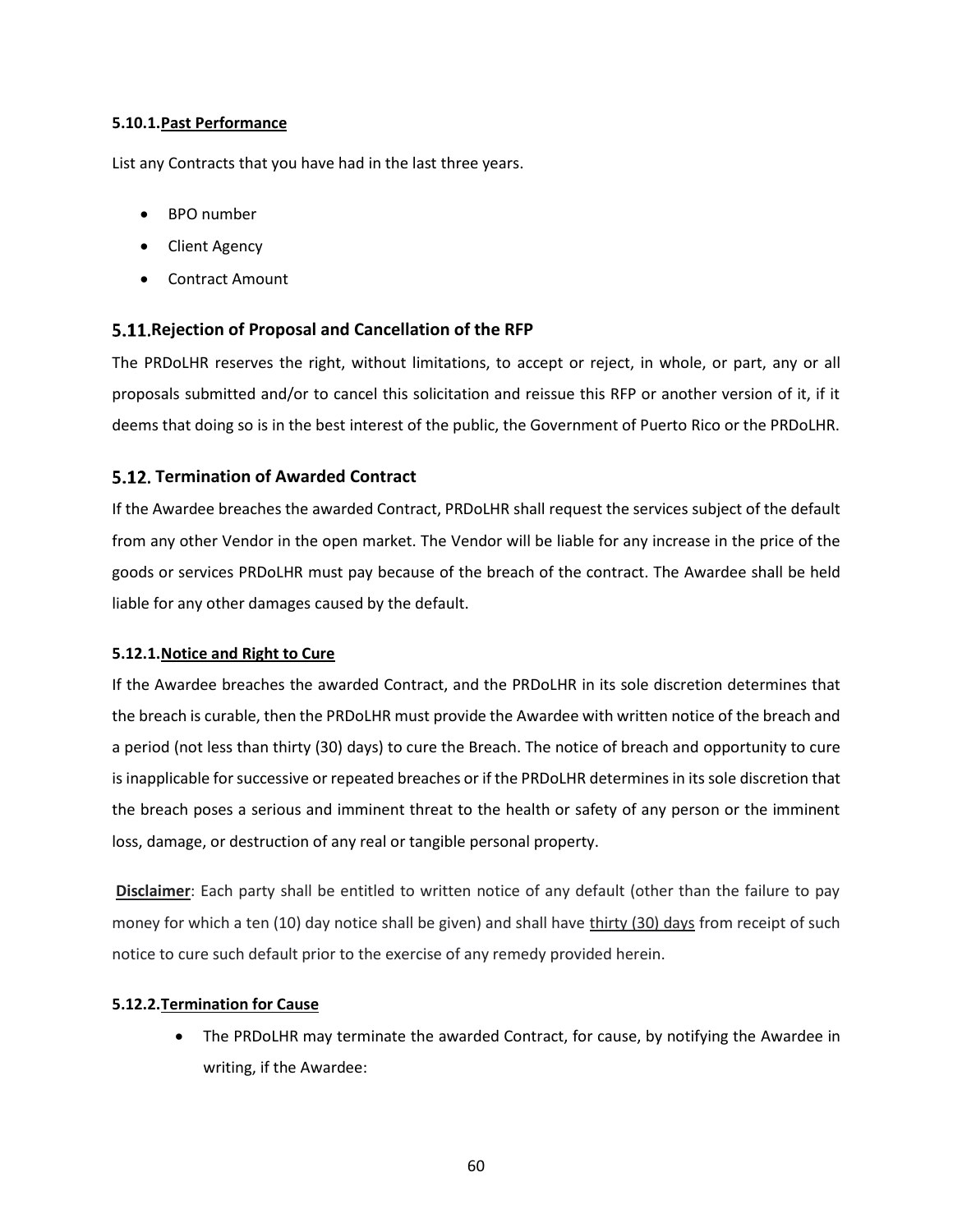- $\circ$  breaches any of its material duties or obligations under the awarded Contract (including a Chronic Failure to meet any SLA), or
- o fails to cure a breach within the period specified in the written notice of breach provided by the PRDoLHR.
- If the awarded Contract is terminated for cause, the Awardee must pay all costs incurred by the PRDoLHR, including but not limited to, administrative costs, reasonable attorneys' fees, and court costs, and any reasonable additional costs the Government may incur to procure the Services/Deliverables required by the awarded Contract from other sources. Reprocurement costs are not consequential, indirect, or incidental damages, and cannot be excluded by any other terms otherwise included in the awarded contract, provided the costs are not more than 50% than the prices for the Service/Deliverables provided under such.
- If the PRDoLHR chooses to partially terminate the awarded Contract for cause, charges payable under the awarded Contract must be equitably adjusted to reflect those Services/Deliverables that are terminated and the PRDoLHR must pay for all Services/Deliverables for which Final Acceptance has been granted provided up to the termination date. Services and related provisions of the awarded Contract that are terminated for cause must cease on the effective date of the termination.
- If the PRDoLHR terminates the awarded Contract for cause under this Section, and it is determined, for any reason, that Awardee was not in breach of contract under the provisions of this section, that termination for cause must be deemed to have been a termination for convenience, effective as of the same date, and the rights and obligations of the parties must be limited to that otherwise provided in the awarded Contract for termination for convenience.

#### <span id="page-60-0"></span>**5.12.3.Termination for Convenience**

The PRDoLHR may terminate the awarded Contract Proposal for its convenience, in whole or part, if it determines that a termination is Puerto Rico's best interest. Reasons for the termination must be left to the sole discretion of the PRDoLHR and may include, but not necessarily be limited to:

- the Government no longer needs the Services or products specified in the awarded Contract
- relocation of office, program changes, changes in laws, rules, or regulations make the implementation of the Services no longer practical or feasible,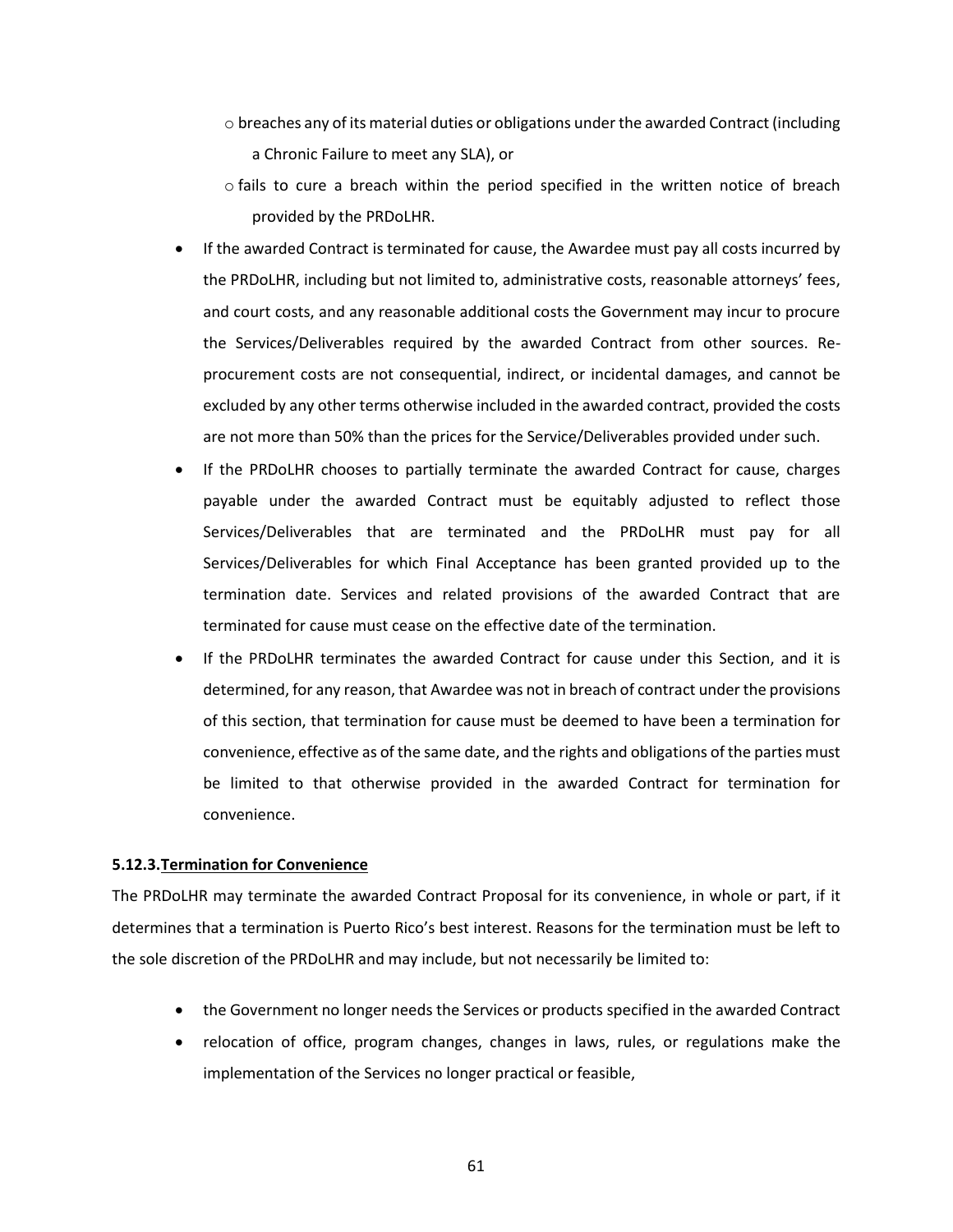- unacceptable prices for Additional Services Requests and/or Change of Order for Services requested by the Government, or
- falsification or misrepresentation, by inclusion or non-inclusion, of information material to a response to any RFP issued by the Government. The Government may terminate the awarded Contract for its convenience, in whole or in part, by giving Awardee written notice at least thirty (30) days before the date of termination. If the Government chooses to terminate the awarded Contract in part, the charges payable under the awarded Contract must be equitably adjusted to reflect those Services/Deliverables that are terminated. Services and related provisions of the awarded contract that are terminated for cause must cease on the effective date of the termination.

#### **5.12.4. Termination for Non-Appropriation**

- <span id="page-61-0"></span>• Awardee acknowledges that, if the awarded Contract extends for several fiscal years, the continuation of the same is subject to appropriation or availability of funds for the awarded Contract. If funds to enable the PRDoLHR to effect continued payment under the awarded Contract are not appropriated or otherwise made available, the Government must terminate the awarded Contract and all affected Statements of Work, in whole or in part, at the end of the last period for which funds have been appropriated or otherwise made available by giving written notice of termination to Awardee. The Government must give Awardee at least thirty (30) days advance written notice of termination for non-appropriation or unavailability (or the time as is available if the State receives notice of the final decision less than thirty (30) days before the funding cutoff).
- If funding for the awarded Contract is reduced by law or funds to pay Awardee for the agreed-to level of the Services or production of Deliverables to be provided by Awardee are not appropriated or otherwise unavailable, the Government may, upon thirty (30) days written notice to Awardee, reduce the level of the Services or the change the production of Deliverables in the manner and for the periods of time as the State may elect. The charges payable under the awarded Contract must be equitably adjusted to reflect any equipment, services, or commodities not provided by reason of the reduction.
- If the PRDoLHR terminates the awarded Contract, eliminates certain Deliverables, or reduces the level of Services to be provided by Awardee under this Section, the Government must pay Awardee for all Work-in-Process performed through the effective date of the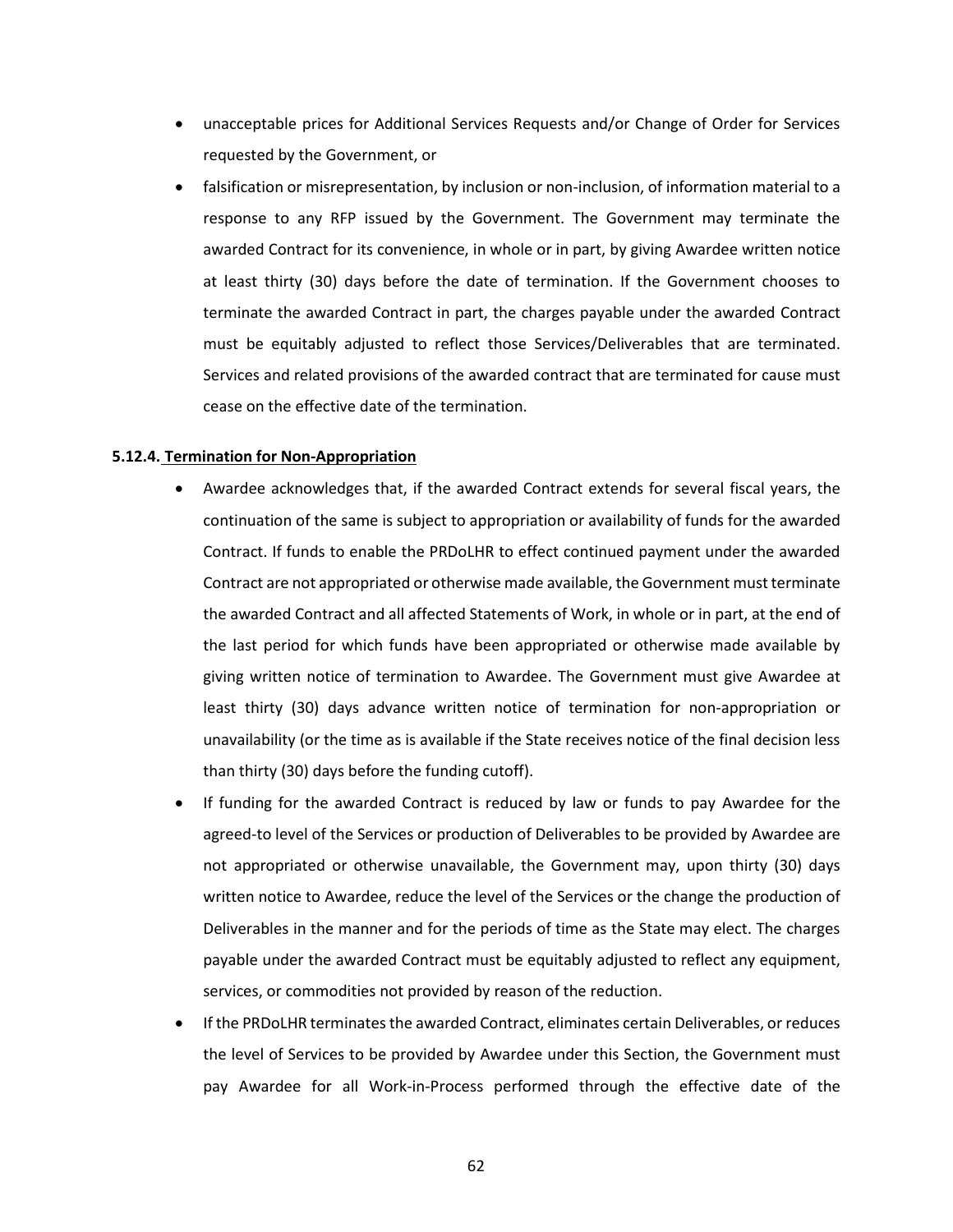termination or reduction in the level and as determined by the PRDoLHR, to the extent funds are available. This Section must not preclude Awardee from reducing or stopping Services/Deliverables or raising against the Government in a court of competent jurisdiction, any claim for a shortfall in payment for Services performed or Deliverables finally accepted before the effective date of termination.

#### <span id="page-62-0"></span>**5.12.5.Reservation of Rights**

Any termination of the awarded Contract or any Statement of Work issued under it by a party must be with full reservation of, and without prejudice to, any rights or remedies otherwise available to the party with respect to any claims arising before or because of the termination.

#### <span id="page-62-1"></span>**5.12.6.Termination by Awardee / Contractor**

If the PRDoLHR breaches the awarded Contract, and the Awardee in its sole discretion determines that the breach is curable, then the Awardee must provide the PRDoLHR with written notice of the breach and a period (not less than thirty (30) days) to cure the breach. The Notice of Breach and opportunity to cure is inapplicable for successive and repeated breaches. The Awardee may terminate the awarded Contract if the PRDoLHR:

- (i) materially breaches its obligation to pay the Awardee undisputed amounts due and owing under the awarded Contract,
- (ii) breaches its other obligations under the awarded Contract to an extent that makes it impossible or commercially impractical for the Awardee to perform the Services, or
- (iii) does not cure the breach within the period specified in a written notice of the breach. But the Awardee must discharge its obligations under the Termination by Awardee clause before it terminates the awarded Contract.

#### <span id="page-62-2"></span>**5.12.7.Awardee / Contractor Transition Responsibilities**

If the PRDoLHR terminates the awarded Contract, for convenience or cause, or if the awarded Contract is otherwise dissolved, voided, rescinded, nullified, expires, or rendered unenforceable, the Awardee agrees to comply with direction provided by the Government to assist in the orderly transition of equipment, services, software, leases, etc. to the PRDoLHR or a third party designated by the Government. If the awarded Contract expires or terminates, the Awardee agrees to make all reasonable efforts to guarantee an orderly transition of services within a reasonable time.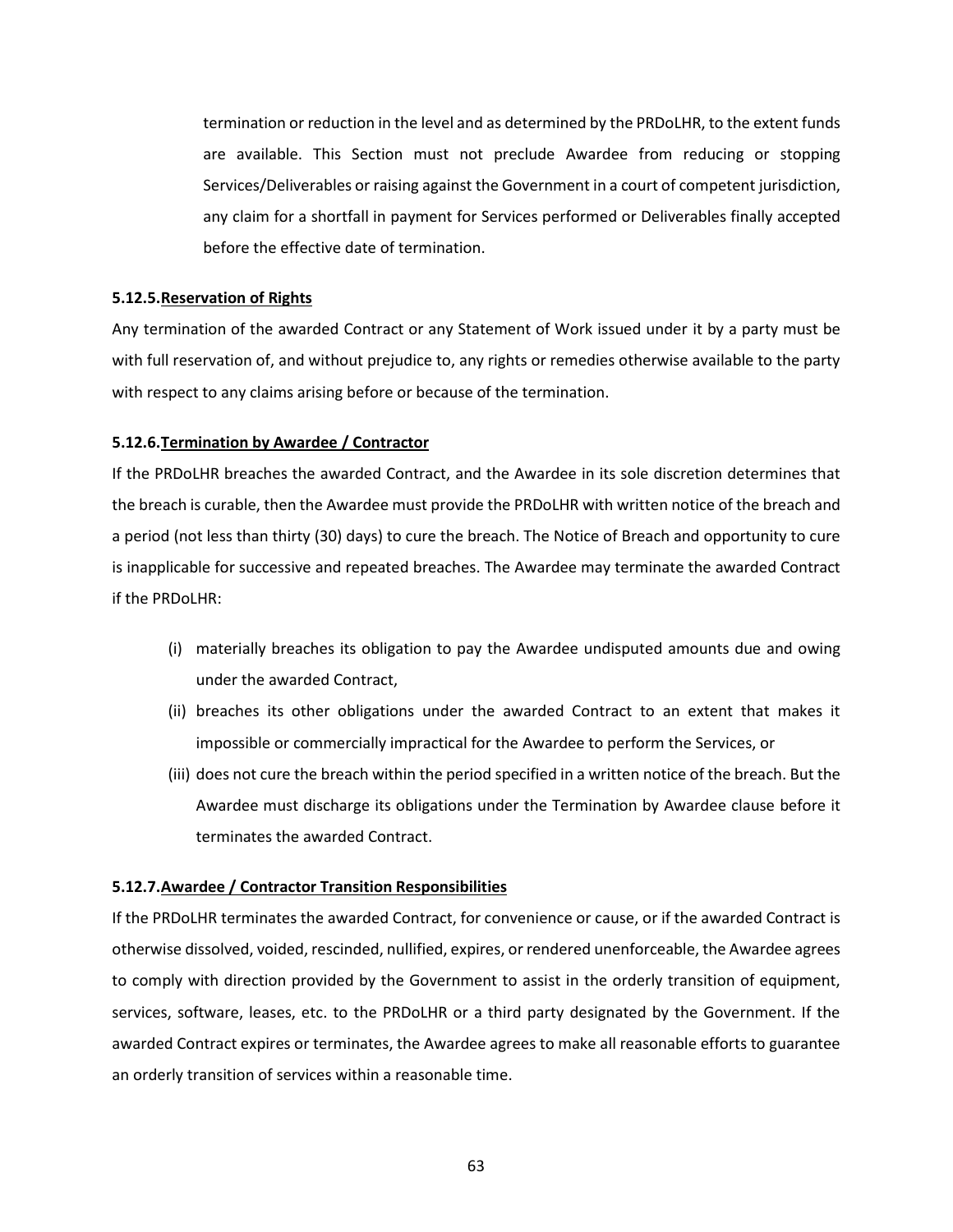#### <span id="page-63-0"></span>**5.12.8. Awardee / Contractor Personnel Transition**

The Awardee must work with the PRDoLHR or a specified third party, to develop a transition plan setting forth the specific tasks and schedule to be accomplished by the parties, to guarantee an orderly transition. The Awardee must allow as many personnel as practicable to remain on the job to help PRDoLHR, or a specified third party, maintain the continuity and consistency of the services required by the awarded Contract. In addition, during or following the transition period, in the event the PRDoLHR requires the Services of the Awardee's Subcontractors or vendors, as necessary to meet its needs, Awardee agrees to reasonably, and with good-faith, work with the Government to use the Services of Awardee's Subcontractors or vendors. The Awardee must notify all the Awardee's Subcontractors of procedures to be followed during the transition.

#### <span id="page-63-1"></span>**5.12.9. Awardee / Contractor Information Transition**

The Awardee agrees to provide reasonably detailed specifications for all Services/Deliverables needed by the PRDoLHR, or a specified third party, to properly provide the Services/Deliverables required under the awarded Contract. The Awardee must provide the PRDoLHR with asset management data generated from the inception of the awarded Contract through the date on which this Awardee is terminated in a commadelineated format unless otherwise requested by the Government. The Awardee must deliver to the State any remaining owed reports and documentation still in Awardee's possession subject to appropriate payment by the PRDoLHR.

#### <span id="page-63-2"></span>**5.12.10.Awardee/Contractor Software Transition**

The Awardee/Contractor must reasonably assist the PRDoLHR in the acquisition of any Awardee/Contractor software required to perform the Services/use the Deliverables under this Contract. This must include any documentation being used by the Awardee / Contractor to perform the Services under the awarded Contract. If the Government transfers any software licenses to the Awardee / Contractor, those licenses must, upon expiration of the awarded Contract, transfer back to the PRDoLHR at their current revision level. Upon notification by the PRDoLHR, the Awardee / Contractor may be required to freeze all non-critical changes to Deliverables/Services.

#### <span id="page-63-3"></span>**5.12.11.Transition Payments**

If the transition results from termination for any reason, the termination provisions of the awarded Contract must govern reimbursement. If the transition results from expiration, the Awardee / Contractor must be reimbursed for all reasonable transition costs (i.e., costs incurred within the agreed period after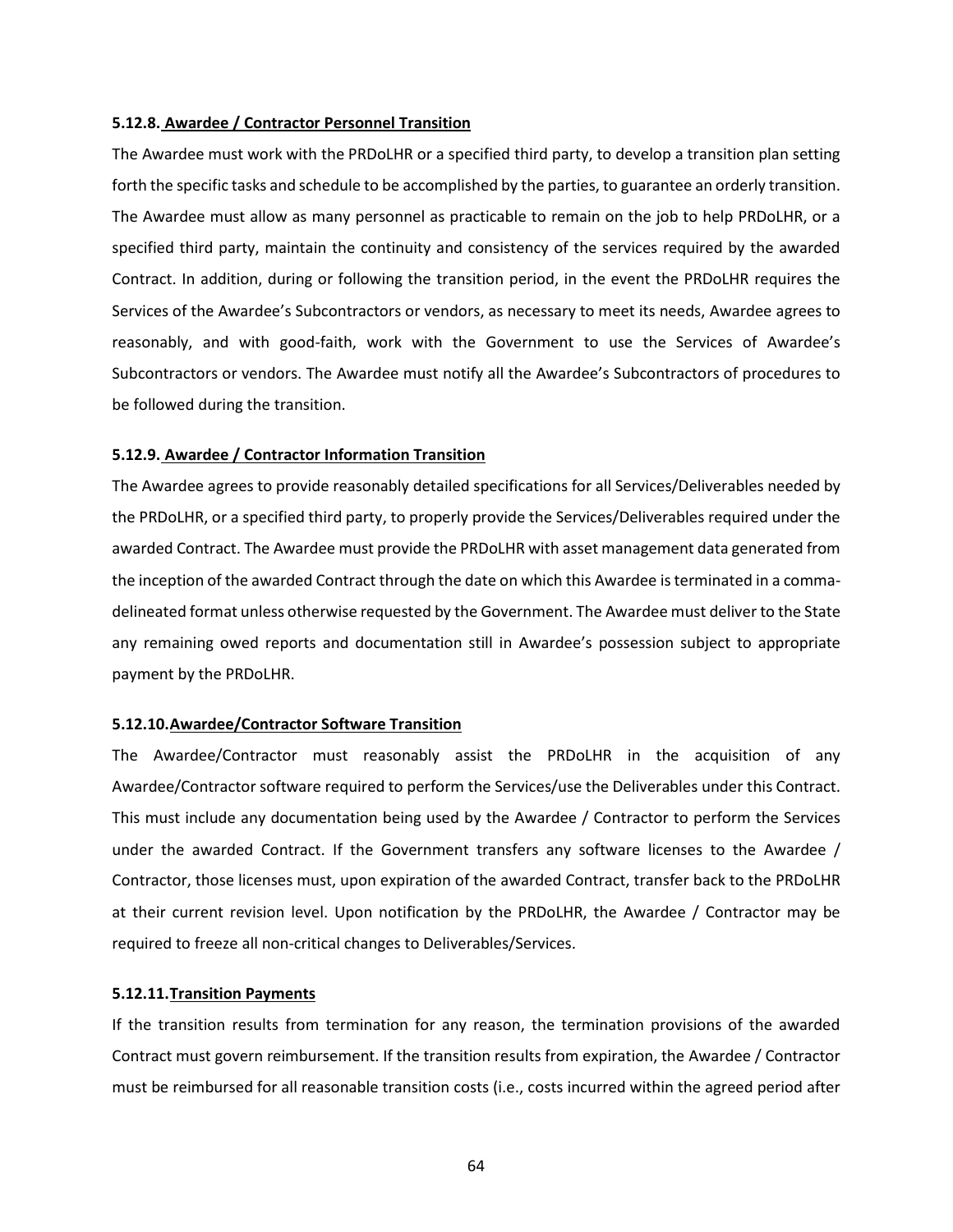contract expiration that result from transition operations) at the rates agreed upon by the Government. The Awardee/Contractor must prepare an accurate accounting from which the Government and the Awardee/Contractor may reconcile all outstanding accounts.

## <span id="page-64-0"></span>**5.12.12.PRDoLHR Transition Responsibilities**

If by any event, the awarded Contract is terminated, dissolved, voided, rescinded, nullified, or otherwise rendered unenforceable, the PRDoLHR agrees to reconcile all accounts between the PRDoLHR and the Awardee/Contractor, complete any pending post-project reviews and perform any other obligations upon which the PRDoLHR and the Awardee/Contractor agree.

- A. Reconciling all accounts between the PRDoLHR and the Awardee/Contractor
- B. Completing any pending post-project reviews

## <span id="page-64-1"></span>**5.12.13.Stop Work**

## *5.12.13.1. Stop Work Orders*

The PRDoLHR may, at any time, by written stop-work order to Awardee, require that Awardee stop all, or any part, of the work, called for by the awarded Contract for a period of up to ninety (90) calendar days after the stop-work order is delivered to Awardee, and for any further period to which the parties may agree. The stop-work order must be identified as a stop-work order and must indicate that it is issued under this Section. Upon receipt of the stop-work order, the Awardee must immediately comply with its terms and take all reasonable steps to minimize incurring costs allocable to the work covered by the stopwork order during the period of a work stoppage. Within the period of the stop-work order, the PRDoLHR must either:

- A. cancel the stop-work order; or
- B. terminate the work covered by the stop-work order.

## *5.12.13.2. Cancellation or Expiration of Stop Work Order*

The Awardee must resume work if the PRDoLHR cancels a Stop Work Order or if it expires. The parties must agree upon an equitable adjustment in the delivery schedule, the awarded contract price, or both, and the awarded Contract must be modified, in writing, accordingly, if: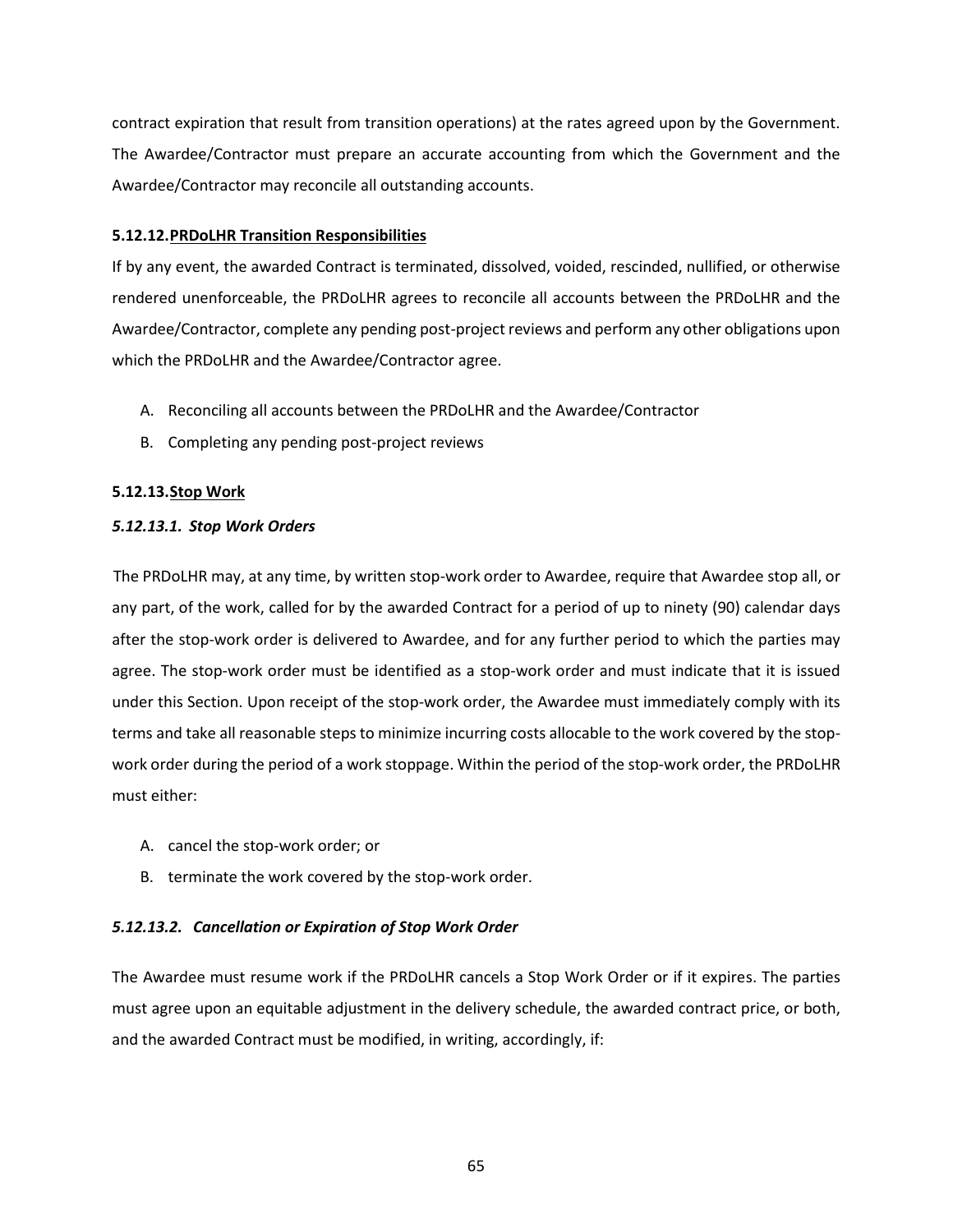- A. the stop-work order results in an increase in the time required for, or in Awardee's costs properly allocable to, the performance of any part of the awarded contract; and
- B. Awardee asserts its right to an equitable adjustment within thirty (30) calendar days after the end of the period of work stoppage; provided that, if the PRDoLHR decides the facts justify the action, the Government may receive and act upon an Awardee proposal submitted at any time before final payment under the awarded Contract.

## *5.12.13.3. Allowance of Awardee/Contractor Costs*

If the stop-work order is not canceled and the work covered by the stop-work order is terminated for reasons other than material breach, the termination must be deemed to be a **termination for convenience** under Section 5.12.1.2, and the Government must pay reasonable costs resulting from the stop-work order in arriving at the termination settlement. For the avoidance of doubt, the Government is not liable to Awardee / Contractor for loss of profits because of a stop-work order issued under this Section.

#### <span id="page-65-0"></span>**5.12.14.Dispute Resolution**

#### *5.12.14.1. In General*

Any claim, counterclaim, or dispute between PRDoLHR and Awardee arising out of or related to the awarded Contract or any Statement of Work must be resolved as follows. For all Awardee claims seeking an increase in the amounts payable to Awardee under the awarded contract, or the time for Awardee's performance, Awardee must submit a letter, together with all data supporting the claims, executed by Awardee's Contract Administrator or the Contract Administrator's designee certifying that

- A. the claim is made in good faith,
- B. the amount claimed accurately reflects the adjustments in the amounts payable to Awardee or the time for Awardee's performance for which Awardee believes the State is liable and covers all costs of every type to which Awardee is entitled from the occurrence of the claimed event, and
- C. the claim and the supporting data are current and complete to Awardee's best knowledge and belief.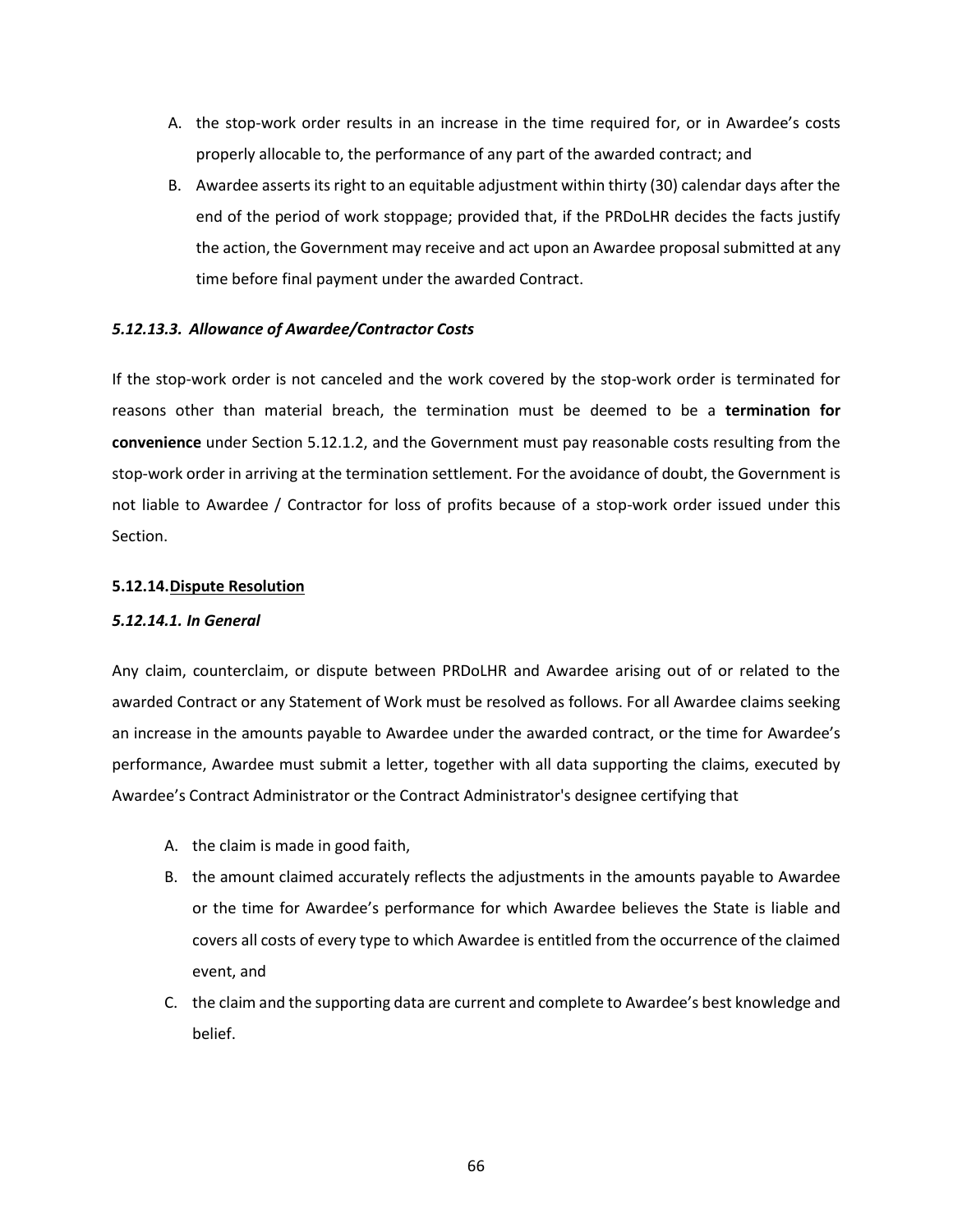# <span id="page-66-0"></span>**6.Attachments**

- <span id="page-66-1"></span>**APPENDIX I- Non collusion affidavit**
- <span id="page-66-2"></span>**APPENDIX II Eligibility affidavit**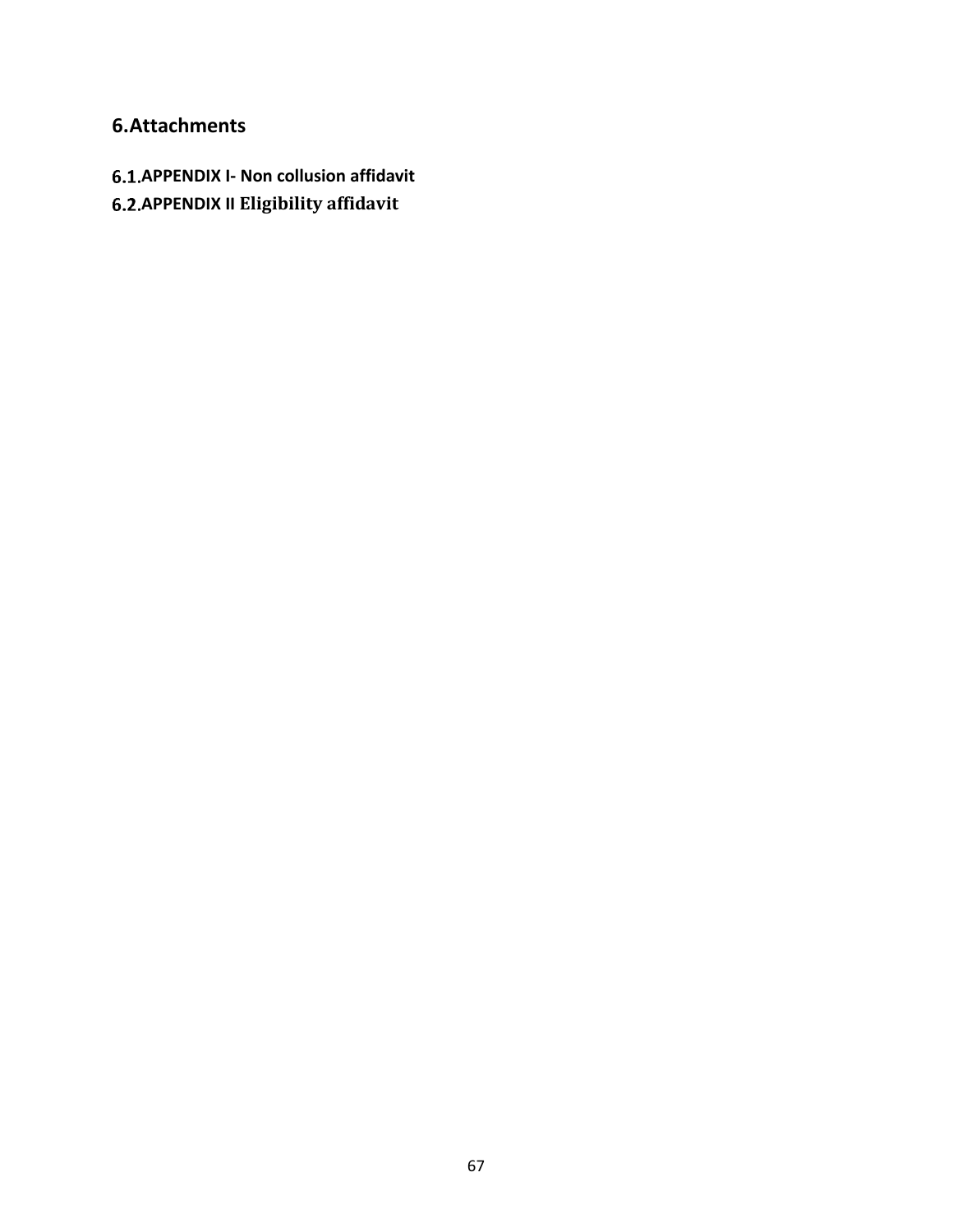# **Appendix 1**

# **NON-COLLUSION AFFIDAVIT**

I, \_\_\_\_\_\_\_\_\_\_\_\_\_\_\_\_\_\_\_\_\_\_\_\_\_\_\_\_\_\_\_\_\_, of legal age and resident of certify for myself and for my organization \_\_\_\_\_\_\_\_\_\_\_\_\_\_\_\_\_\_\_\_\_\_\_\_\_\_\_\_\_\_\_\_, under oath and subject to the consequences and penalties or perjury, that to the best of my knowledge and belief:

- i. The prices presented in this proposal have been arrived at independently without collusion, consultation, communication, or agreement with any other proponent or with any competitor for the purpose of restricting competition.
- ii. No attempt has been made or will be made by myself or any member of my organization or associates to induce any other person or organization to submit or not to submit a proposal for the Project, or otherwise take any action in restraint of free competitive proposals for the Project.

Proponent Contact Signature

\_\_\_\_\_\_\_\_\_\_\_\_\_\_\_\_\_\_\_\_\_\_\_\_\_\_\_\_\_\_\_\_

\_\_\_\_\_\_\_\_\_\_\_\_\_\_\_\_\_\_\_\_\_\_\_\_\_\_\_\_\_\_\_\_

Proponent Contact Name and Title

AFFIDAVIT NO.

Sworn and subscribed before me by \_\_\_\_\_\_\_\_\_\_\_\_\_\_\_\_\_\_\_\_\_\_\_\_\_\_\_\_\_\_\_\_\_, of the personal circumstances set forth above, personally known to me, in \_\_\_\_\_\_\_\_\_\_\_, Puerto Rico, on this \_\_\_\_ day of \_\_\_\_\_\_\_\_\_\_, 2020.

Notary Public

\_\_\_\_\_\_\_\_\_\_\_\_\_\_\_\_\_\_\_\_\_\_\_\_\_\_\_\_\_\_\_\_

*Note: Providing false information may result in immediate disqualification of proponent criminal prosecution or administrative sanctions.*